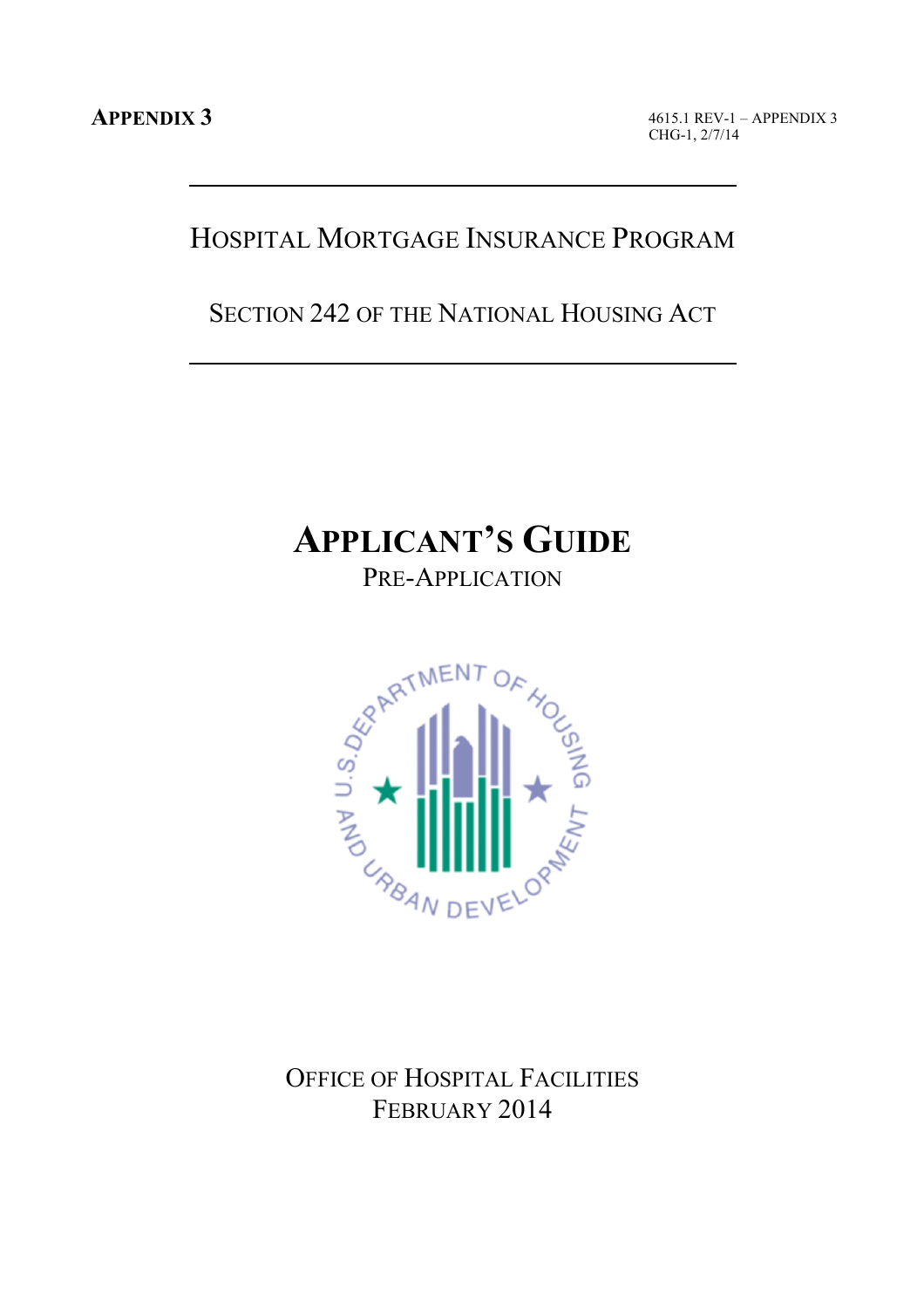Note:

This document is designed to be printed double-sided.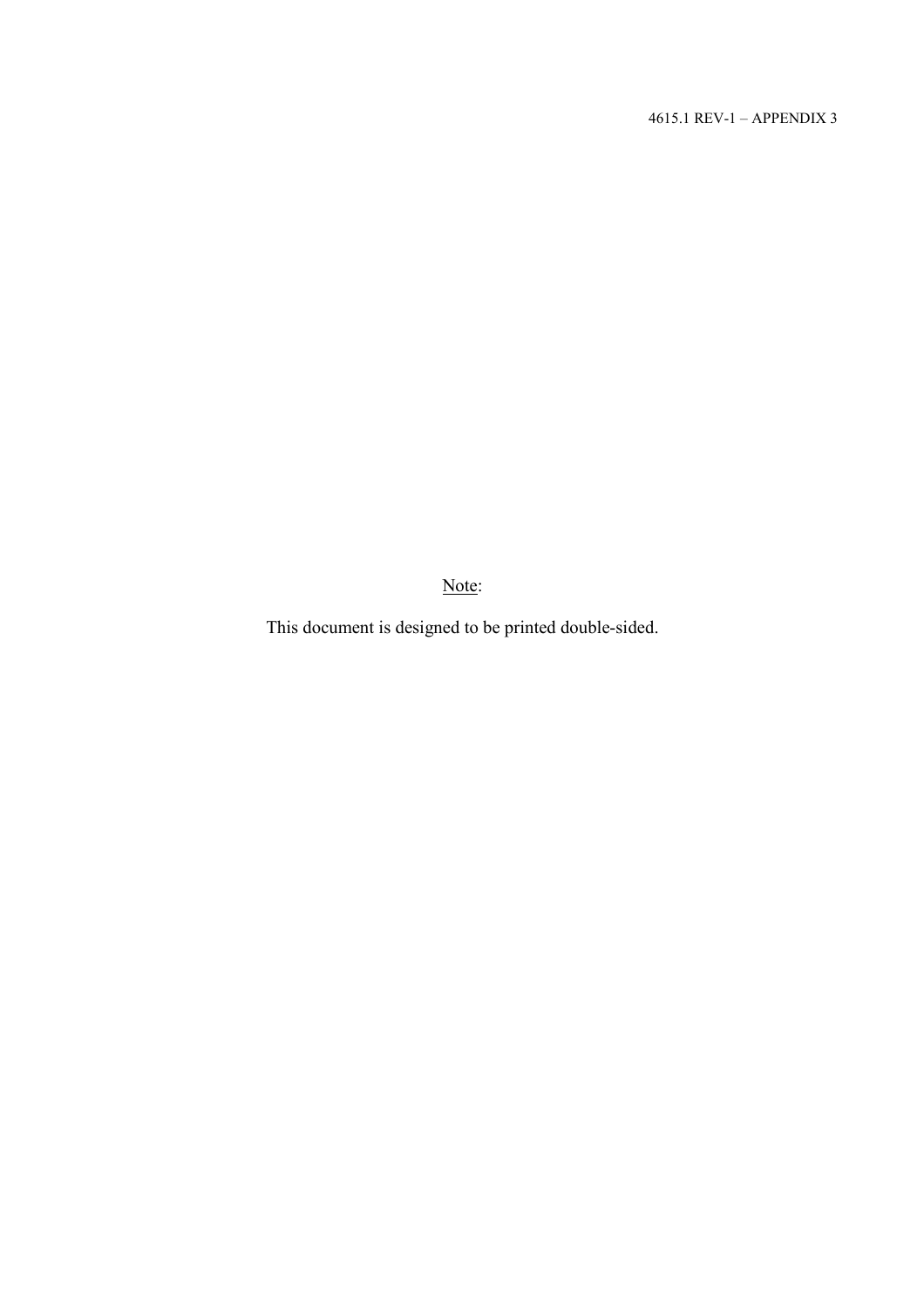# **TABLE OF CONTENTS**

| <b>REQUIRED DOCUMENTATION FOR A PRELIMINARY REVIEW</b> |  |
|--------------------------------------------------------|--|
|                                                        |  |
|                                                        |  |
|                                                        |  |
|                                                        |  |
|                                                        |  |

**\*Contents within asterisks have been changed in 4165.1 REV-1, CHG-1, 2/7/14\***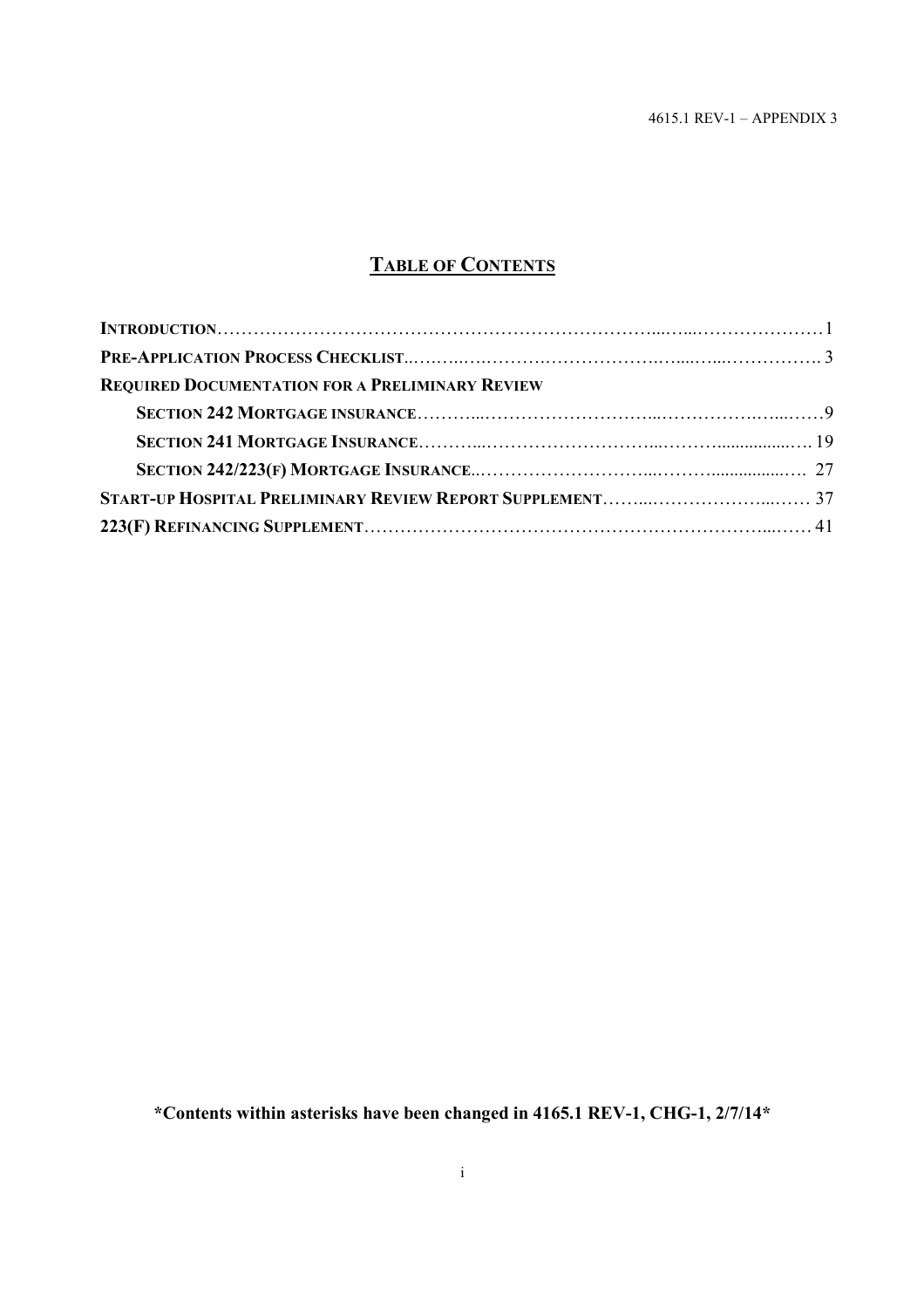#### 4615.1 REV-1 – APPENDIX 3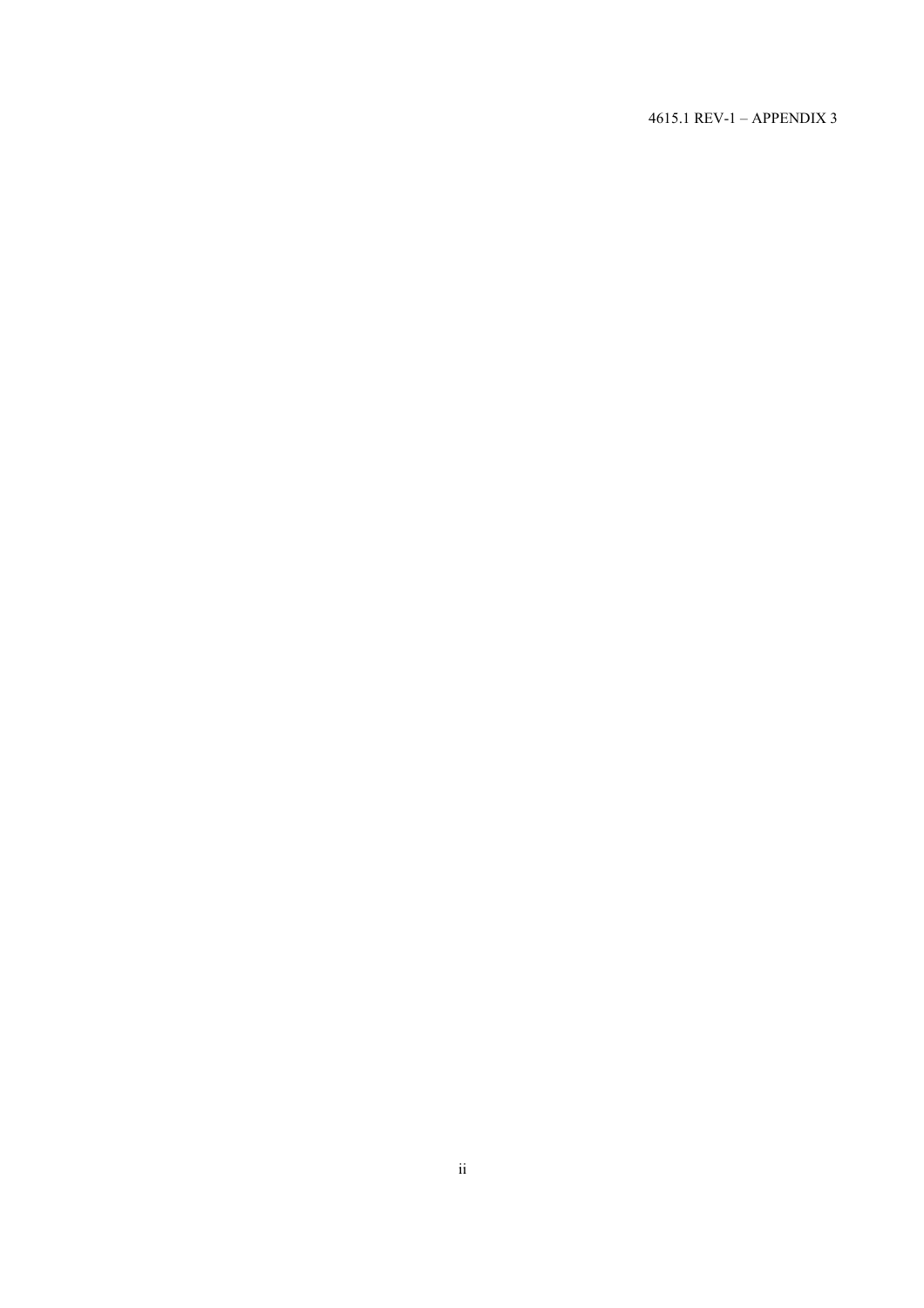# **INTRODUCTION**

Section 242 of the National Housing Act enables the affordable financing of hospital projects by reducing the cost of capital and significantly enhancing the credit of hospitals that qualify for mortgage insurance. The program improves access to quality health care, reduces the cost of hospital care, supports HUD's community development mission, and contributes revenues to the General Insurance Fund. Currently, hospitals in HUD's Section 242 portfolio range from small rural facilities to some of the nation's top urban teaching hospitals.

Through the Section 242 program, lenders may apply for hospital mortgage insurance, supplemental loans, or refinancing. However, potential applicants are asked to first contact HUD and submit pre-application materials for preliminary review before proceeding to the application stage. Because of the comprehensive nature of the application and the rigor of qualifications required by the Section 242 program, HUD performs an analysis of pre-application materials to determine whether or not potential mortgagors meet the minimum criteria for HUD Section 242 Mortgage Insurance.

Passing this preliminary phase does not assure that an application will be approved; however, the pre-application process enables HUD to determine minimum eligibility requirements before a hospital and its lender commit substantial time, expense, and effort to prepare a complete application.

When reviewing applications for mortgage insurance, HUD's main objectives are to evaluate the need, financial feasibility, and risk of proposed hospital projects. When deciding whether or not to approve a loan, HUD considers a large number of factors, and expects complete applications to contain sufficient information and supporting data to enable informed decisions.

#### **ABOUT THE OFFICE OF HOSPITAL FACILITIES**

The Office of Hospital Facilities (OHF) is an office within the Office of Healthcare Programs (OHP) that handles the national operations of the Section 242 Mortgage Insurance Program for Hospitals. The office is centralized in HUD Headquarters in Washington, DC, and performs day-to-day program operations with support from the Office of Architecture and Engineering (OAE). HUD field offices assist OHF in performing loan closings.

The Director of the OHF is responsible for overall program management of the Section 242 Program. The Director oversees the development of Section 242 program policies and procedures, as well as two Divisions that handle underwriting and asset management, respectively.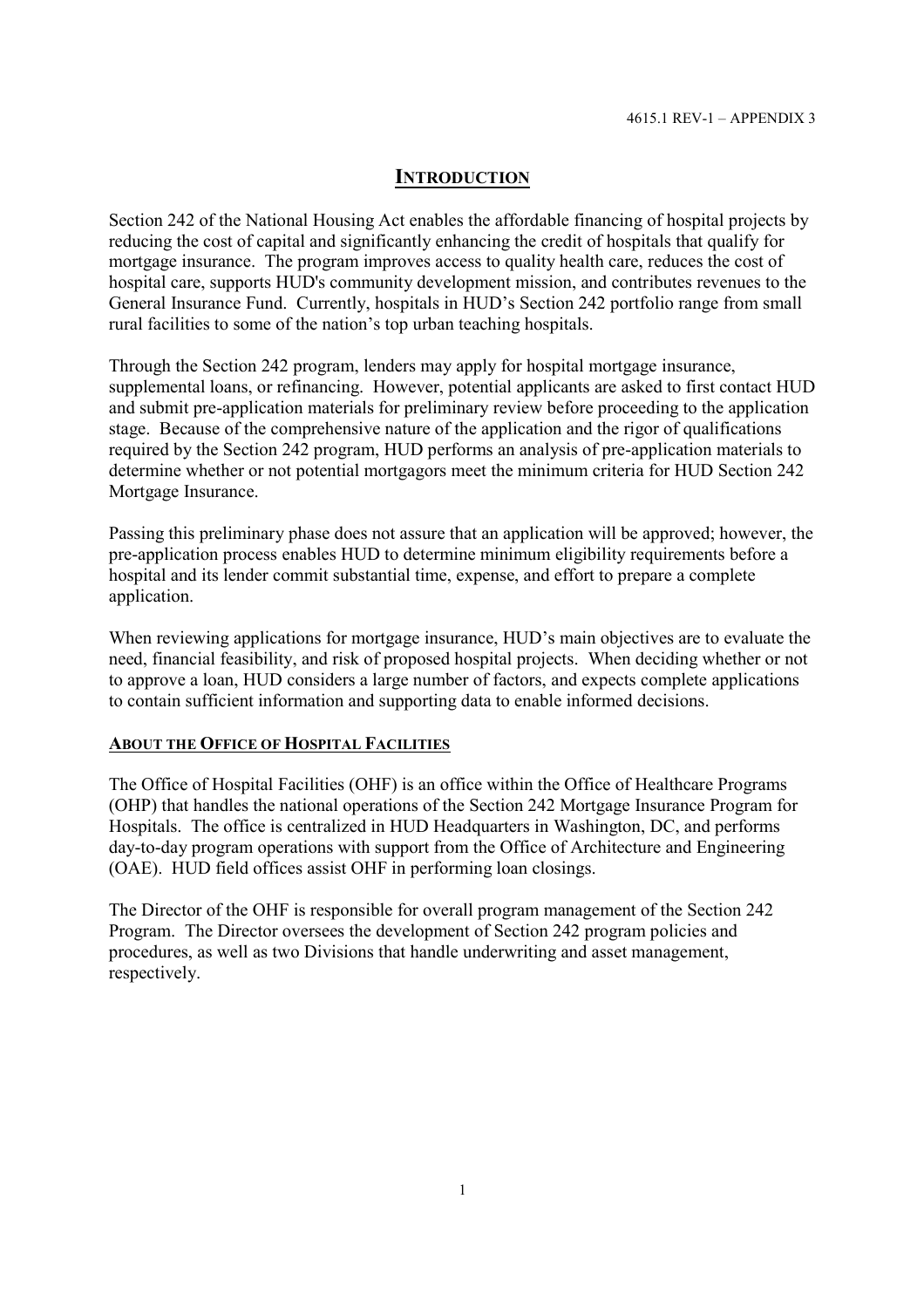#### 4615.1 REV-1 – APPENDIX 3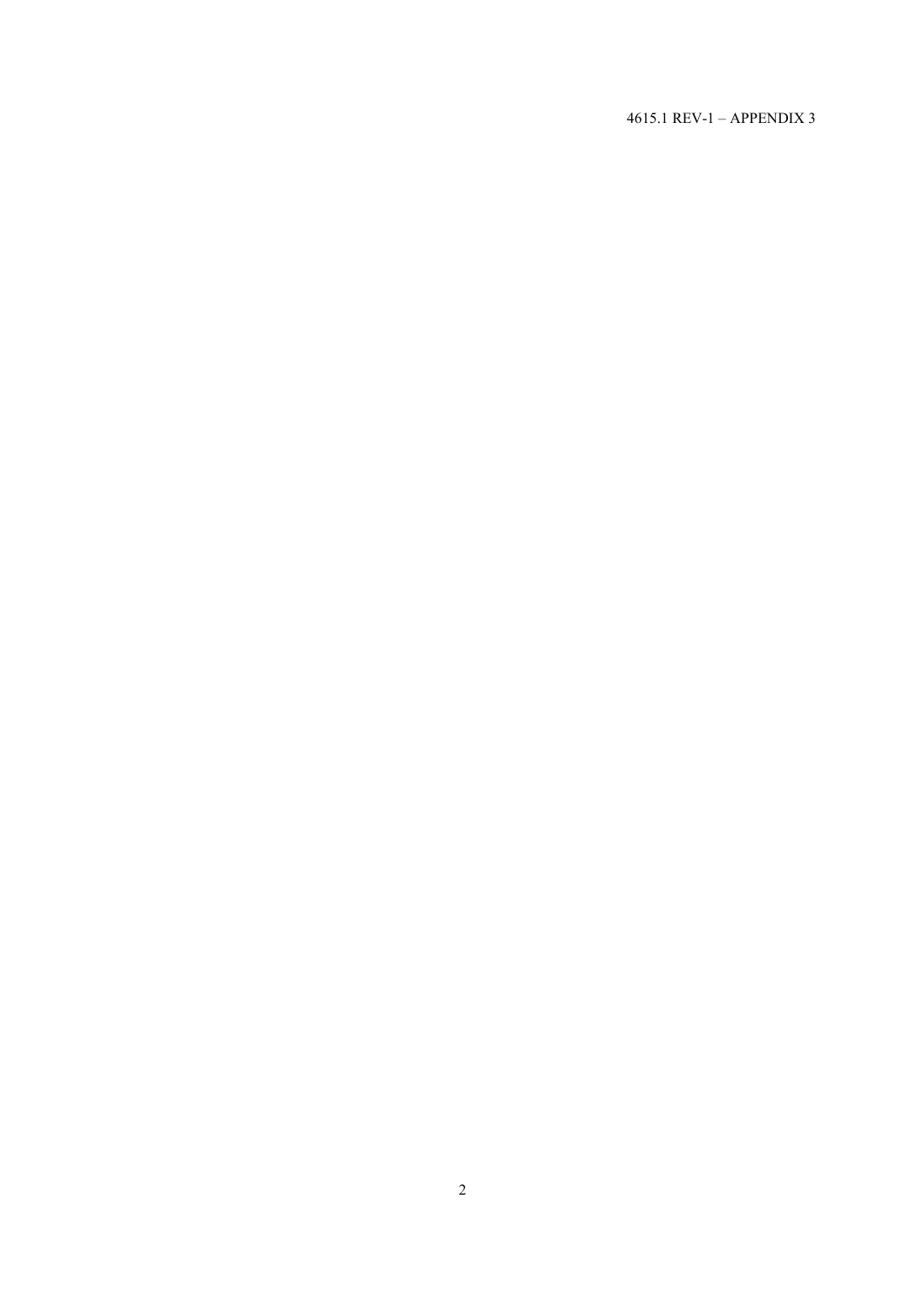## **PRE-APPLICATION PROCESS CHECKLIST**

As mentioned in the Introduction to this guide, the purpose of the Preliminary Review is to identify any obvious factors that would cause an application to be rejected, before a hospital and its lender expend the resources needed to prepare an application and before HUD expends resources to review it. The Preliminary Review focuses on statutory eligibility, market need, financial strength, and any other known factors that have the potential to cause an application to be rejected. HUD performs this review at no cost to the lender.

If HUD's review identifies no problems, the next step in the process is a Pre-Application Meeting. The Pre-Application Meeting is an opportunity for the potential mortgagee and mortgagor to summarize the proposed project, for HUD to summarize the application process, and for issues that could affect the eligibility or underwriting of the proposed loan to be identified and discussed.

Following the meeting, HUD may (1) invite the lender to submit an application or (2) identify issues that must be resolved before a full application will be accepted for processing. HUD's participation in a Pre-Application Meeting should in no way be construed as an indication that a subsequent application will be approved.

If HUD does not receive a complete application within one year following the date of the preliminary review letter, another Preliminary Review may be required, at HUD's discretion, before the application process may proceed.

The checklist on the following pages presents the pre-application steps from initial contact through Preliminary Review and Pre-Application Meeting to the submission of the application. It is in a step-by-step format that can be used as a planning tool by both the lender and HUD.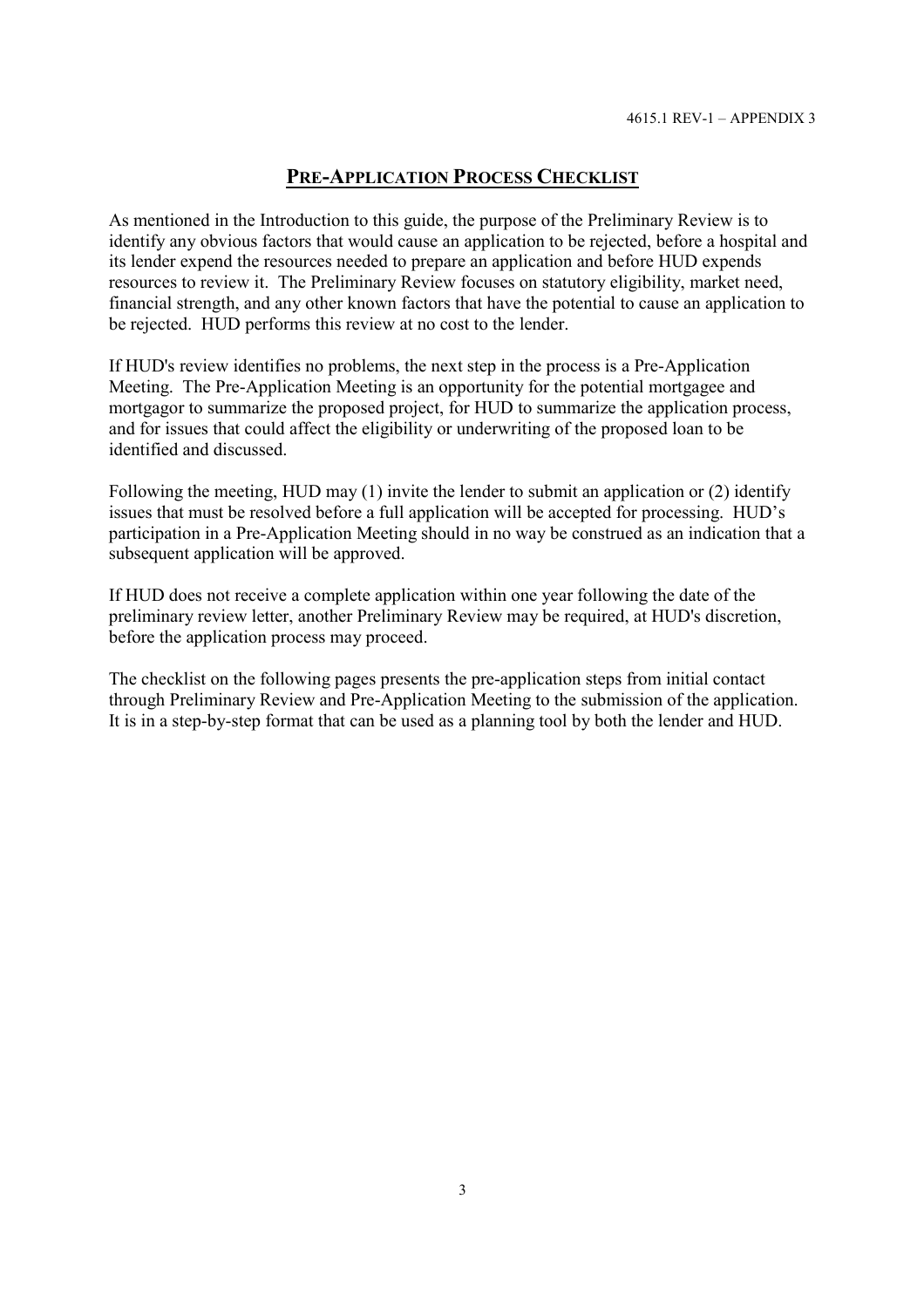#### 4615.1 REV-1 – APPENDIX 3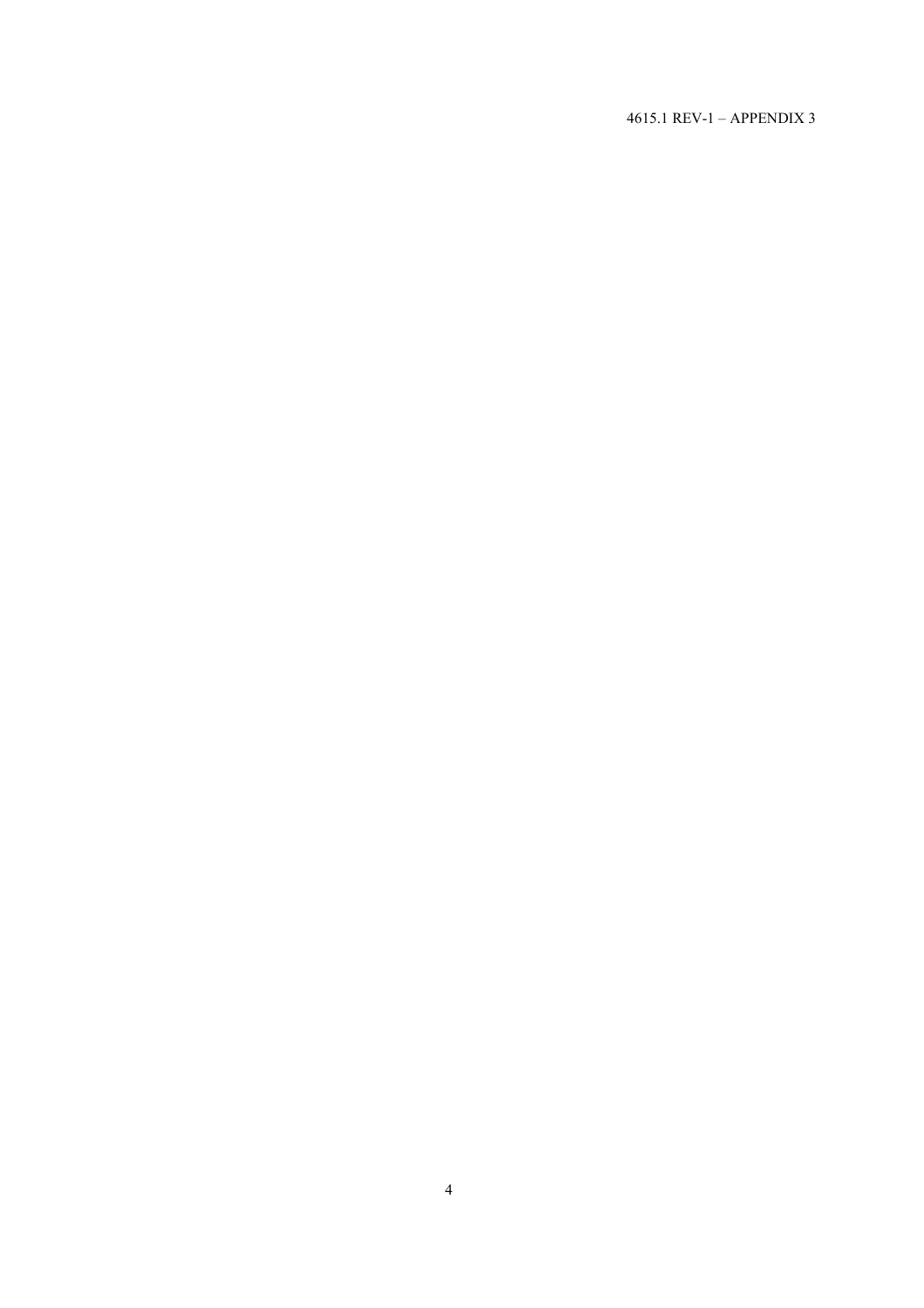#### **SECTION 242 HOSPITAL MORTGAGE INSURANCE PRE-APPLICATION PROCESS CHECKLIST**

HOSPITAL/CONTACT/PHONE:

MORTGAGE BANK/CONTACT/PHONE:

HUD ACCOUNT EXECUTIVE/PHONE:

| <b>ACTION</b><br><b>OFFICE</b>                    | TRIGGER                                                                                     | <b>ACTION</b>                                                                                                                                                                                                                                    | <b>INFORMATION NEEDED TO COMPLETE THIS STEP</b>                                                                                                                                                                                 | <b>DATE</b><br><b>ACTION</b><br><b>PLANNED &amp;</b><br><b>COMPLETED</b> |
|---------------------------------------------------|---------------------------------------------------------------------------------------------|--------------------------------------------------------------------------------------------------------------------------------------------------------------------------------------------------------------------------------------------------|---------------------------------------------------------------------------------------------------------------------------------------------------------------------------------------------------------------------------------|--------------------------------------------------------------------------|
| Potential<br>Applicant<br>(Banker) or<br>Hospital |                                                                                             | Contact HUD about possibility of FHA financing.<br>(Note: If the hospital is already a HUD client, all<br>preliminary steps will normally be handled by the<br>client's Account Executive.)                                                      | Hospital name and location<br>$\bullet$<br>General project description                                                                                                                                                          |                                                                          |
| <b>HUD</b>                                        | Initial inquiry                                                                             | Provide program information verbally, by referring<br>to web page, and by sending additional materials.<br>Obtain project information by phone or e-mail; if<br>hospital is clearly not a Section 242 candidate,<br>explain why.                 | During initial contact, HUD should try to understand<br>the project and evaluate the hospital and project<br>against key minimum eligibility requirements<br>described in the Preliminary Review Templates in<br>this Appendix. |                                                                          |
| ${\rm HUD}$                                       | Initial contact<br>indicates hospital<br>may be a candidate<br>for Section 242<br>financing | Request preliminary information. If initial contact<br>was with a hospital, encourage hospital to retain a<br>mortgage lender as a first step. Refer hospital to<br>consult the list of active Section 242 lenders posted<br>on the HUD website. | Direct the applicant to:<br>• Preliminary Review Template<br>Applicant Data Request (Excel file)<br>$\bullet$                                                                                                                   |                                                                          |
| Applicant                                         | HUD requests<br>preliminary<br>information                                                  | Provide preliminary information to HUD as<br>defined within the Preliminary Review Template<br>in the Applicant's Guide.                                                                                                                         | Completed Preliminary Review Template with<br><b>Required Attachments</b>                                                                                                                                                       |                                                                          |
| <b>HUD</b>                                        | Receipt of<br>preliminary<br>information from<br>applicant                                  | Perform review of submitted materials                                                                                                                                                                                                            | Preliminary review materials submitted by applicant.                                                                                                                                                                            |                                                                          |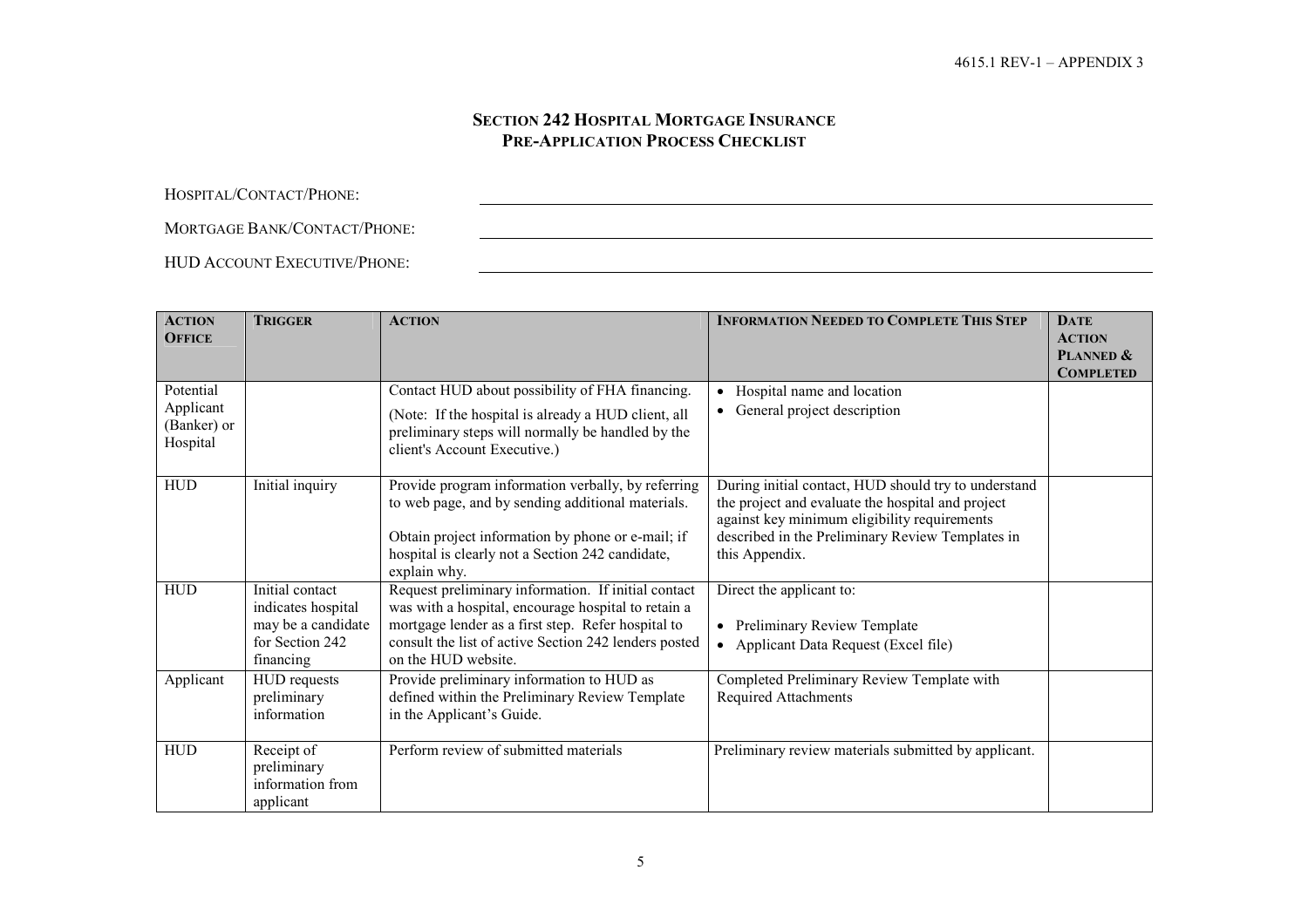| <b>ACTION</b><br><b>OFFICE</b> | <b>TRIGGER</b>                                                        | <b>ACTION</b>                                                                                                                                                                                                                                                                                                               | <b>INFORMATION NEEDED TO COMPLETE THIS STEP</b> | <b>DATE</b><br><b>ACTION</b>  |
|--------------------------------|-----------------------------------------------------------------------|-----------------------------------------------------------------------------------------------------------------------------------------------------------------------------------------------------------------------------------------------------------------------------------------------------------------------------|-------------------------------------------------|-------------------------------|
|                                |                                                                       |                                                                                                                                                                                                                                                                                                                             |                                                 | PLANNED &<br><b>COMPLETED</b> |
| ${\rm HUD}$                    | Review of<br>applicant's<br>preliminary review<br>submission          | If information was missing from the submission, or<br>if the information requires clarification, HUD will<br>request this from the applicant.                                                                                                                                                                               |                                                 |                               |
| Applicant                      | Request for<br>information from<br><b>HUD</b>                         | Applicant responds to HUD's questions.                                                                                                                                                                                                                                                                                      |                                                 |                               |
| <b>HUD</b>                     | Applicant's<br>response to follow-<br>up questions<br>received by HUD | HUD completes preliminary review.                                                                                                                                                                                                                                                                                           |                                                 |                               |
| ${\rm HUD}$                    | Negative outcome<br>of preliminary<br>review                          | If serious issues are identified in preliminary<br>review, HUD informs applicant. Possible<br>outcomes:                                                                                                                                                                                                                     |                                                 |                               |
|                                |                                                                       | • Hospital is determined not to be a candidate for<br>Section 242                                                                                                                                                                                                                                                           |                                                 |                               |
|                                |                                                                       | Hospital is informed of actions needed to<br>$\bullet$<br>resolve issues (may range from obtaining<br>additional information to waiting a year for<br>financial performance to improve).                                                                                                                                    |                                                 |                               |
| ${\rm HUD}$                    | Positive outcome<br>of preliminary<br>review                          | If all indications are positive, or if only<br>manageable issues remain from the preliminary<br>review, HUD informs applicant of the positive<br>result in the Preliminary Review Letter. The letter<br>includes potential credit and/or eligibility issues<br>that need to be addressed at the Pre-Application<br>Meeting. |                                                 |                               |
|                                |                                                                       | An Account Executive (AE) and Client Service<br>Team (CST) are designated.                                                                                                                                                                                                                                                  |                                                 |                               |
| ${\rm HUD}$<br>&<br>Applicant  | Notification from<br>HUD that<br>minimum criteria<br>are met          | Schedule Pre-Application Meeting.                                                                                                                                                                                                                                                                                           | List of Pre-Application Meeting participants    |                               |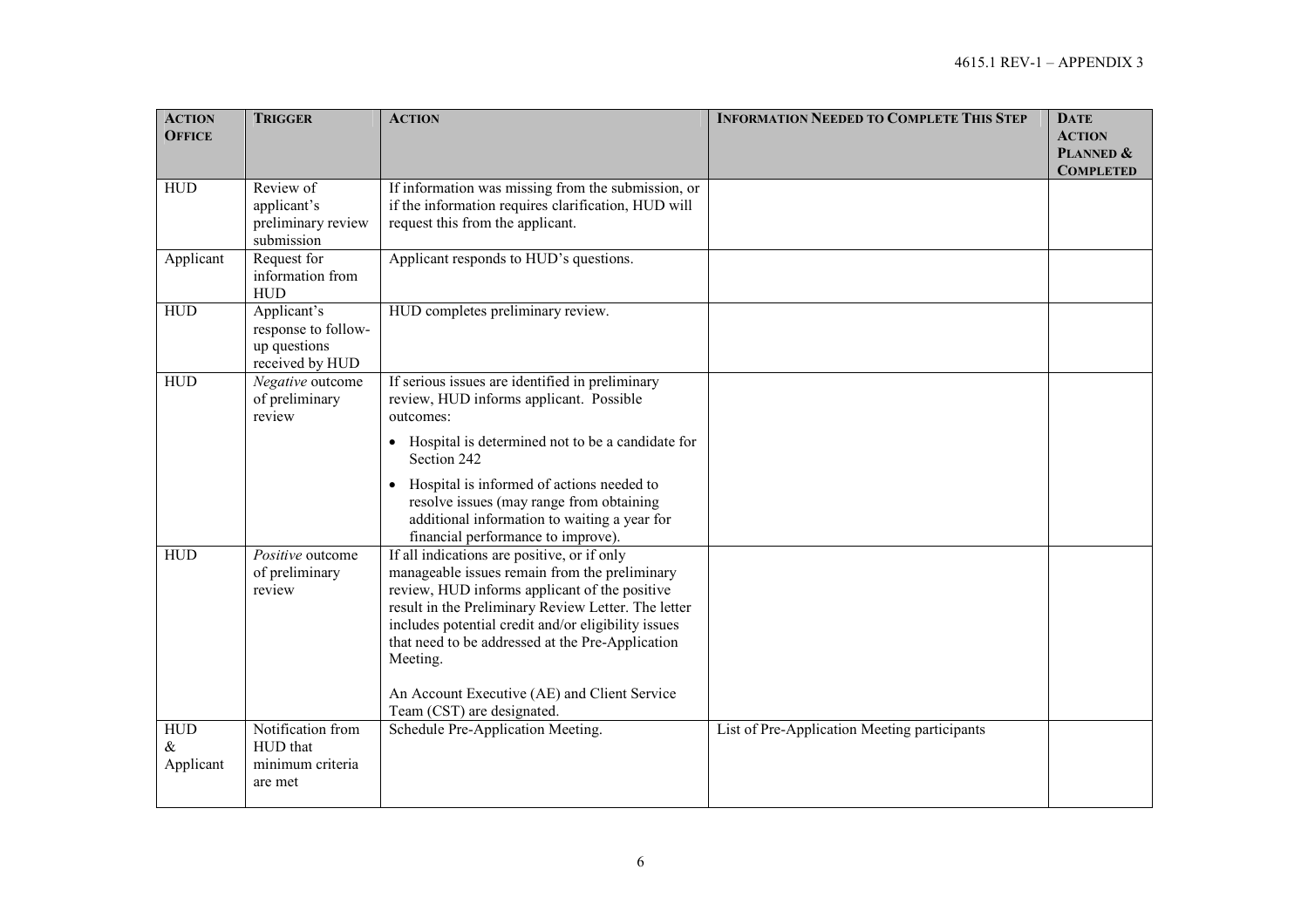| <b>ACTION</b><br><b>OFFICE</b>  | <b>TRIGGER</b>                             | <b>ACTION</b>                                                                                                                                                                                                                                                                                                                                                                                                                          | <b>INFORMATION NEEDED TO COMPLETE THIS STEP</b>                                                                                                                                                                                                                                                                                                                                                | <b>DATE</b><br><b>ACTION</b><br>PLANNED & |
|---------------------------------|--------------------------------------------|----------------------------------------------------------------------------------------------------------------------------------------------------------------------------------------------------------------------------------------------------------------------------------------------------------------------------------------------------------------------------------------------------------------------------------------|------------------------------------------------------------------------------------------------------------------------------------------------------------------------------------------------------------------------------------------------------------------------------------------------------------------------------------------------------------------------------------------------|-------------------------------------------|
| <b>HUD</b><br>$\&$<br>Applicant | Pre-Application<br>Meeting scheduled       | Conduct Pre-Application Meeting.                                                                                                                                                                                                                                                                                                                                                                                                       | Topics to be covered include, but are not limited to:<br>• Issues identified in the Preliminary Review Letter<br>Hospital Overview<br>$\bullet$<br>Project Description<br><b>Legal Matters</b><br>$\bullet$<br>Architectural and Engineering Matters<br>$\bullet$<br>Project and Financing timeline<br><b>Environmental Review</b><br>$\bullet$<br>Application Process and Timing<br>$\bullet$ | <b>COMPLETED</b>                          |
| <b>HUD</b>                      | Pre-Application<br>Meeting completed       | HUD decides whether and on what conditions to<br>invite an application. In uncomplicated cases, the<br>decision is communicated by phone shortly after<br>the meeting. A letter follows the phone call, and<br>(if positive) lists additional credit and/or eligibility<br>concerns that need to be addressed during the<br>application review process. If negative, the letter<br>explains why the applicant is not invited to apply. |                                                                                                                                                                                                                                                                                                                                                                                                |                                           |
| Applicant                       | Application invited<br>by HUD*             | Decide whether and on what schedule to proceed<br>with application; notify HUD of target date for<br>submission of complete application.                                                                                                                                                                                                                                                                                               |                                                                                                                                                                                                                                                                                                                                                                                                |                                           |
| Applicant                       | Decision to<br>proceed with<br>application | Prepare all application materials called for in<br>Applicant's Guide and in accordance with<br>technical requirements in Handbook.<br>Update AE on progress against schedule, monthly<br>or as changes occur.<br>Bring issues or questions to AE as they arise.<br>Bring design issues and questions to assigned OAE<br>representative and AE.                                                                                         |                                                                                                                                                                                                                                                                                                                                                                                                |                                           |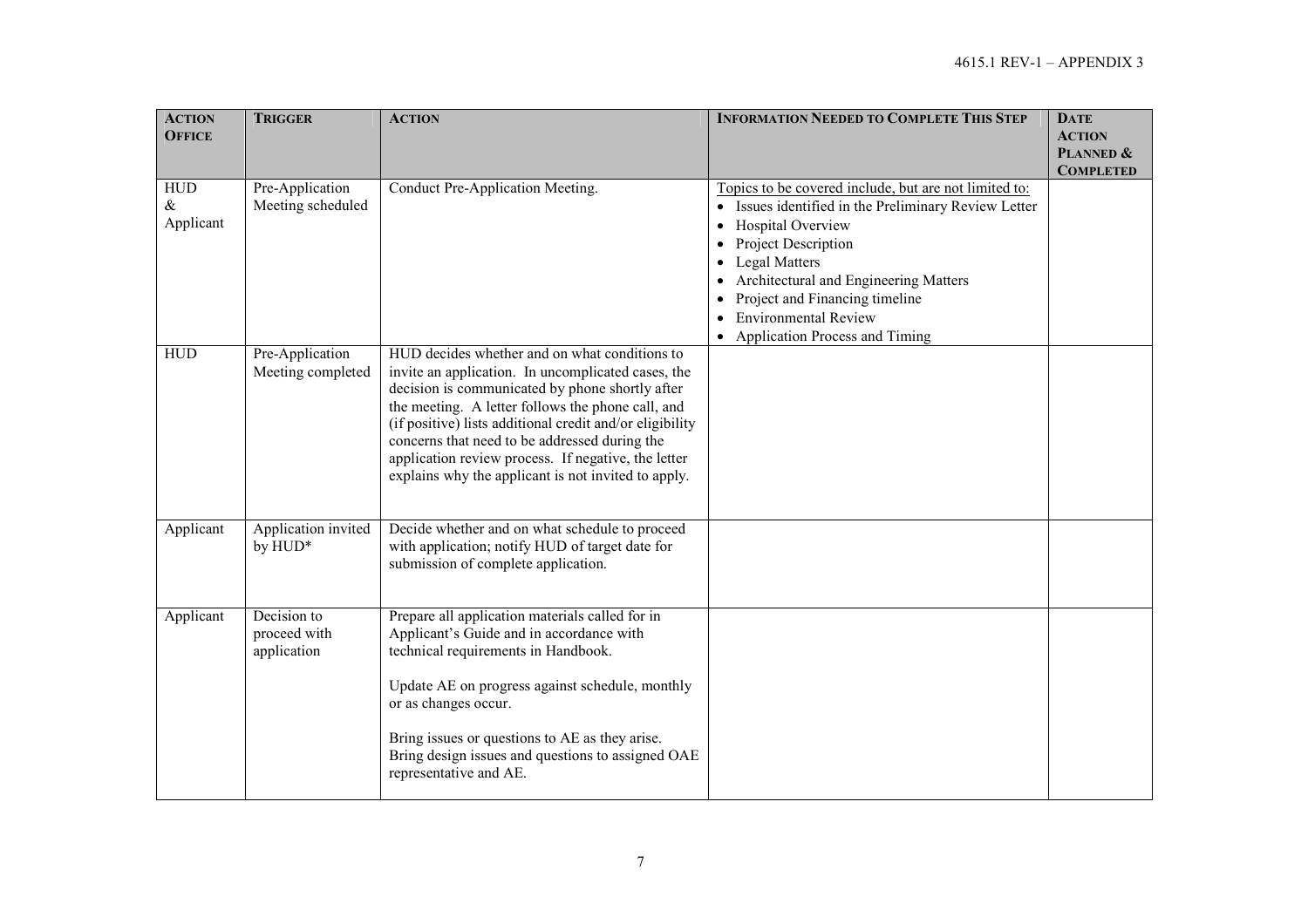| <b>ACTION</b><br><b>OFFICE</b> | TRIGGER                                                       | <b>ACTION</b>                                                                                                                                                  | <b>INFORMATION NEEDED TO COMPLETE THIS STEP</b> | <b>DATE</b><br><b>ACTION</b><br><b>PLANNED &amp;</b><br><b>COMPLETED</b> |
|--------------------------------|---------------------------------------------------------------|----------------------------------------------------------------------------------------------------------------------------------------------------------------|-------------------------------------------------|--------------------------------------------------------------------------|
| <b>HUD</b>                     | Notification that<br>applicant is<br>preparing<br>application | Provide technical assistance to applicant as<br>application is prepared; provide documented<br>responses applicant can rely on.                                |                                                 |                                                                          |
| Applicant                      | Application<br>completed                                      | Send application to HUD as directed by AE and<br>application submission instructions included with<br>the letter that followed the Pre-Application<br>Meeting. |                                                 |                                                                          |

\*Applicant can submit an application without invitation. However, resolution of all preliminary issues before applying is strongly recommended.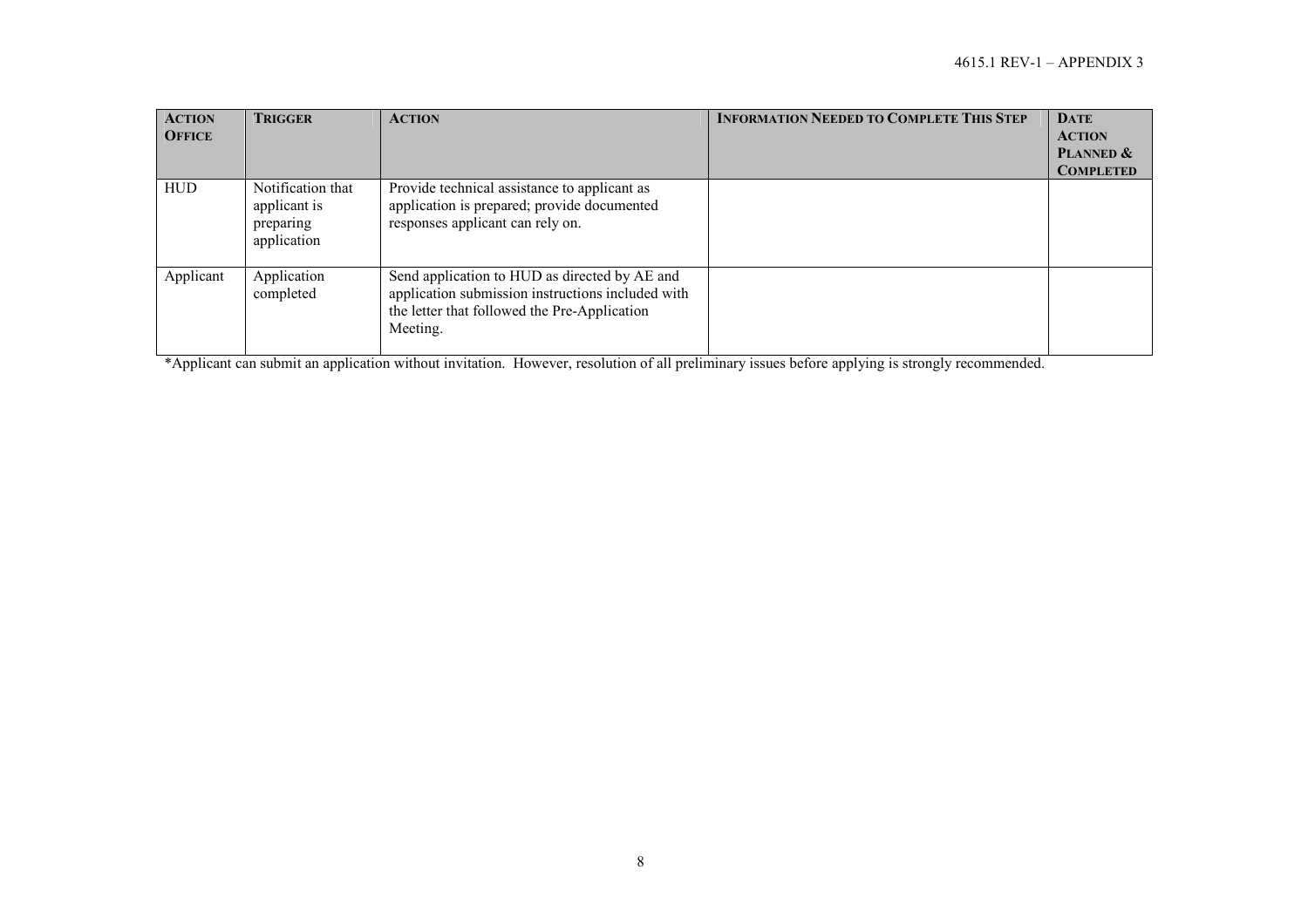# **REQUIRED DOCUMENTATION FOR A PRELIMINARY REVIEW SECTION 242 MORTGAGE INSURANCE**

| HOSPITAL:           | Name:                    |
|---------------------|--------------------------|
|                     | <b>Address:</b>          |
| <b>FHA APPROVED</b> | Name:                    |
| LENDER:             | Firm:                    |
|                     | <b>Address:</b>          |
|                     | Email:                   |
|                     | <b>Telephone Number:</b> |

This Preliminary Review Template has been prepared for use by hospitals and mortgage lenders interested in applying for Section 242 mortgage insurance. Information submitted will be used by Office of Hospital Facilities (OHF) staff to perform an initial review of a hospital's qualifications under the Section 242 Program. If you are applying for Section 241 or 242/223(f) mortgage insurance, please use the corresponding template prepared for those specific programs.

OHF performs a Preliminary Review to evaluate hospitals and proposed projects against OHF's minimum eligibility criteria and to identify any obvious factors that would cause an application to be rejected, before the applicant expends resources to prepare an application. The Section 242 Preliminary Review focuses on statutory eligibility, market need, financial strength, and any other known factors that have the potential to cause an application to be rejected.

A complete submission includes this completed Preliminary Review Template and the items described in the List of Attachments. Please keep your responses on the Preliminary Review Template brief, and provide more detailed information in the Attachments. Once complete, submit an electronic copy of the package (via email) and two hard copies to OHF. Submit complete packages, including the email copy, to:

**Underwriting Division Director Office of Hospital Facilities Department of Housing and Urban Development 451 7th Street SW, Room 2247 Washington, DC 20410 hospitals@hud.gov**

If you have questions concerning this form or the attachments, please contact HUD at (202) 708-0599 or hospitals@hud.gov, attn: Underwriting Division Director, OHF. Additional information can also be found on the OHF website at www.hud.gov/healthcare.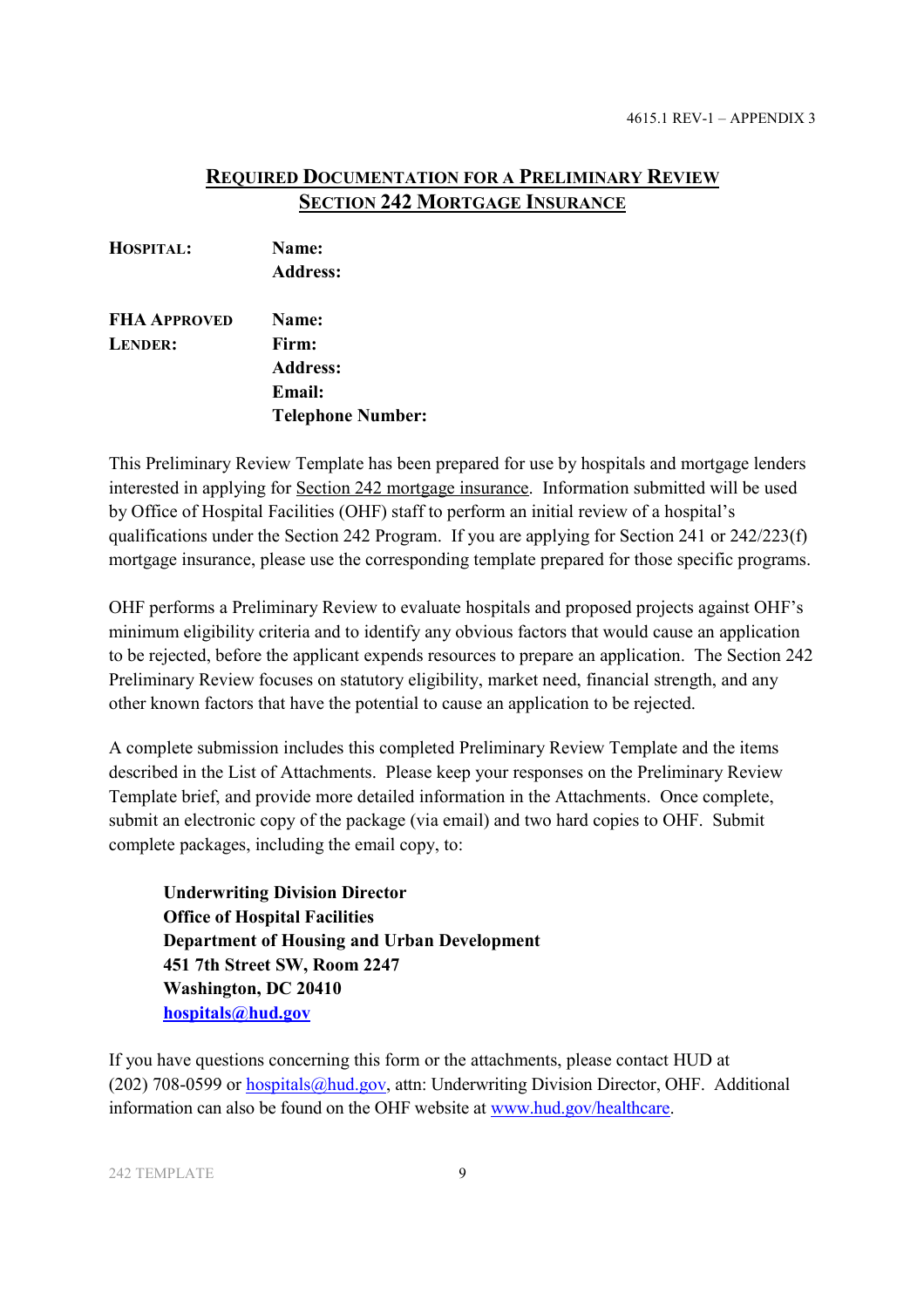# **SECTION 242 PRELIMINARY REVIEW TEMPLATE**

## **A. PROVIDE A BRIEF DESCRIPTION OF THE FOLLOWING (LIMIT RESPONSE TO ONE PAGE):**

- The Hospital
- The Project
- Service Area and Competition

A completed Draft Application for Hospital Project Mortgage Insurance form (HUD Form 92013) should be provided.

As part of your response, please note the total square footage of the (1) existing hospital, (2) the renovated/replaced/new hospital following project completion, and (3) major off-site facilities (medical office buildings, clinics, etc).

# **B. CLEARLY DESCRIBE THE OWNERSHIP STRUCTURE OF THE HOSPITAL**

The description of the ownership structure should include, but not necessarily be limited to, the following: affiliates, subsidiaries, corporate parent, and other entities listed on the consolidated audited financial statements.

List and describe the assets (real estate, operations, and organizations) which will be included as collateral for the proposed mortgage. The assets should include those necessary to operate the hospital, including off-site properties (such as clinics and MOBs), as well as other major assets. OHF generally does not entertain asset exclusions from proposed mortgages; however, the subject is open to discussion. If exclusions are proposed, describe the assets you propose to exclude (the name of the legal entities, if applicable), list the net book value of the assets, and discuss why those assets should be excluded.

# **C. SECTION 242 STATUTORY ELIGIBILITY CRITERIA**

# **Patient Day Rule**

Section 242 is designed for acute care hospitals. OHF uses the patient day calculation to determine whether the hospital is an acute care facility. If more than 50 percent of the hospital's patient days are in ineligible categories (described below), the hospital will not qualify for the Section 242 Program.

Patient days assignable to chronic convalescent and rest, drug and alcoholic, epileptic, mentally deficient, mental, nervous and mental, and/or tuberculosis are **ineligible** patient days. Included in the **ineligible** patient day category are patient days attributable to skilled nursing, intermediate care, convalescent care, rehabilitation, and psychiatric care.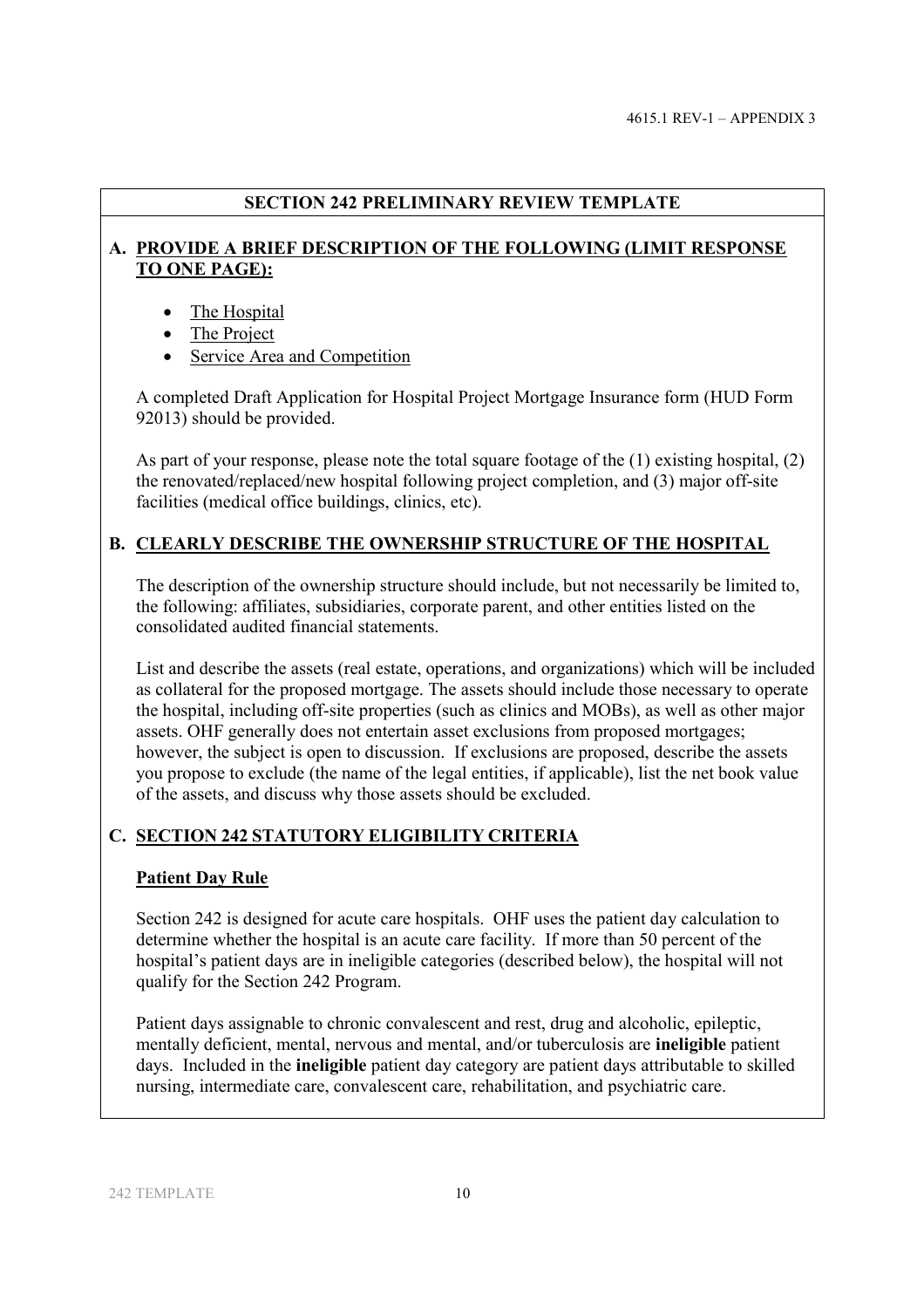Please state whether the hospital meets the patient day rule and provide your calculations.

For Hospitals that provide a significant level of outpatient services, OHF allows applicants to use an adjusted patient day calculation to determine eligibility. See Handbook 4615.1 APPENDIX 1 for details.

# **Loan-to-Value Requirement (LTV)**

Hospitals must demonstrate no more than a 90 percent LTV ratio to be eligible for FHA mortgage insurance.

Calculate LTV based on the proposed project costs from the HUD Form 92013. LTV is calculated using the formula below. Also included is guidance for calculating Net PPE, a component of Total Estimated Replacement Cost.

# **LTV = (Total Mortgage Amount) / (Total Estimated Replacement Cost)**

Total Mortgage Amount – From Section D, Line 8 of Form 92013

Total Estimated Replacement Cost – From Section C, Line 32 of Form 92013.

Net PPE – From Section C, Line 30 of Form 92013 (based upon the book value of the mortgagor's property, plant, and equipment from its latest financial audit. Net PPE should not include equipment secured by leases nor real estate or other property that will be excluded from the collateral). If the value of the hospital's Net PPE is projected to be written-down following construction (common with replacement facilities in rural communities, the Net PPE should be reduced by the total amount to be written-down. If portions of the facility will be demolished, please also subtract the approximate book value of that portion of the property from the calculation. OHF uses the residual value when calculating LTV.

Please note that if the hospital does not own its property in fee simple, and is only able to grant the lender a mortgage on a leasehold interest, OHF discounts the value of the property when calculating LTV.

- If the hospital maintains a 99-year lease on the property, or maintains a 50-year lease with the option to renew for at least 49 years, the value is discounted by 5 percent
- If the hospital maintains a lease of 50 years or greater, but does not meet the requirement above, the value is discounted by 90 percent
- If a hospital maintains a lease of less than 50 years, the project is not eligible

LTV may also be met by providing an appraisal of the property to be mortgaged prepared by a qualified health care appraiser, approved by HUD and licensed in the State in which the hospital is located. The appraisal must be prepared in accordance with OHF guidelines. Please contact the OHF Underwriting Division Director for details.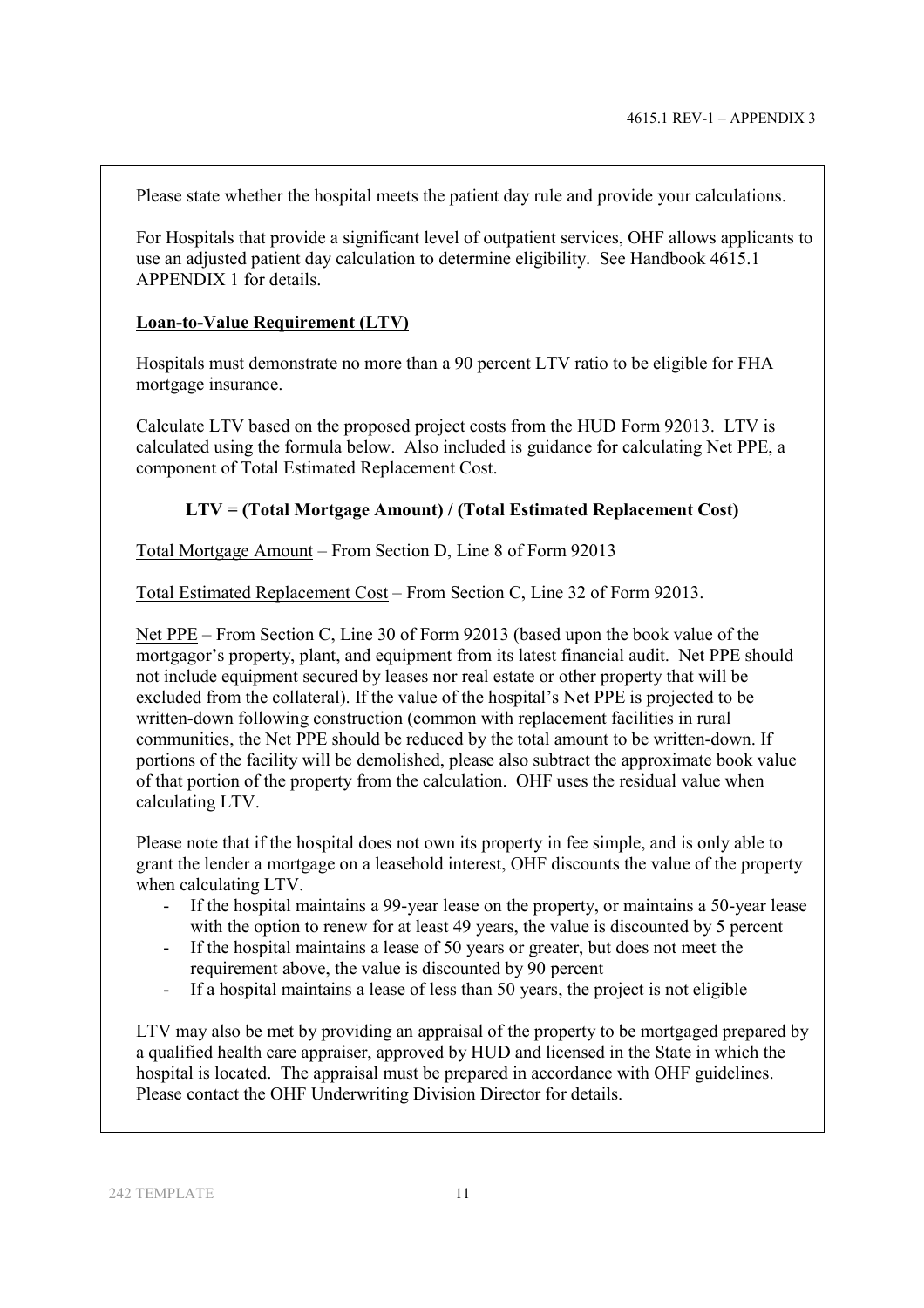# **D. EQUITY CONTRIBUTION AND WORKING CAPITAL**

Hospitals must have sufficient days cash on hand to make any required cash equity contribution at the closing of a Section 242 loan and to maintain sufficient working capital to operate post-closing. If an equity contribution is needed to meet LTV, or if the hospital plans to provide additional equity to support the project, please note the source of the contribution. Describe how much unrestricted cash and investments the Hospital maintains, and its current levels of working capital.

# **E. START-UP HOSPITALS**

OHF requires that start-up hospitals and their sponsors demonstrate that the project has sufficient start-up capital, fills a market need, and has a viable physician recruitment plan. If this proposal is for a start-up hospital, please complete the "Start-Up Hospital Preliminary Review Report Supplement" in addition to this Preliminary Review Template. Please contact the OHF Underwriting Division Director for details.

# **F. MINIMUM FINANCIAL CRITERIA**

### **Minimum Requirement for the Aggregate Operating Margin**

Hospitals with an aggregate operating margin of greater than 0.00 percent, when calculated from the three most recent audited financial statements, are eligible for Section 242 mortgage insurance. The formula for the aggregate operating margin is below:

# **Operating Income (Year 1) + Operating Income (Year 2) + Operating Income (Year 3) TotalOperatingRevenue(Year1)+TotalOperatingRevenue(Year2)+TotalOperatingRevenue(Year3)**

*Operating revenue* is the revenue from the core patient care operations of the hospital. It includes revenues from the provision of patient care, transfers from temporarily restricted accounts that are used for current operating expenses, and patient-related activities such as the operation of the cafeteria and parking facilities. OHF's calculation of *operating revenue* excludes sources of revenue (contributions, grants, and investment income) that are not reliable sources of future revenue. *Operating income* equals *operating revenue* minus *operating expenses*.

Please provide your calculations of the operating margin for the last three completed fiscal years, below. Also include the calculation of the aggregate operating margin. The calculations should exclude the operations of affiliates/subsidiaries/business lines that will not be collateral for the insured mortgage.

# **FY 20\_\_ FY 20\_\_ FY 20\_\_ Aggregate Operating Margin**

#### **Aggregate operating margin for last 3 years > 0.0**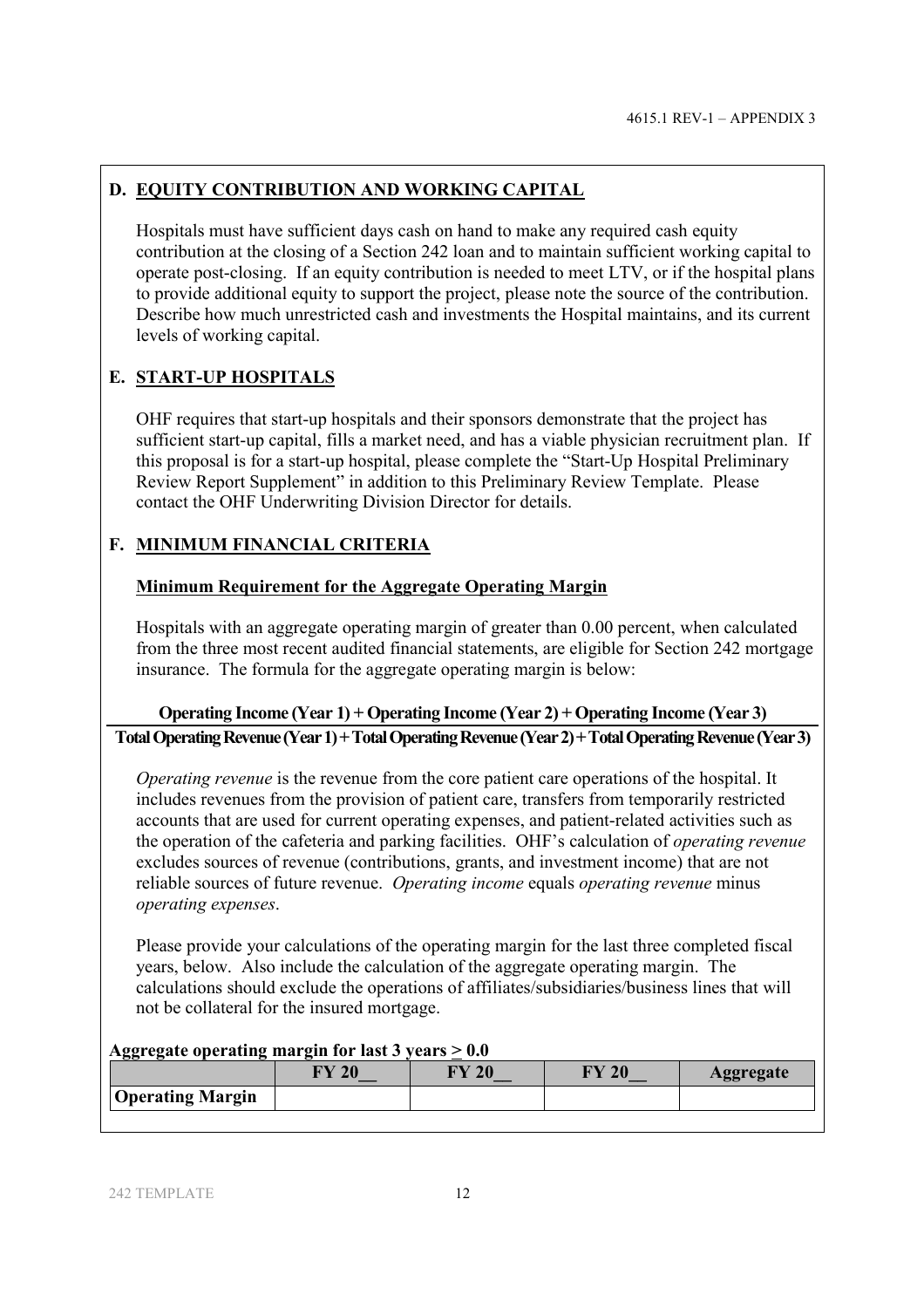If the hospital does not meet the Operating Margin criterion, but has undergone a financial turnaround that has resulted in a positive operating margin in the most recent year, the hospital may be eligible for Section 242 mortgage insurance. This exception to the Operating Margin criterion requires that the hospital demonstrate a positive operating margin in the most recent year (as demonstrated in the audited financial statements) at the time of application and that the hospital demonstrate two years of positive operations (as demonstrated by two audits) at the time of OHF's commitment to insure. Please contact the OHF Underwriting Division Director for more details.

Note: Start-Up Hospitals are not subject to the Operating Margin criterion.

# **Minimum Requirement for the Debt Service Coverage Ratio**

Hospitals with an average debt service coverage ratio above 1.25, calculated from the three most recent audited financial statements, are eligible for Section 242 mortgage insurance. The formula for the debt service coverage ratio is below:

#### **(Excess of Revenues Over Expenses) + Interest Expense+ DepreciationExpense + Amortization Expense Current Portion of Long-Term Debt (Prior Year, Including Capital Leases) + Interest Expense**

The debt service coverage ratio (DSC) is based upon the hospital's "excess of revenues over expenses" (or in the case of for-profit organizations, "net income") as it appears in the hospital's audited financial statements. Please provide the average DSC ratio for the last three completed fiscal years in the space provided.

#### **Average DSC for last 3 years > 1.25**

|                     | <b>FY 20</b> | <b>FY 20</b> | <b>FY 20</b> | <b>Average</b> |
|---------------------|--------------|--------------|--------------|----------------|
| $\mathbf{C}$<br>DQC |              |              |              |                |

When the hospital's proposal includes refinancing existing debt with proceeds from the Section 242 loan, OHF may use (at its discretion) an estimate of projected interest rate(s) in lieu of the historical interest rate(s) when calculating the DSC ratio for prior periods. In cases where the projected interest rate is used, the hospital must demonstrate a 1.4x debt service coverage ratio.

If the hospital does not meet the DSC criterion, but has undergone a financial turnaround that has resulted in a debt service coverage ratio of 1.4x in the most recent year, the hospital may be eligible for Section 242 mortgage insurance. This exception to the DSC criterion requires that the hospital demonstrate a debt service coverage ratio of 1.4x in the most recent year (as demonstrated in the audited financial statements) at the time of application. Please contact the OHF Underwriting Division Director for more details.

Note: Start-Up Hospitals are not subject to the DSC criterion.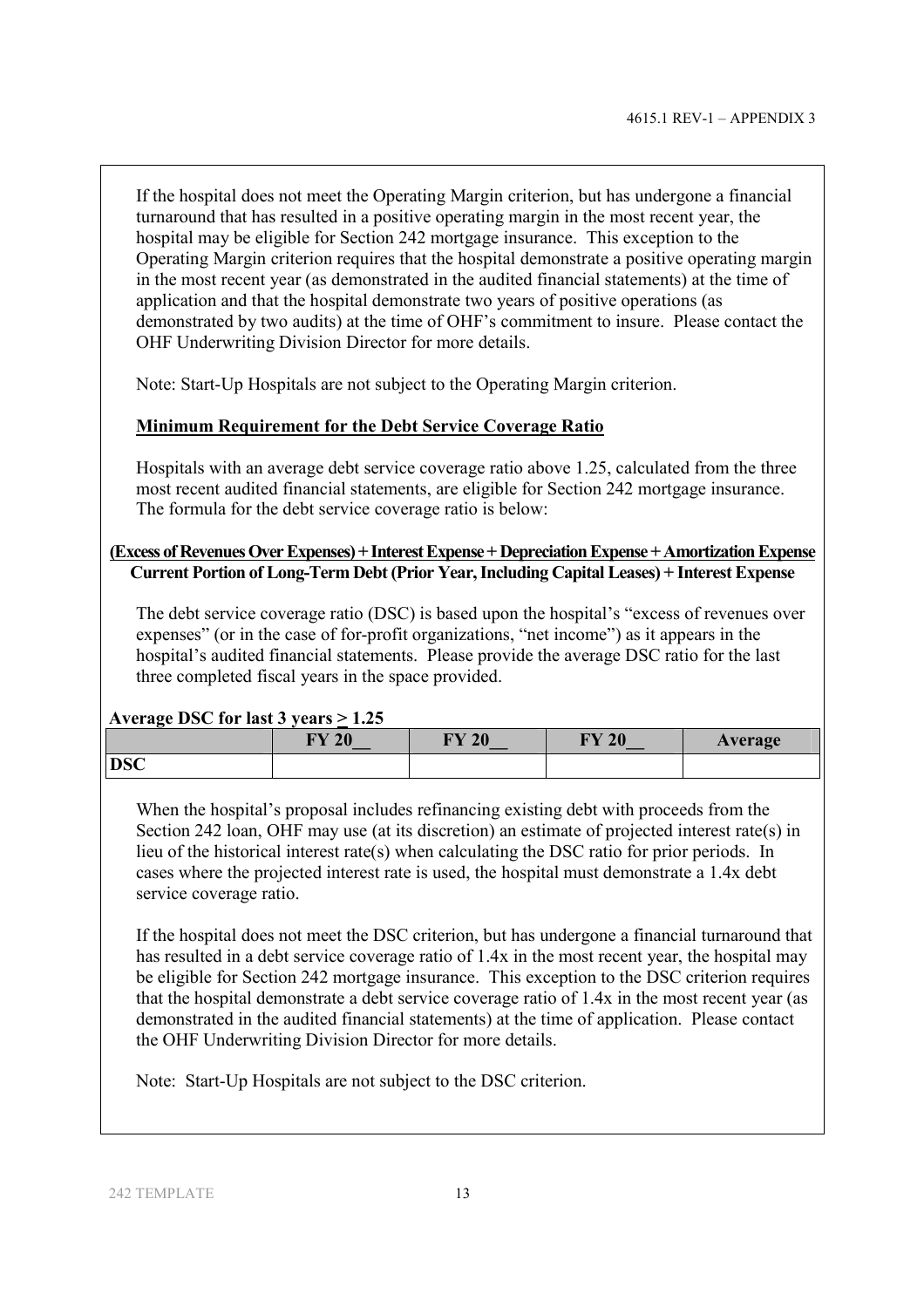# **State and Local Government Support / Tax Support**

If the hospital is the recipient of tax revenues, revenues from state-wide hospital assessments, or appropriations (common for critical access hospitals and safety net facilities), please describe the nature, authority, and future reliability of the support. Identify and describe the statutes, legislation, or referenda that created the support.

If the revenue is provided by an assessment program or appropriation, please list historical net receipts (last five years) and future anticipated receipts. Is the revenue guaranteed to be delivered to the hospital by state law? If the support is set to expire, or is expected to be renewed, please indicate so. Please describe the future reliability of the revenue source.

If the revenue is tax support, under what circumstances could the tax support be revoked? What action would be required to revoke or diminish the support? What entity collects the tax? Are there restrictions on the use of tax proceeds? Please describe community support for the tax including (if appropriate) election results. Has the tax support recently been renewed, or will it be renewed, by referendum, contract, resolution, or other action by the hospital or local agency? Will the tax automatically "sunset"? Is there any indication that the support may be reduced or discontinued?

# **G. COMPLIANCE WITH STATE AND FEDERAL STATUTES AND REGULATIONS**

In order to be eligible for the Section 242 Program, the hospital must be in substantial compliance with federal and state regulations governing the operation and reimbursement of hospitals. Is the Hospital under investigation by any state or federal agency for statutory or regulatory violations?

# **H. REFINANCING COMPONENT**

#### **Purpose and Nature of the Debt**

If there is a refinancing component to the project, please answer the following questions and provide the information requested about each debt issue to be refinanced:

- 1) Indicate the unpaid principal balance of each issue to be refinanced and the interest rate(s) on the debt. Include the total outstanding balance of the debt in Section D, Line 2 (Land Indebtedness) of Form 92013.
- 2) Please describe the nature of the debt (i.e. variable or fixed rate, taxable or tax-exempt, maturity date, prepayment or termination costs). Please describe any special characteristics of the debt (for example, the use of swaps).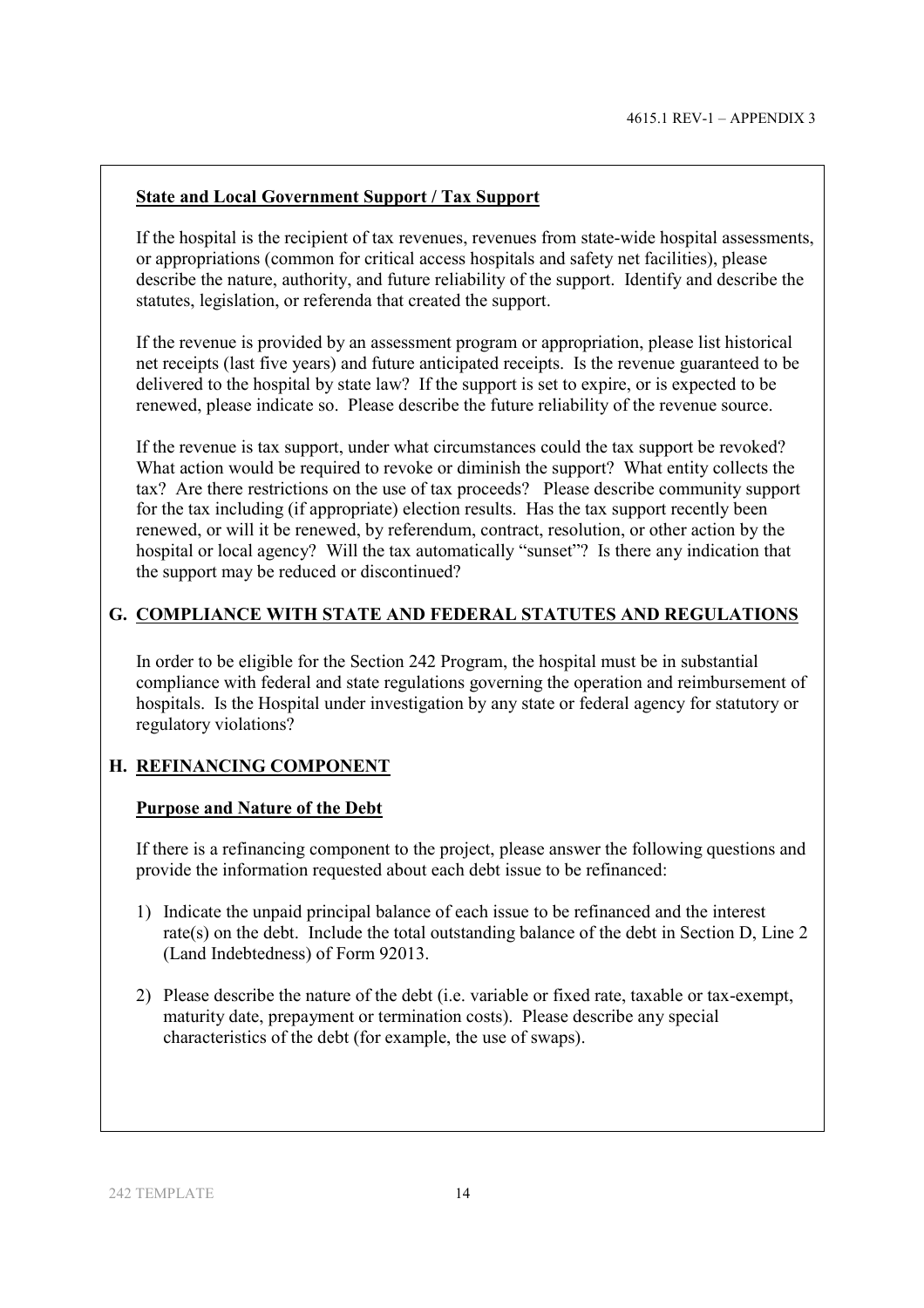3) Please provide the Official Statement(s) for the debt issue(s) (or other information that documents the sources and uses of funds, and the project description) to be refinanced.

If the issue(s) included a refinancing component as a use of funds, please provide the Official Statement (or other documentation) for the original issue that was refinanced. In order to refinance debt with mortgage proceeds, the original issuance of the debt must be tied to the acquisition, construction, or rehabilitation of a capital asset.

4) When was construction on the capital project(s) funded with proceeds from the debt issuance completed? Debt associated with structures completed fewer than two years prior to submission of the Section 242 application is not eligible to be refinanced.

### **Limit on Refinancing**

The construction component of the project must total 20 percent of the mortgage amount or greater. The amount from Section C, Line 11 of Form 92013 must be greater than or equal to 20 percent of the mortgage amount. Of the amount from Section C, Line 11 of Form 92013, up to one-half (50%) may be for the cost of new equipment.

If the construction component is less than 20 percent of the mortgage amount, the project may still qualify for Section 242/223(f) mortgage insurance. Please contact the OHF Underwriting Division Director for more information.

# **I. PHYSICIAN OWNERSHIP**

If physician ownership is present, please describe. Physician-owned facilities must comply with the Federal Physician Self-Referral Prohibition laws and anti-kickback prohibitions (including updated rules concerning physician ownership in the Patient Protection and Affordable Care Act). Experienced hospital counsel will be required to provide an acceptable legal opinion as to compliance with the aforementioned rules. In addition, investor-owned hospitals are reviewed for their impact on existing healthcare providers, particularly those providing uncompensated care.

# **J. FIRST LIEN**

Is the hospital able to grant a first lien on hospital property, plant, equipment, and receivables to its FHA lender? OHF requires that the lender have a first lien position on property, plant, equipment, receivables, and revenues.

Please address the following four questions:

1) Is all of the hospital's real estate owned in fee simple? If the hospital is only able to grant a mortgage on a leasehold interest, OHF discounts the value of the property when calculating LTV. Please see Section C.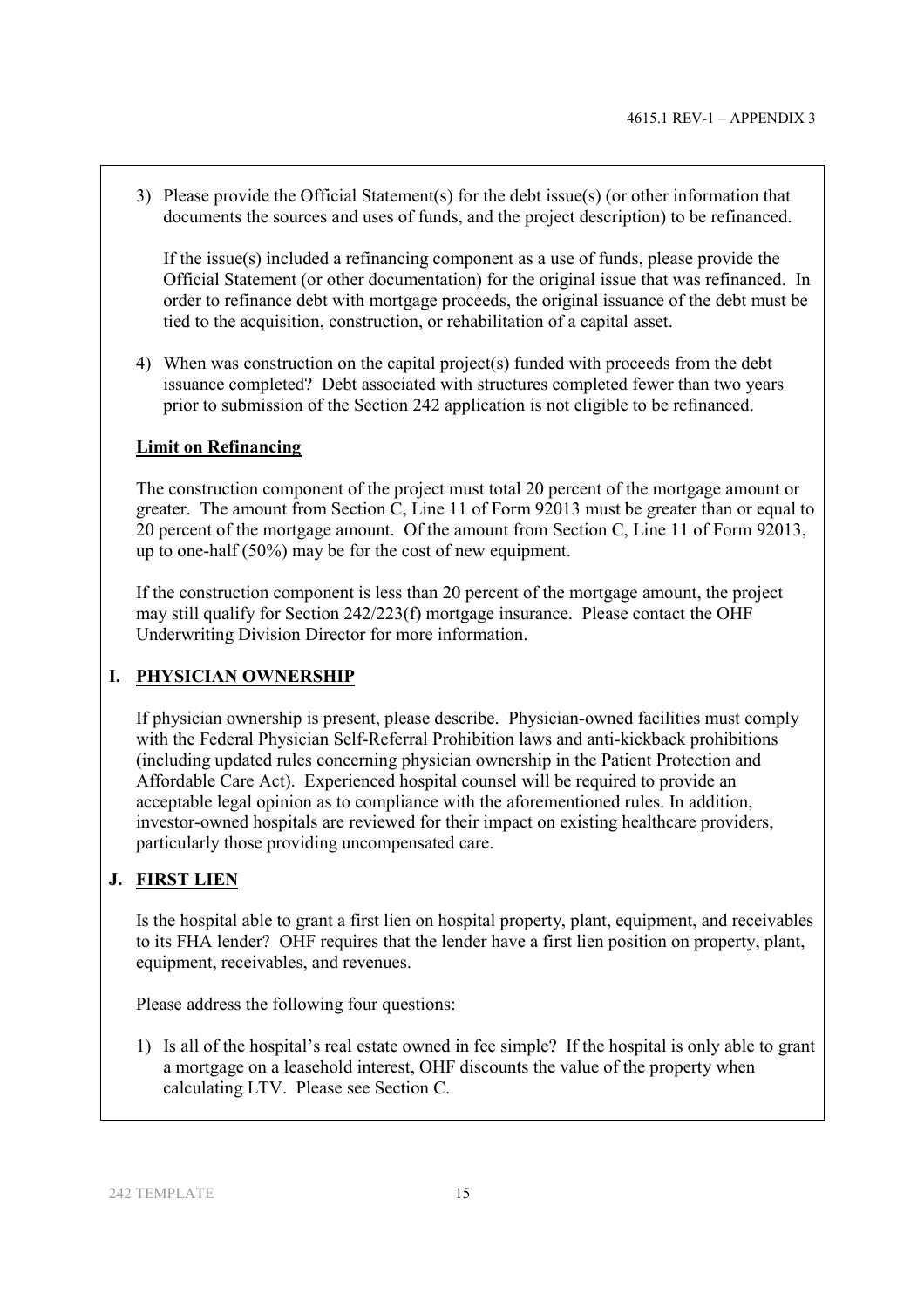- 2) Does local government allow the lender to have a first mortgage lien on the property?
- 3) Does the hospital have a current or planned receivables financing program?
- 4) Are there other challenges that prevent the hospital from granting a first lien on its property, plant, equipment, receivables and/or revenue?

## **K. COMMENCEMENT OF CONSTRUCTION**

OHF limits the amount of site preparation performed prior to submission of a Section 242 application. Indicate whether site preparation or other construction has begun, or is planned to begin, prior to application submission.

# **L. STATE CERTIFICATE OF NEED APPLICATION STATUS**

In order to be eligible for Section 242 mortgage insurance, state Certificate of Need (CON) requirements must be met. Does the project require a CON? If so, has the application process begun? Describe the current status of the process and indicate the expected date of CON approval.

# **M. MORTGAGE ORIGINATOR**

Please identify the mortgage originator and note the experience of the firm and individual representing the firm with the Section 242 program. Please note attendance at Section 242 Training sessions and the number of applications submitted within the past three years. If the hospital has not selected a firm, OHF can provide a list of originators who are active in the program.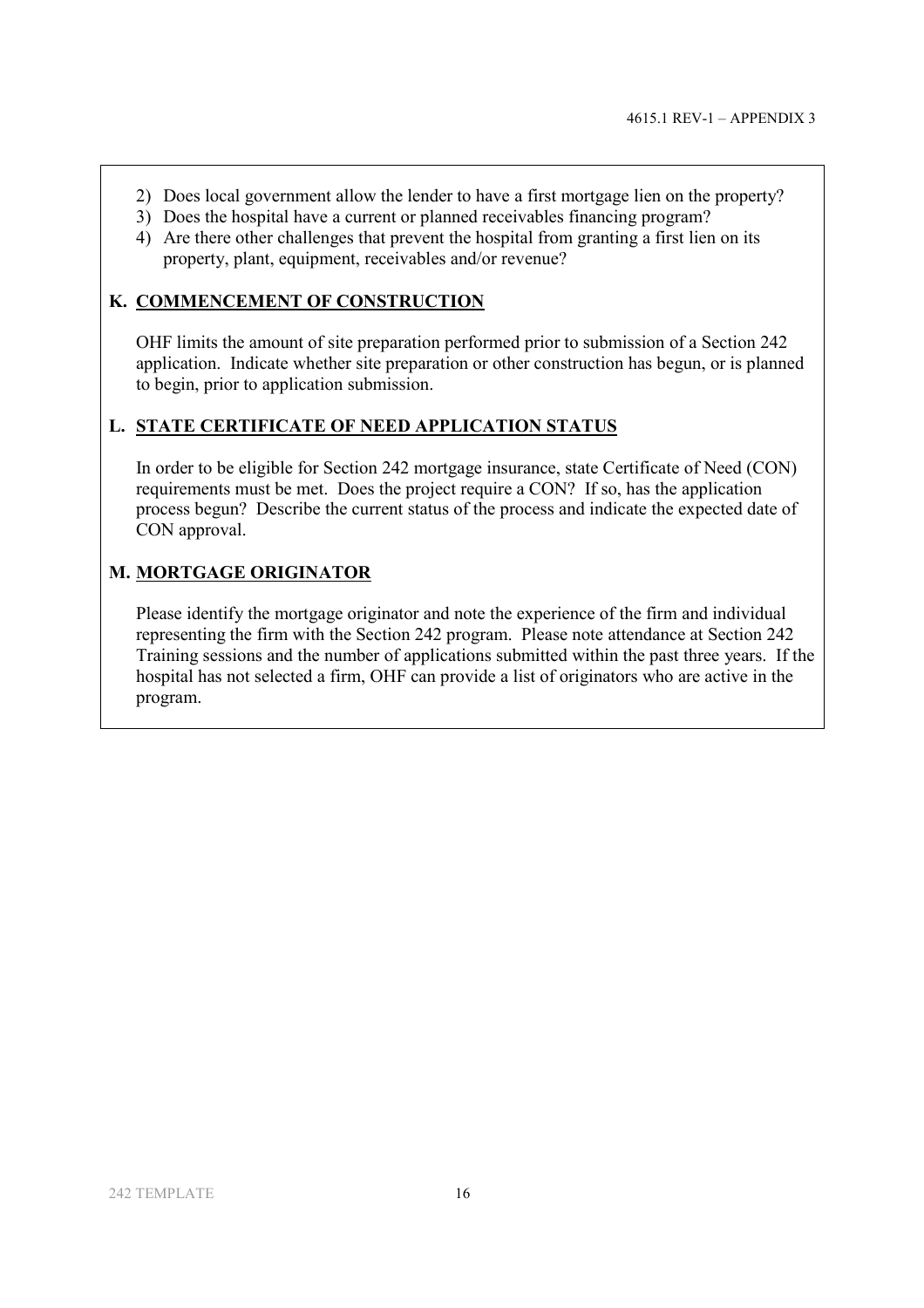#### **LIST OF ATTACHMENTS**

Please include the following attachments with the submission:

- **Attachment 1:** Provide a draft HUD Form 92013.
- **Attachment 2:** Include a chart showing the organizational structure (include the hospital, all affiliates, subsidiaries, and parent organizations). On the chart, note what real estate, operations, and organizations will and will not be included as collateral for the proposed mortgage.
- **Attachment 3:** Provide the hospital's utilization statistics for the three most recent, completed fiscal years, and the interim period for the current fiscal year. Using the data for the most recently completed fiscal year, include a worksheet showing a detailed breakdown of patient days, and the calculations of the patient day rule. If the project will change the hospital's patient day distribution (for example, if a skilled nursing facility is to be added to the hospital as part of the project), then the patient day rule calculation should be made based upon this change.
- **Attachment 4:** Provide a worksheet showing the calculation of LTV. Please provide a separate schedule listing the assets (and corresponding book values) of the property, plant, and equipment that will be secured under the proposed mortgage. These values should be entered in Section C, Lines 30 and 31 of Form 92013. When providing an estimate for Net PPE, please exclude property, plant or equipment not included as collateral in the proposed mortgage, such as equipment secured by other lenders (e.g., equipment under lease).
- **Attachment 5:** Provide copies of the audited financial statements for the last five years, and interim financial statements for the most recent interim period (as well as data for the prior year's interim period, for comparative purposes). Provide both consolidated and consolidating financial statements, if applicable. If the hospital is the recipient of tax revenues, please provide the legal documents (statutes, referenda, etc.) authorizing or describing the tax.
- **Attachment 6:** Provide in a separate worksheet the calculation of the historical aggregate operating margin and the historical average debt service coverage ratio. Provide details of calculations. Please include on a separate schedule a breakdown of "other operating revenue" for each of the last three complete fiscal years (and for the most recent interim period). "Other operating revenue" is typically reported following Net Patient Service Revenue in the audited financial statements.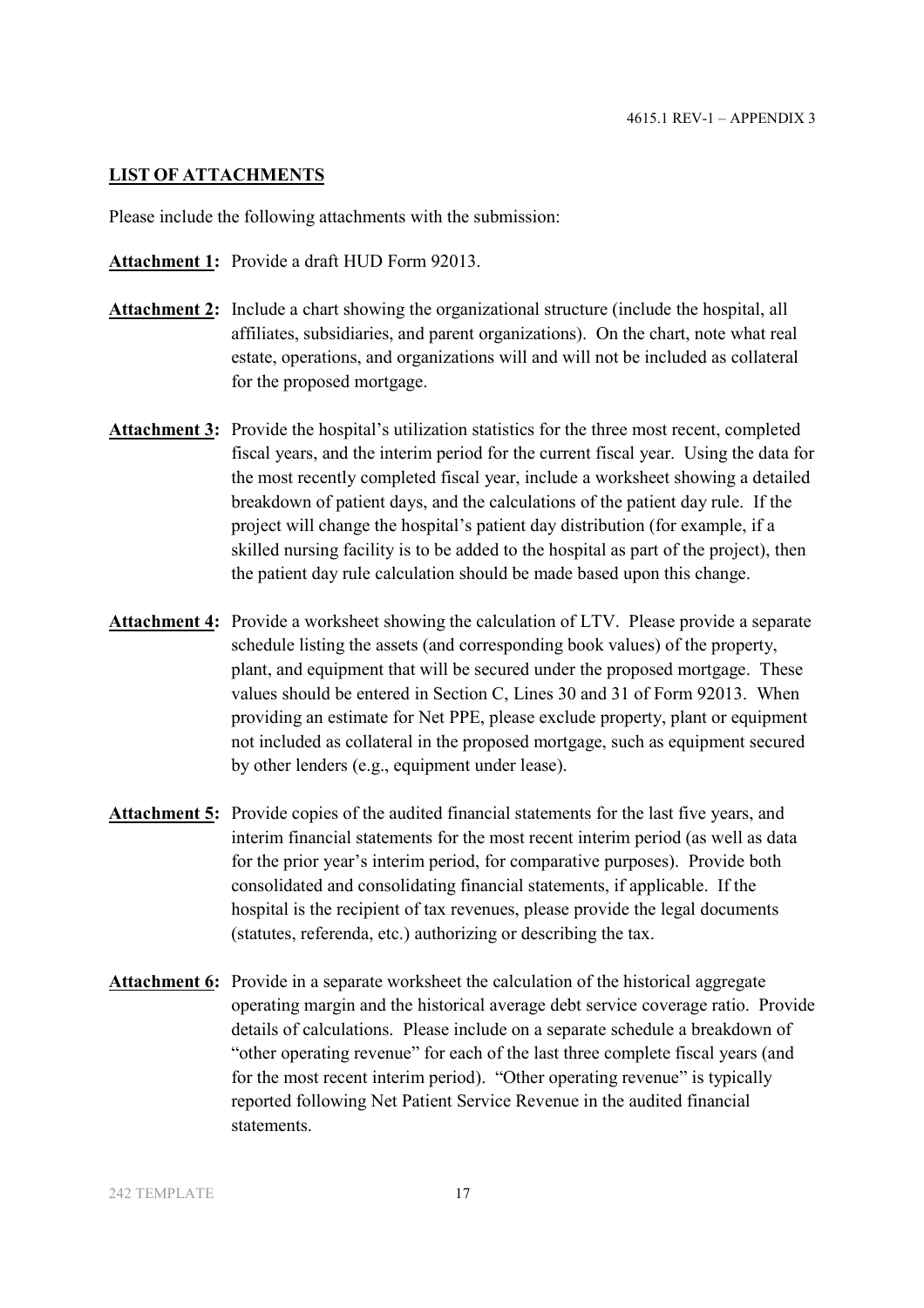- Attachment 7: If there is a refinancing component to the project, please provide the Official Statements or other information that documents the sources/uses of funds and project descriptions for the prior issues.
- **Attachment 8:** Provide an electronic copy of the completed Applicant Data Request. Please carefully review the instructions and submit a complete response. The Applicant Data Request (an excel document) may be found on the OHF website.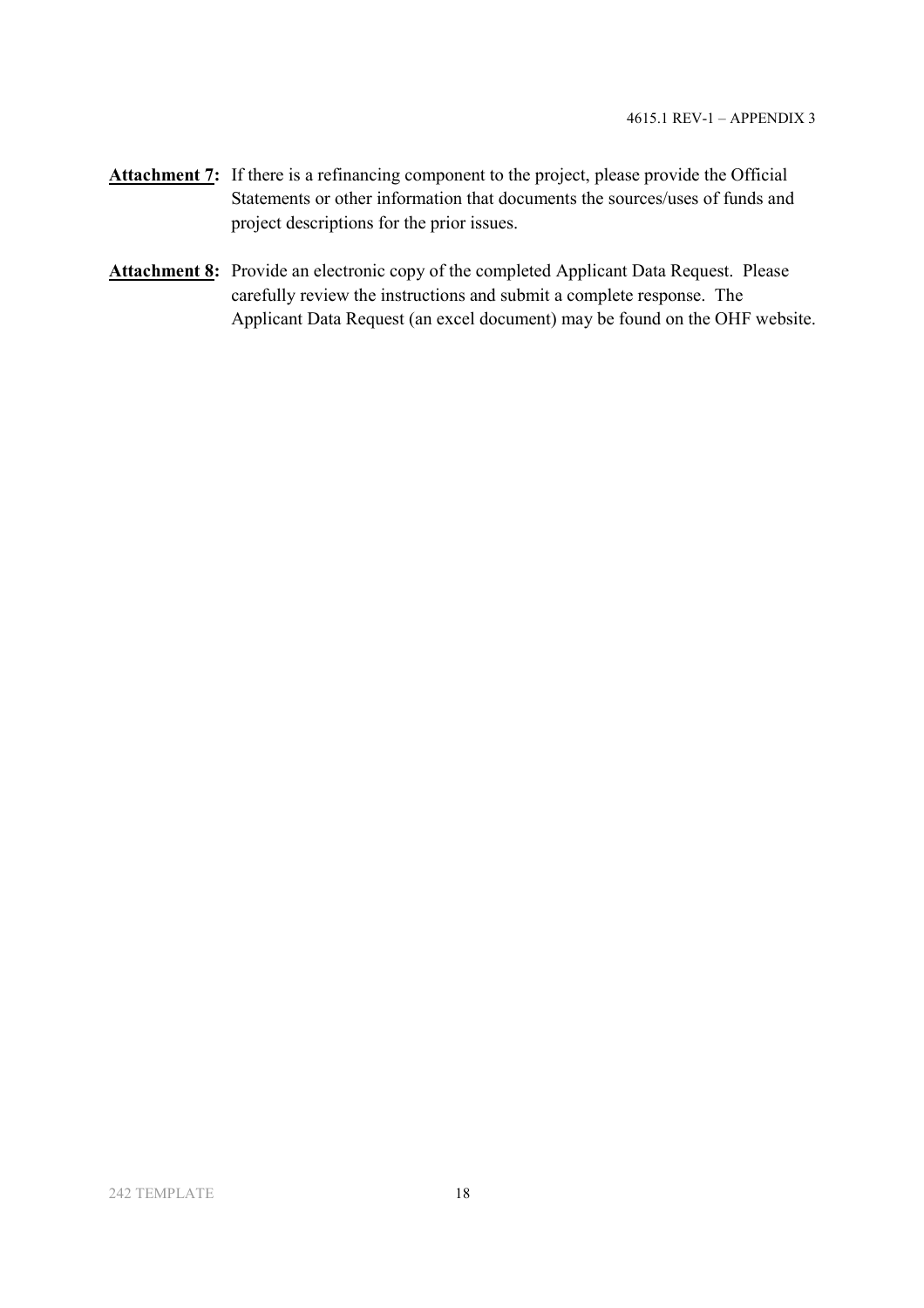# **REQUIRED DOCUMENTATION FOR A PRELIMINARY REVIEW SECTION 241 MORTGAGE INSURANCE**

| HOSPITAL:           | Name:                    |
|---------------------|--------------------------|
|                     | <b>Address:</b>          |
| <b>FHA APPROVED</b> | Name:                    |
| <b>LENDER:</b>      | Firm:                    |
|                     | <b>Address:</b>          |
|                     | <b>E</b> mail:           |
|                     | <b>Telephone Number:</b> |

This Preliminary Review Template has been prepared for use by hospitals and mortgage lenders interested in applying for Section 241 mortgage insurance. Information submitted will be used by Office of Hospital Facilities (OHF) staff to perform an initial review of a hospital's qualifications under the Section 241 Program. If you are applying for Section 242 or 242/223(f) mortgage insurance, please use the corresponding template prepared for those specific programs.

OHF performs a Preliminary Review to evaluate hospitals and proposed projects against OHF's minimum eligibility criteria and to identify any obvious factors that would cause an application to be rejected, before the applicant expends resources to prepare an application. The Section 241 Preliminary Review focuses on financial strength and any other known factors that have the potential to cause an application to be rejected.

A complete submission includes this completed Preliminary Review Template and the items described in the List of Attachments. Please keep your responses on the Preliminary Review Template brief, and provide more detailed information in the Attachments. Once complete, submit an electronic copy of the package (via email) and two hard copies to OHF. Submit complete packages, including the email copy, to:

**Underwriting Division Director Office of Hospital Facilities Department of Housing and Urban Development 451 7th Street SW, Room 2247 Washington, DC 20410 hospitals @hud.gov**

If you have questions concerning this form or the attachments, please contact HUD at (202) 708-0599 or hospitals@hud.gov, attn: Underwriting Division Director, OHF. Additional information can also be found on the OHF website at www.hud.gov/healthcare.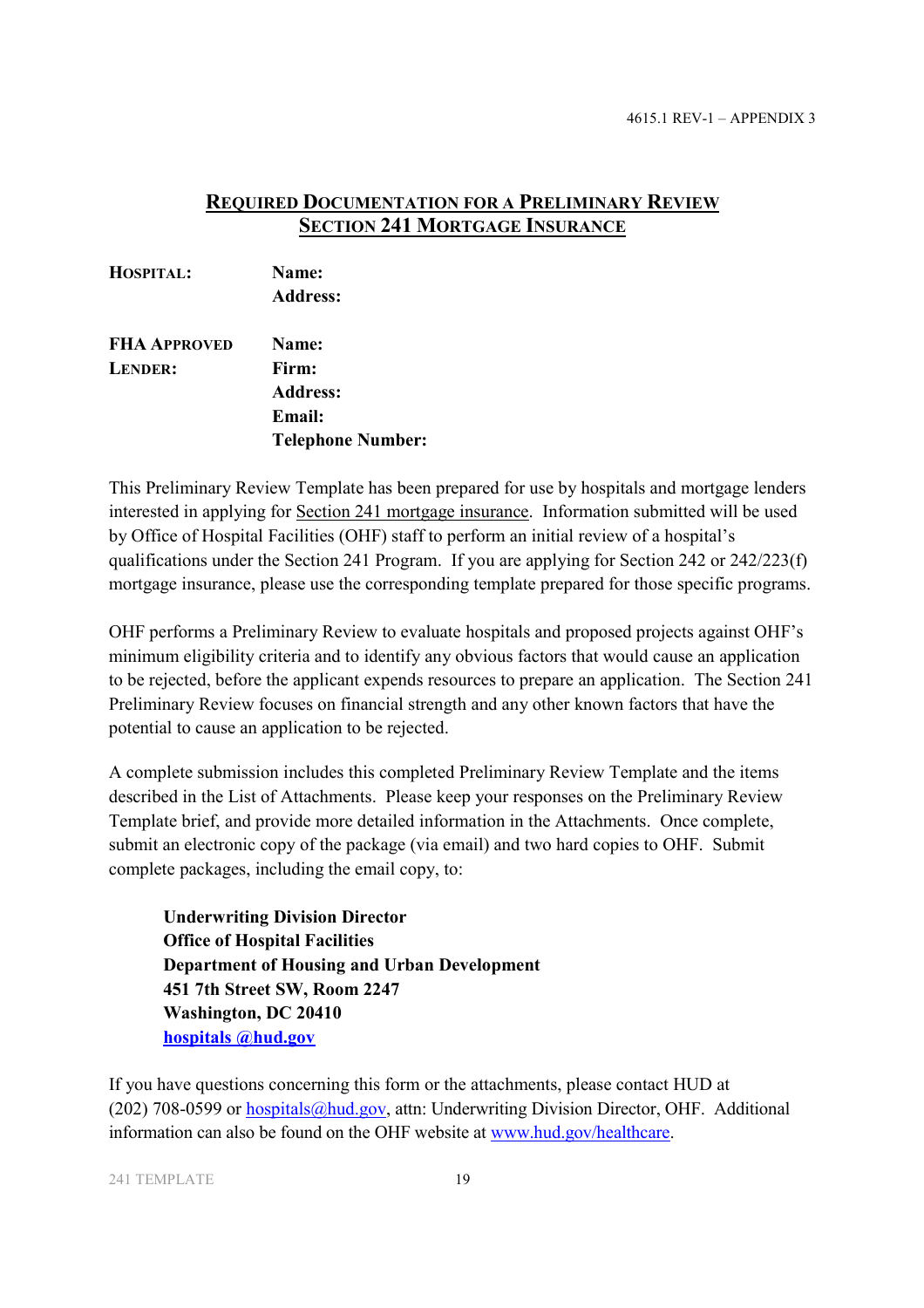# **SECTION 241 PRELIMINARY REVIEW TEMPLATE**

# **A. PROVIDE A BRIEF DESCRIPTION OF THE PROPOSED PROJECT:**

A completed Draft Application for Hospital Project Mortgage Insurance form (HUD Form 92013) should be provided.

As part of your response, please note the total square footage of the (1) existing hospital, (2) the renovated/replaced/new hospital following project completion, and (3) major off-site facilities (medical office buildings, clinics, etc).

### **B. CLEARLY DESCRIBE THE OWNERSHIP STRUCTURE OF THE HOSPITAL**

The description of the ownership structure should include, but not necessarily be limited to, the following: affiliates, subsidiaries, corporate parent, and other entities listed on the consolidated audited financial statements. A chart or graph showing the ownership structure should also be provided.

List and describe the assets (real estate, operations, and organizations) which are included as collateral for the existing mortgage(s). List and describe the assets that are currently excluded. Include the net book value of those assets. Discuss any changes proposed as part of the new proposal.

# **C. STATUTORY ELIGIBILITY CRITERIA**

#### **Patient Day Rule**

The program is designed for acute care hospitals. OHF uses the patient day calculation to determine whether the hospital is an acute care facility. If more than 50 percent of the hospital's patient days are in ineligible categories (described below), the hospital will not qualify for the Section 242 Program.

Patient days assignable to chronic convalescent and rest, drug and alcoholic, epileptic, mentally deficient, mental, nervous and mental, and/or tuberculosis are **ineligible** patient days. Included in the **ineligible** patient day category are patient days attributable to skilled nursing, intermediate care, convalescent care, rehabilitation, and psychiatric care.

For hospitals that provide a significant level of outpatient services, OHF allows applicants to use an adjusted patient day calculation to determine eligibility. Please see Handbook 4615.1 APPENDIX 1 for details.

If the hospital originally qualified for Section 242 financing based on the patient day exemption for critical access hospitals, then it does not need to demonstrate compliance with the patient day rule to qualify for a Section 241 financing.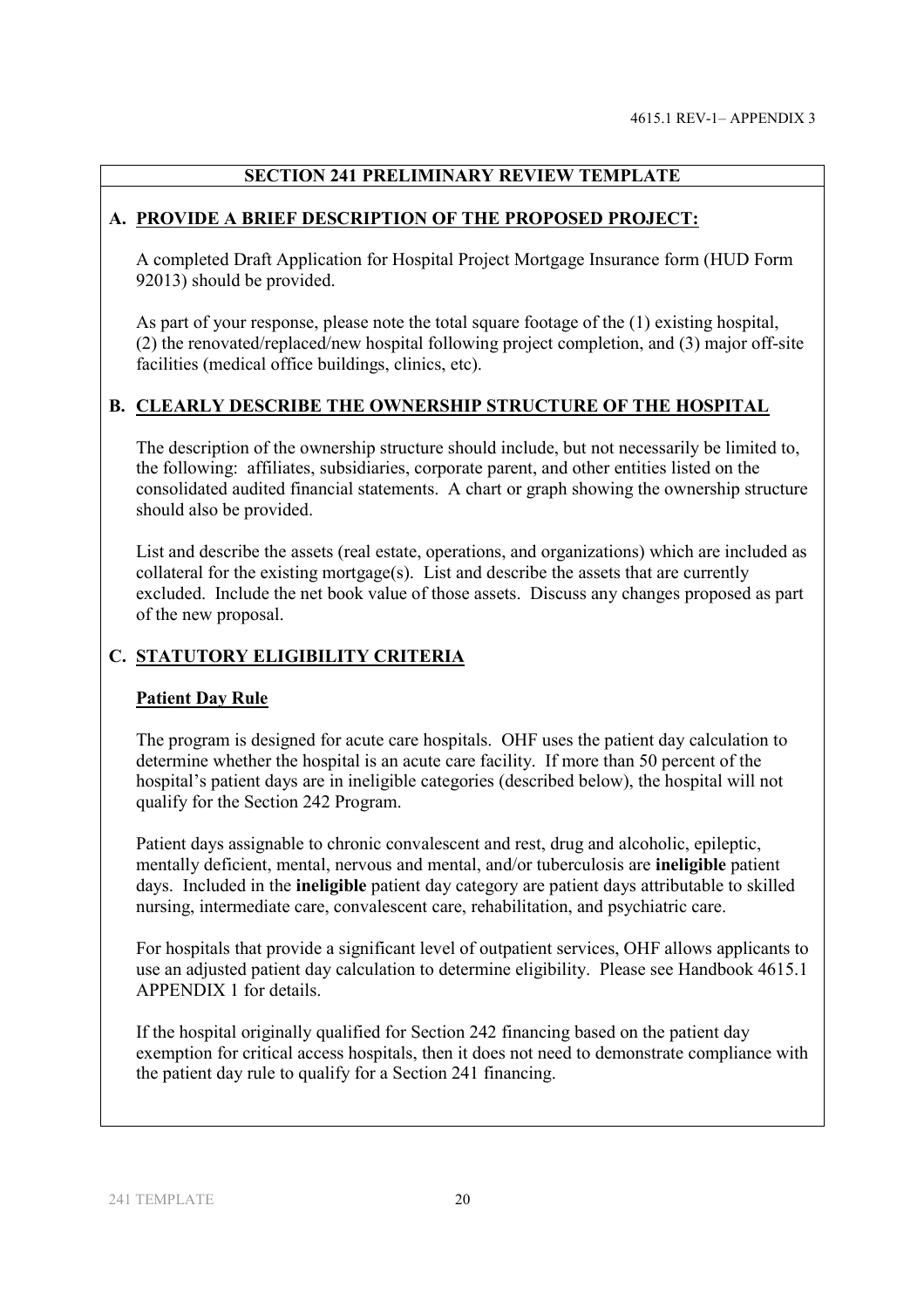# **Loan-to-Value Requirement (LTV)**

Hospitals must demonstrate no more than a 90 percent LTV ratio to be eligible.

Calculate LTV based on the proposed project costs from the HUD Form 92013. LTV is calculated using the formula below:

# **LTV = (Total Mortgage Amount(s) / (Total Estimated Replacement Cost)**

Total Mortgage Amount – Includes the amount of the proposed mortgage (from Section D, Line 8 of Form 92013), plus the unpaid principal balance of the hospital's existing Section 242 and 241 mortgages.

Total Estimated Replacement Cost – From Section C, Line 32 of Form 92013.

Net PPE (used in the calculation of Total Estimated Replacement Cost) – From Section C, Line 30 of Form 92013 (based upon the book value of the mortgagor's property, plant, and equipment in its latest financial audit. Net PPE should not include equipment secured by leases nor real estate or other property that is excluded from the collateral). If the value of the hospital's Net PPE is projected to be written-down following construction, the Net PPE should be reduced by the total amount to be written-down. If portions of the facility will be demolished, please also subtract the approximate book value of that portion of the property from the calculation. OHF uses the residual value when calculating LTV.

\*Section 241 mortgage amounts, when added to the unpaid principal balance of the outstanding indebtedness relating to the property, may not exceed 90 percent of the estimated replacement cost of the property following completion of the Section 241 project.\*

Please note that if the hospital does not own its property in fee simple, and is only able to grant the lender a mortgage on a leasehold interest, OHF discounts the value of the property when calculating LTV.

- If the hospital maintains a 99-year lease on the property, or maintains a 50-year lease with the option to renew for at least 49 years, the value is discounted by 5 percent
- If the hospital maintains a lease of 50 years or greater, but does not meet the requirement above, the value is discounted by 90 percent
- If a hospital maintains a lease of less than 50 years, the project is not eligible

LTV may also be met by providing an appraisal of the property to be mortgaged prepared by a qualified health care appraiser, approved by HUD and licensed in the State in which the hospital is located. The appraisal must be prepared in accordance with OHF guidelines. Please contact OHF's Underwriting Division Director for details.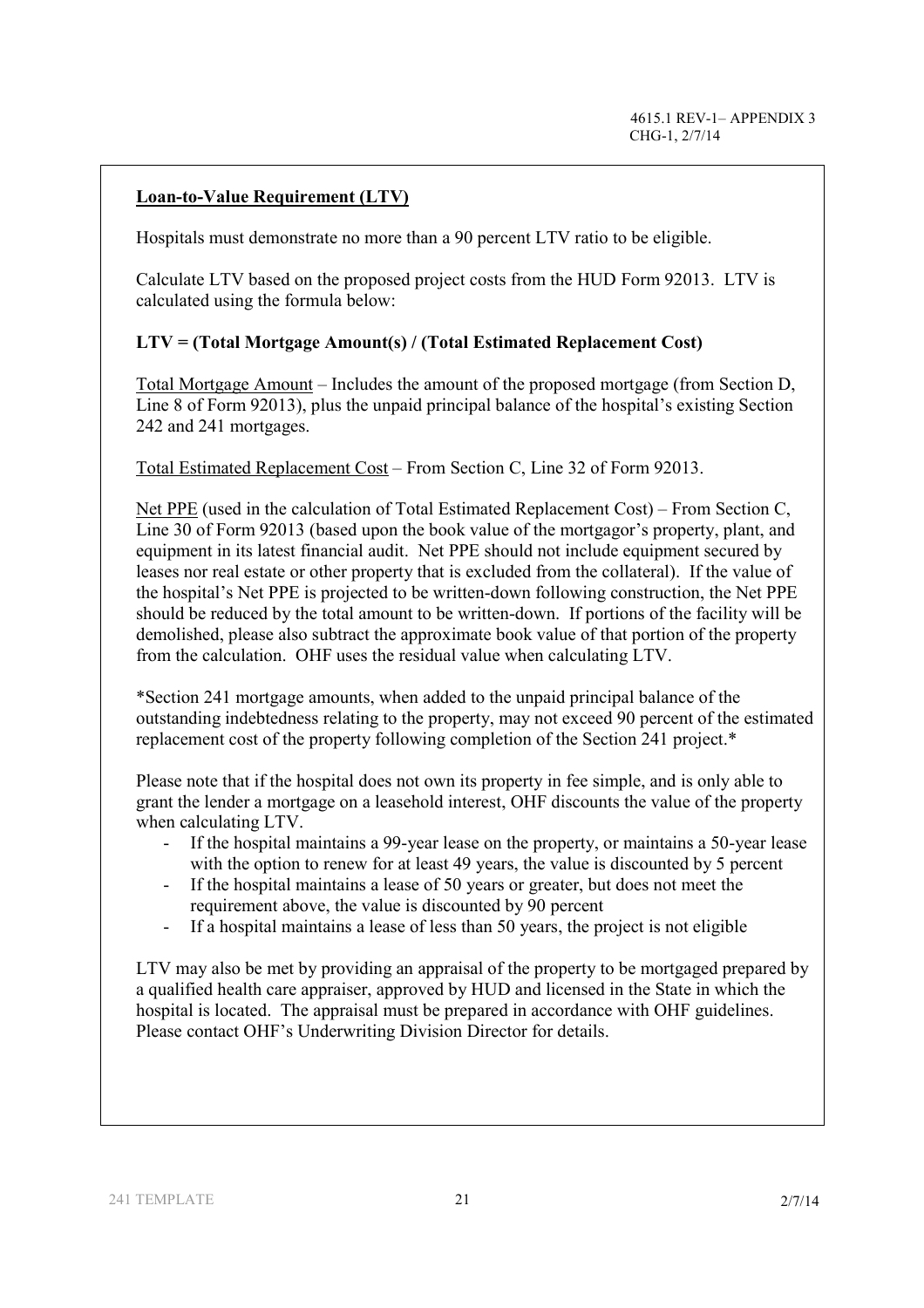# **D. EQUITY CONTRIBUTION AND WORKING CAPITAL**

Hospitals must have sufficient days cash on hand to make the required cash equity contribution at the closing of a Section 241 loan and to maintain sufficient working capital to operate postclosing. \*Section 241 mortgage amounts, when added to the unpaid principal balance of the outstanding indebtedness relating to the property, may not exceed 90 percent of the estimated replacement cost of the property following completion of the Section 241 project.\*

Your Account Executive will evaluate the hospital's current cash position in order to determine whether the hospital maintains sufficient cash on hand to meet OHF's underwriting guidelines. Please provide any information you consider helpful in this analysis.

# **E. MINIMUM FINANCIAL CRITERIA**

# **Minimum Requirement for the Aggregate Operating Margin and Average Debt Service Coverage Ratio.**

Hospitals with an aggregate operating margin of greater than 0.00 percent and an average debt service coverage ratio of 1.25x, when calculated from the three most recent audited financial statements, are eligible for Section 241 mortgage insurance.

Your Account Executive will use data that the hospital has provided as part of its ongoing reporting requirements for its existing mortgages in order to calculate these minimum financial criteria.

#### **State and Local Government Support / Tax Support**

If the hospital is the recipient of tax revenues, revenues from irregular state-wide hospital assessments, or appropriations (common for critical access hospitals and safety net facilities), please describe the nature, authority, and future reliability of the support. Identify and describe the statutes, legislation, or referenda that created the support.

If the revenue is provided by an assessment program or appropriation, please list historical net receipts (last five years) and future anticipated receipts. Is the revenue guaranteed to be delivered to the hospital by state law? If the support is set to expire, or is expected to be renewed, please indicate so. Please describe the future reliability of the revenue source.

If the support is tax support, under what circumstances could the tax support be revoked? What action would be required to revoke or diminish the support? What entity collects the tax? Are there restrictions on the use of tax proceeds? Please describe community support for the tax including (if appropriate) election results. Has the tax support recently been renewed, or will it be renewed, by referendum, contract, resolution, or other action by the hospital or local agency? Will the tax automatically "sunset"? Is there any indication that the support may be reduced or discontinued?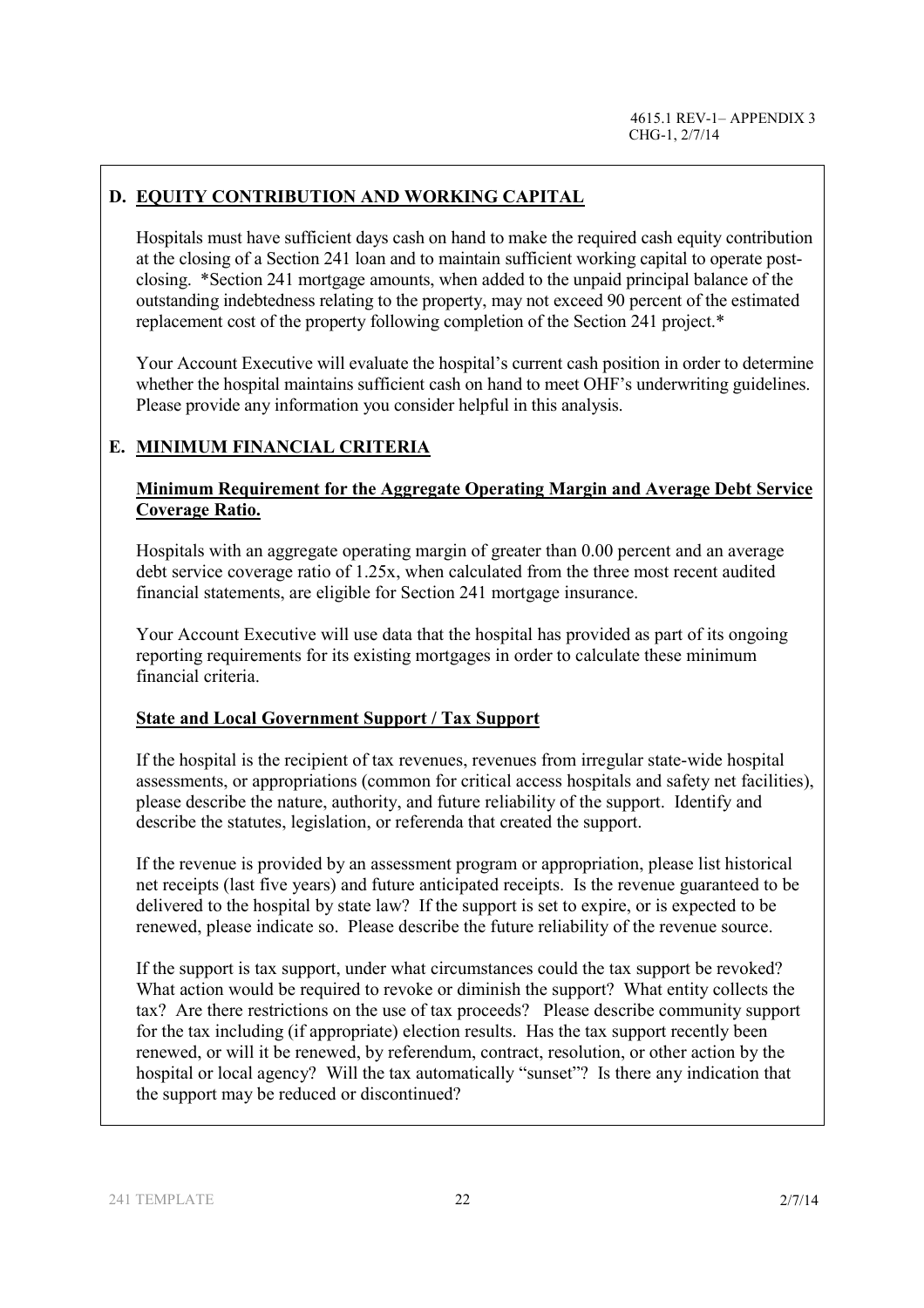# **F. COMPLIANCE WITH STATE AND FEDERAL STATUTES AND REGULATIONS**

In order to be eligible for the Section 241 Program, the hospital must be in substantial compliance with federal and state regulations governing the operation and reimbursement of hospitals. Is the hospital under investigation by any state or federal agency for statutory or regulatory violations?

# **G. REFINANCING COMPONENT**

In rare circumstances Section 241 loans may include debt refinancing. If this is the case, please contact your Account Executive for program requirements.

# **H. COMPLIANCE WITH EXISTING REGULATORY AGREEMENT(S), AND FINAL ENDORSEMENT OF PRIOR MORTGAGE(S)**

Is the hospital in compliance with its existing Regulatory Agreement and Rider to the Regulatory Agreement? Hospitals must also be willing to accept the most recent version of OHF's standard covenants in order to be eligible for Section 241 mortgage insurance.

Have the hospital's existing mortgages reached final endorsement? Hospitals must meet final endorsement requirements on existing loans in order to initially endorse a new loan.

# **I. PHYSICAN OWNERSHIP**

If physician ownership is present, please describe. Physician-owned facilities must comply with the Federal Physician Self-Referral Prohibition laws and anti-kickback prohibitions (including updated rules concerning physician ownership in the Patient Protection and Affordable Care Act). Experienced hospital counsel will be required to provide an acceptable legal opinion as to compliance with the aforementioned rules. In addition, investor-owned hospitals are reviewed for their impact on existing healthcare providers, particularly those providing uncompensated care.

# **J. FIRST LIEN**

Is the hospital able to grant a first lien on hospital property, plant, equipment, and receivables to its FHA lender? OHF requires that the lender have a first lien position on property, plant, equipment, receivables, and revenues. If the hospital is only able to grant a mortgage on a leasehold interest, OHF discounts the value of the property when calculating LTV. Please see Section C.

# **K. COMMENCEMENT OF CONSTRUCTION**

OHF limits the amount of site preparation performed prior to submission of a Section 241 application. Indicate whether site preparation or other construction has begun, or is planned to begin, prior to application submission.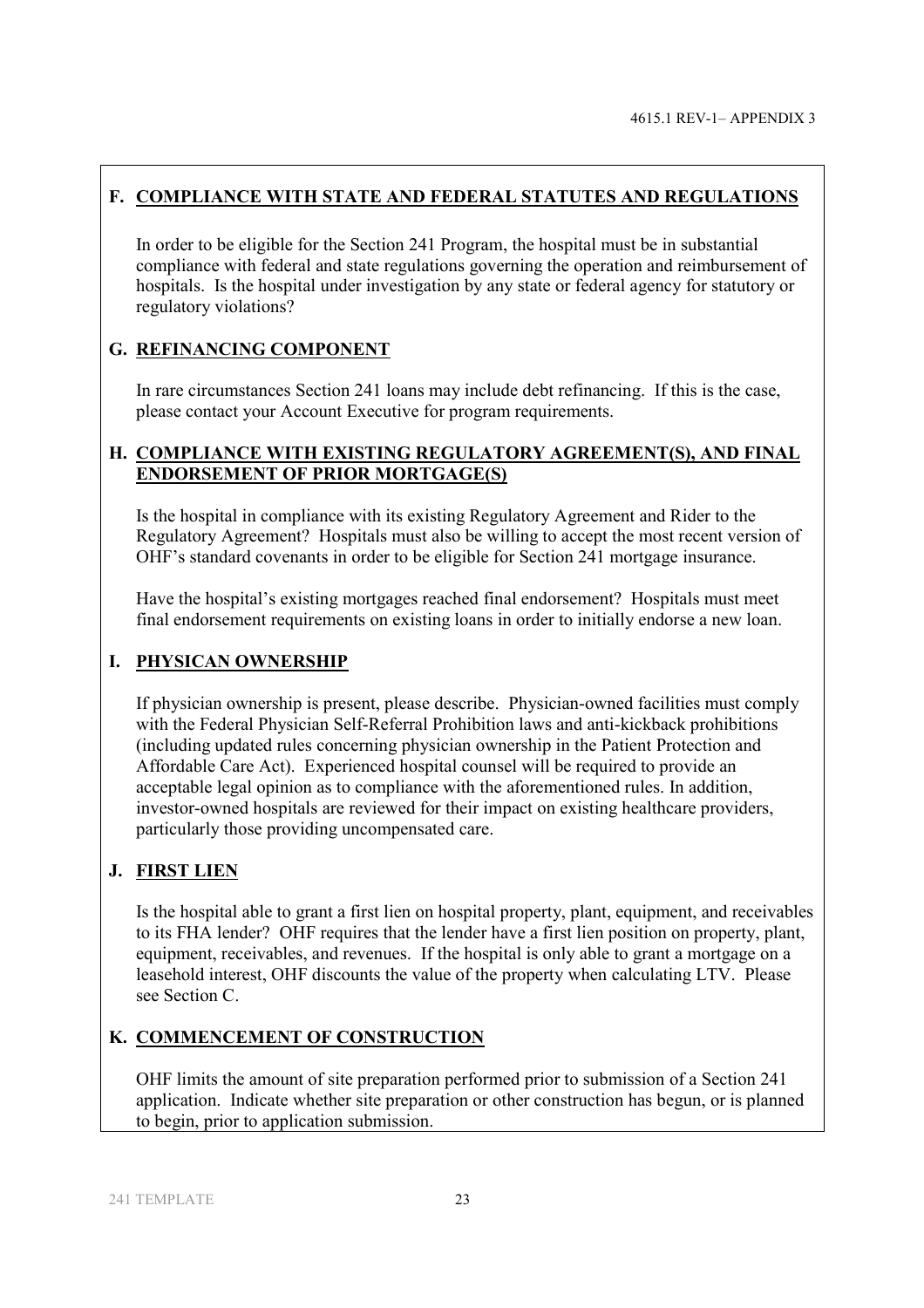# **L. STATE CERTIFICATE OF NEED APPLICATION STATUS**

In order to be eligible for Section 241 mortgage insurance, state Certificate of Need (CON) requirements must be met. Does the project require a CON? If so, has the application process begun? Describe the current status of the process and indicate the expected date of CON approval.

# **M. MORTGAGE ORIGINATOR**

Please identify the mortgage originator and note the experience of the firm and individual representing the firm with the Section 242 program. Please note attendance at Section 242 Training sessions and the number of applications submitted within the past three years. If the hospital has not selected a firm, OHF can provide a list of originators who are active in the program.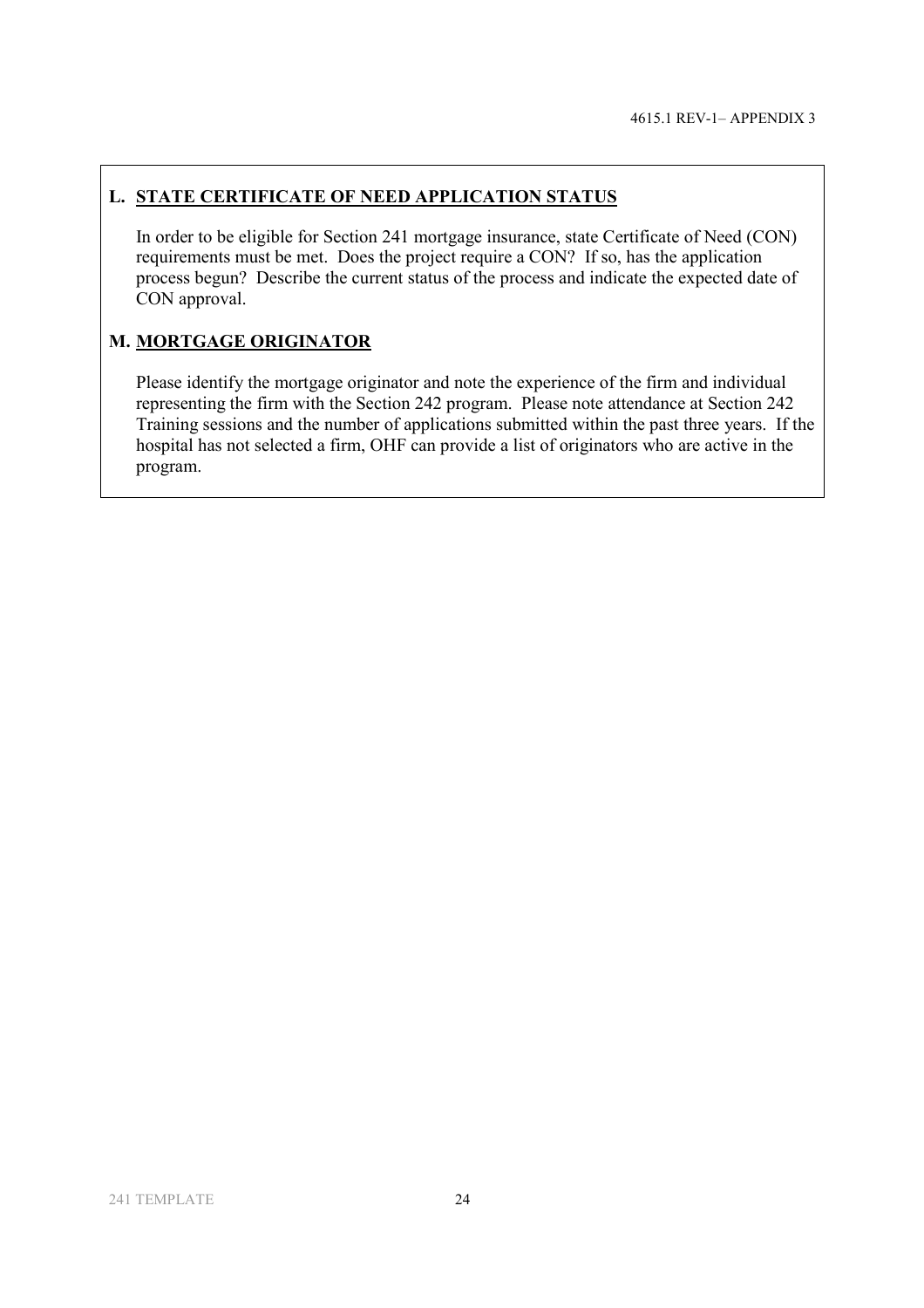#### **LIST OF ATTACHMENTS**

Please include the following attachments with the submission:

- **Attachment 1:** Provide a draft HUD Form 92013.
- **Attachment 2:** Include a chart showing the organizational structure (include the hospital, all affiliates, subsidiaries, and parent organizations). On the chart, note what real estate, operations, and organizations will and will not be included as collateral for the proposed mortgage.
- **Attachment 3:** Provide the hospital's utilization statistics for the three most recent, completed fiscal years, and the interim period for the current fiscal year. Using the data for the most recently completed fiscal year, include a worksheet showing a detailed breakdown of patient days, and the calculations of the patient day rule. If the proposed project will change the existing mortgagor's patient day distribution (for example, if a skilled nursing facility is added to the mortgagor), then the patient day rule calculation should be made based upon this change.
- **Attachment 4:** Provide a worksheet showing the calculation of LTV. Please provide a separate schedule listing the assets (and corresponding book values) of the property, plant, and equipment that will be secured under the proposed mortgage. These values should be entered in Section C, Lines 30 and 31 of Form 92013. When providing an estimate for Net PPE, please exclude property, plant or equipment not included as collateral in the proposed mortgage, such as equipment secured by other lenders (e.g., equipment under lease).
- **Attachment 5:** Provide a certification from the hospital's Chief Financial Officer that the hospital is in compliance with its existing Regulatory Agreement and Rider to the Regulatory Agreement.
- **Attachment 6:** Provide an electronic copy of the completed Applicant Data Request. Please carefully review the instructions and submit a complete response. The Applicant Data Request (an excel document) may be found on the OHF website.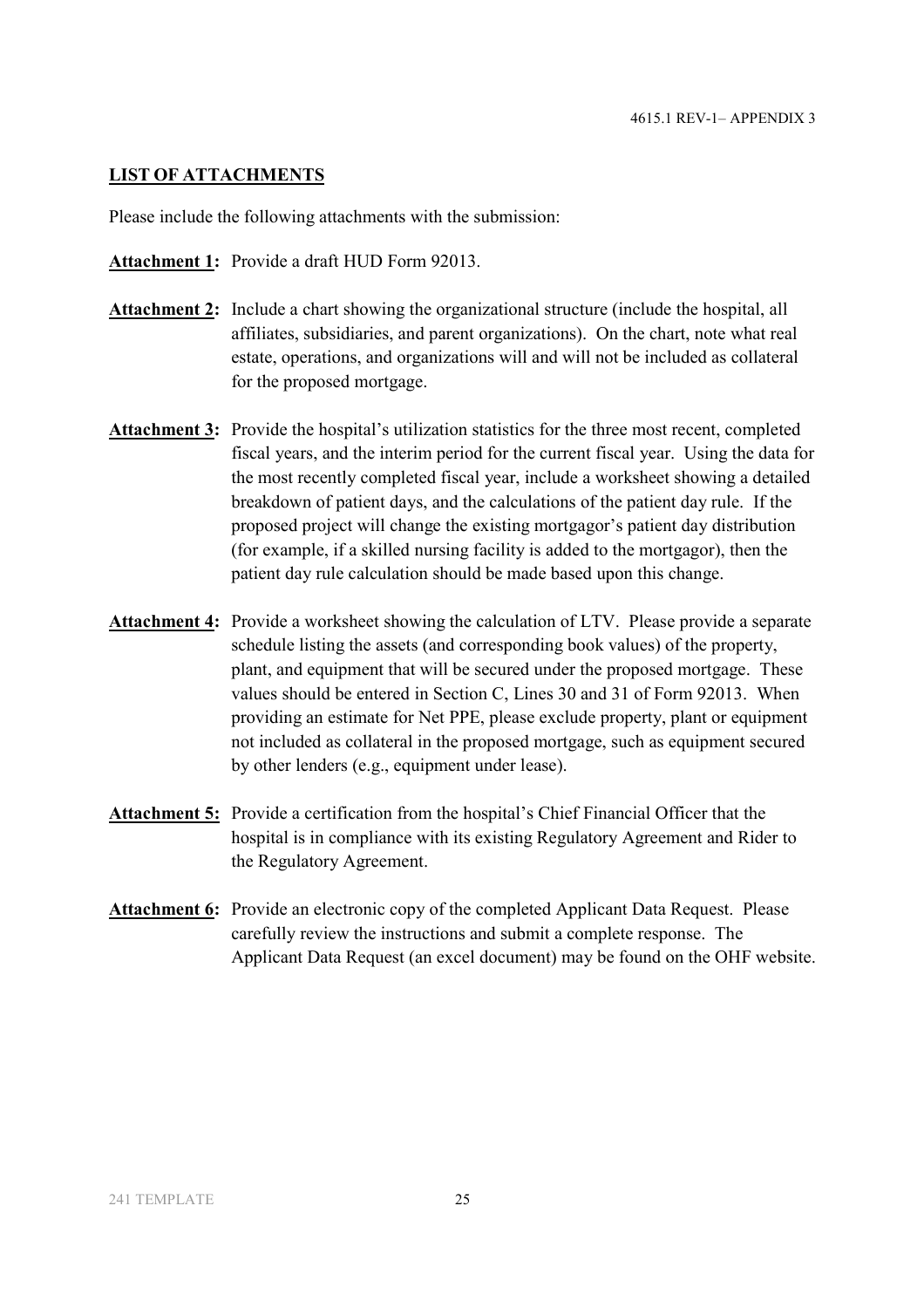# **REQUIRED DOCUMENTATION FOR A PRELIMINARY REVIEW SECTION 242/223(F) MORTGAGE INSURANCE**

| HOSPITAL:    | Name:                    |
|--------------|--------------------------|
|              | <b>Address:</b>          |
| FHA APPROVED | Name:                    |
| LENDER:      | Firm:                    |
|              | <b>Address:</b>          |
|              | Email:                   |
|              | <b>Telephone Number:</b> |

This Preliminary Review Template has been prepared for use by hospitals and mortgage lenders interested in applying for Section 242/223(f) mortgage insurance. Information submitted will be used by Office of Hospital Facilities (OHF) staff to perform an initial review of a hospital's qualifications under the Section 242/223(f) Program. If you are applying for Section 241 or 242 mortgage insurance, please use the corresponding template prepared for those specific programs.

OHF performs a Preliminary Review to evaluate hospitals and proposed projects against OHF's minimum eligibility criteria and to identify any obvious factors that would cause an application to be rejected, before the applicant expends resources to prepare an application. The Section 242/223(f) Preliminary Review focuses on statutory and regulatory eligibility, market need, financial strength, and any other known factors that have the potential to cause an application to be rejected.

A complete submission includes this completed Preliminary Review Template and the items described in the List of Attachments. Please keep your responses on the Preliminary Review Template brief, and provide more detailed information in the Attachments. Once complete, submit an electronic copy of the package (via email) and two hard copies to OHF. Submit complete packages, including the email copy, to:

**Underwriting Division Director Office of Hospital Facilities Department of Housing and Urban Development 451 7th Street SW, Room 2247 Washington, DC 20410 hospitals@hud.gov**

If you have questions concerning this form or the attachments, please contact HUD at (202) 708-0599 or hospitals@hud.gov, attn: Underwriting Division Director, OHF. Additional information can also be found on the OHF website at www.hud.gov/healthcare.

242/223(F) TEMPLATE 27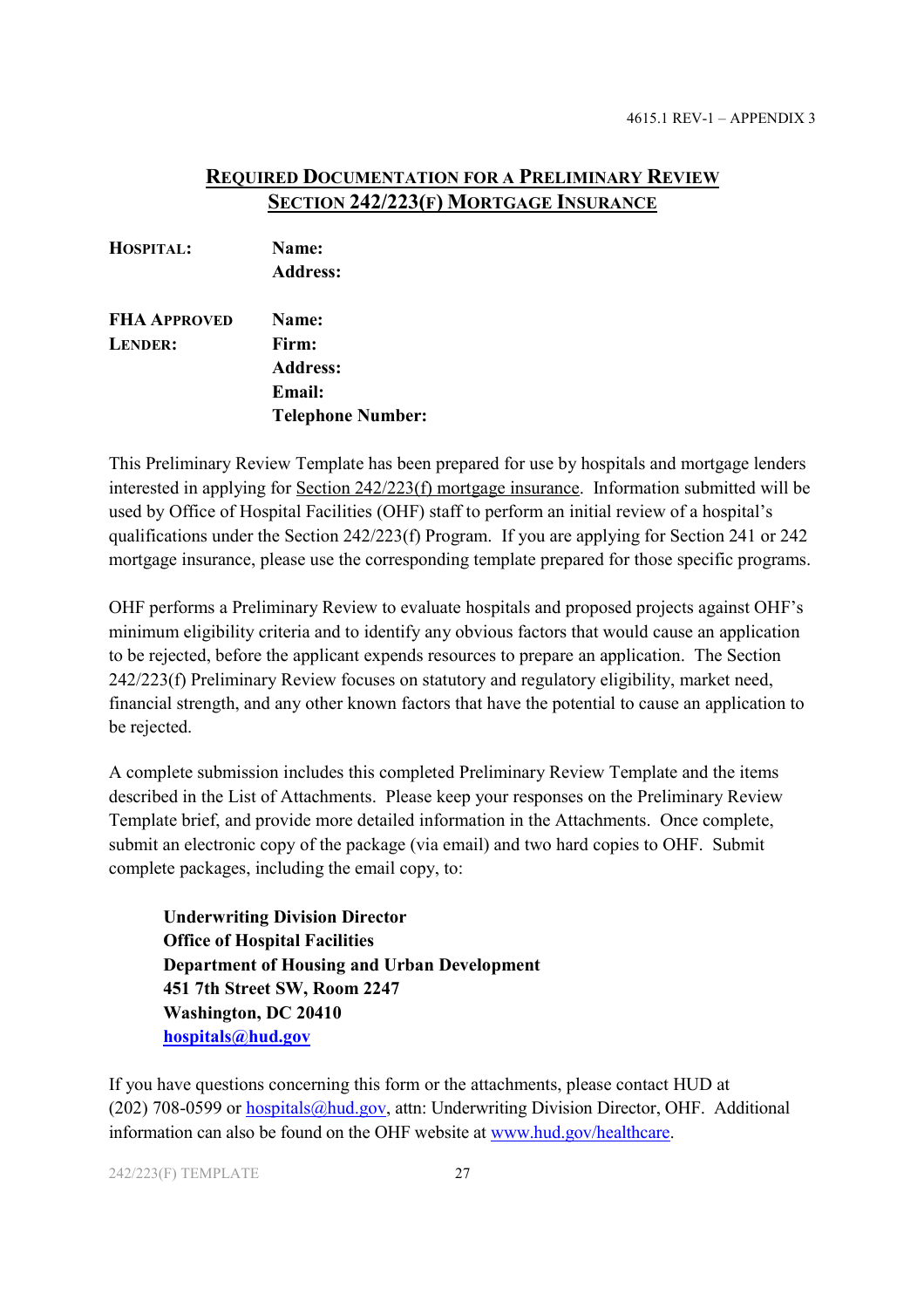## **SECTION 242/223(F) PRELIMINARY REVIEW TEMPLATE**

### **A. PROVIDE A BRIEF DESCRIPTION OF THE FOLLOWING (LIMIT RESPONSE TO ONE PAGE):**

- The Hospital
- The Project and/or the Acquisition (if applicable)
- Service Area
- Competition

A completed Draft Application for Hospital Project Mortgage Insurance form (HUD Form 92013) should be provided. The outstanding debt to be refinanced should be included in Section D, Line 2 of Form 92013.

As part of your response, please note the total square footage of the (1) existing hospital, (2) the renovated/replaced/new hospital following project completion, and (3) off-site facilities (medical office buildings, clinics, etc).

# **B. CLEARLY DESCRIBE THE OWNERSHIP STRUCTURE OF THE HOSPITAL**

The description of the ownership structure should include, but not necessarily be limited to, the following: affiliates, subsidiaries, corporate parent, and other entities listed on the consolidated audited financial statements. A chart or graph showing the ownership structure should also be provided.

List and describe the assets (real estate, operations, and organizations) which will be included as collateral for the proposed mortgage. The assets should include those necessary to operate the hospital, including off-site properties (such as clinics and MOBs), as well as other major assets. OHF generally does not entertain asset exclusions from proposed mortgages; however, the subject is open to discussion. If exclusions are proposed, describe the assets you propose to exclude (the name of the legal entities, if applicable), list the net book value of the assets, and discuss why those assets should be excluded.

# **C. SECTION 242/223(F) STATUTORY ELIGIBILITY CRITERIA**

#### **Patient Day Rule**

Section 242 is designed for acute care hospitals. OHF uses the patient day calculation to determine whether the hospital is an acute care facility. If more than 50 percent of the hospital's patient days are in ineligible categories (described below), the hospital will not qualify for the Program.

Patient days assignable to chronic convalescent and rest, drug and alcoholic, epileptic, mentally deficient, mental, nervous and mental, and/or tuberculosis are **ineligible** patient days. Included in the **ineligible** patient day category are patient days attributable to skilled nursing, intermediate care, convalescent care, rehabilitation, and psychiatric care.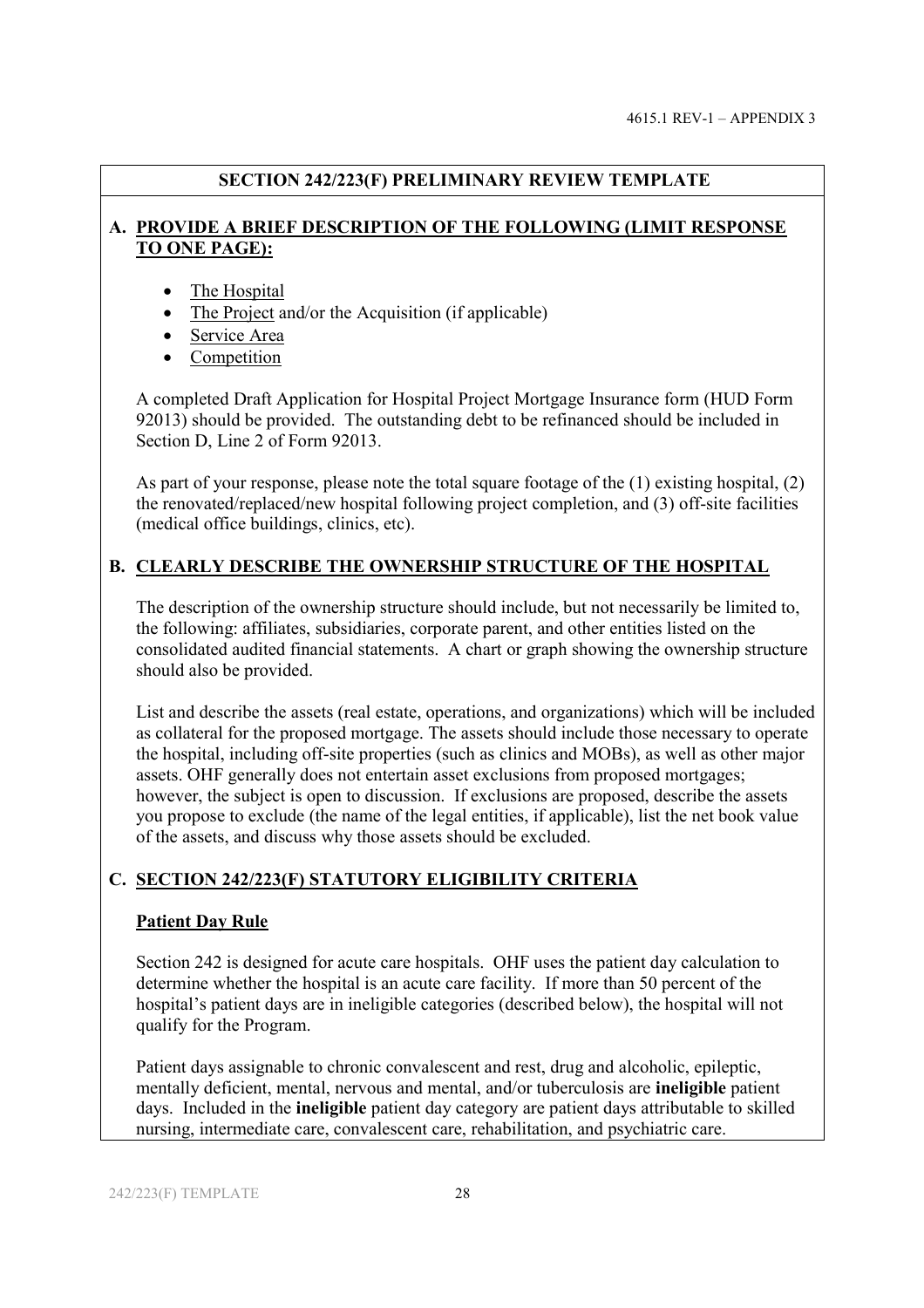For Hospitals that provide a significant level of outpatient services, OHF allows applicants to use an adjusted patient day calculation to determine eligibility. Please see Handbook 4615.1 APPENDIX 1 for details.

Please state whether the hospital meets the patient day rule and provide your calculations.

# **Loan-to-Value Requirement (LTV)**

Hospitals must demonstrate no more than a 90 percent LTV ratio to be eligible for FHA mortgage insurance.

Calculate LTV based on the proposed project costs from the HUD Form 92013. LTV is calculated using the formula below. Also included is guidance for calculating Net PPE, a component of Total Estimated Replacement Cost.

# **LTV = (Total Mortgage Amount) / (Total Estimated Replacement Cost)**

Total Mortgage Amount – From Section D, Line 8 of Form 92013 (includes the amount of the proposed mortgage).

Total Estimated Replacement Cost – From Section C, Line 32 of Form 92013.

Net PPE – From Section C, Line 30 of Form 92013 (based upon the book value of the mortgagor's property, plant, and equipment from its latest financial audit. Net PPE should not include equipment secured by leases nor other real estate or property that will be excluded from the collateral). If the book value of the hospital's Net PPE will be writtendown following construction (common with replacement facilities), the Net PPE should be reduced by the total amount to be written-down. If portions of the facility will be demolished, please also subtract the approximate book value of that portion of the property from the calculation. OHF uses the residual value when calculating LTV.

Please note that if the hospital does not own its property in fee simple, and is only able to grant the lender a mortgage on a leasehold interest, OHF discounts the value of the property when calculating LTV.

- If the hospital maintains a 99-year lease on the property, or maintains a 50-year lease with the option to renew for at least 49 years, the value is discounted by 5 percent
- If the hospital maintains a lease of 50 years or greater, but does not meet the requirement above, the value is discounted by 90 percent
- If a hospital maintains a lease of less than 50 years, the project is not eligible

LTV may also be met by providing an appraisal of the property to be mortgaged prepared by a qualified health care appraiser, approved by HUD and licensed in the State in which the hospital is located. The appraisal must be prepared in accordance with OHF guidelines. Please contact the OHF Underwriting Division Director for details.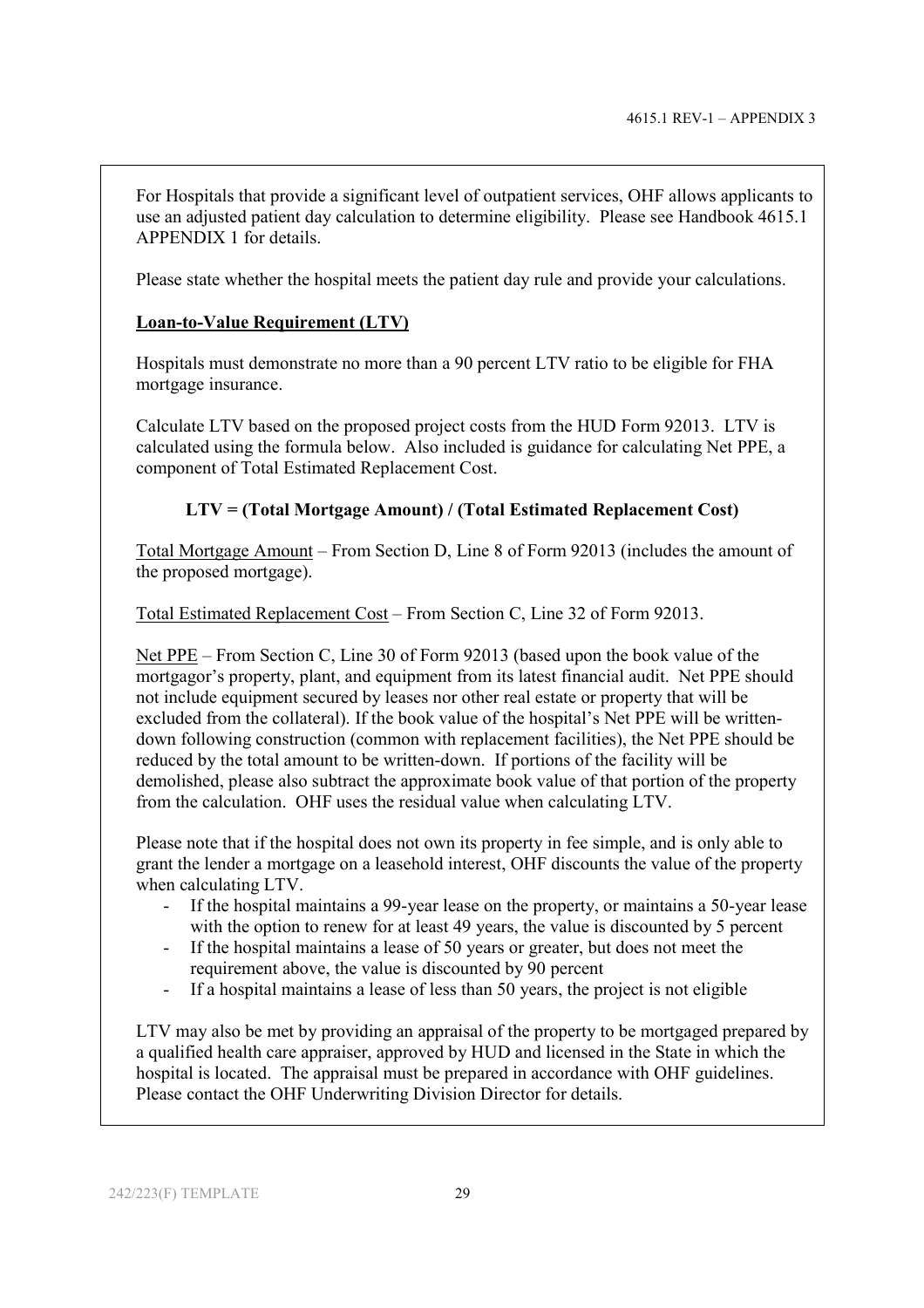# **D. EQUITY CONTRIBUTION AND WORKING CAPITAL**

Hospitals must have sufficient reserves to make any required cash equity contribution at closing of a Section 242/223(f) loan and to maintain sufficient working capital to operate post-closing. If an equity contribution is needed to meet LTV, or if the hospital plans to provide additional equity, please note the source of the contribution. Describe how much unrestricted cash and investments the Hospital has, and its current levels of working capital.

# **E. MINIMUM FINANCIAL CRITERIA**

### **Minimum Requirement for the Aggregate Operating Margin**

Hospitals with an aggregate operating margin of greater than 0.00 percent, calculated from the three most recent audited financial statements, are eligible for Section 242/223(f) mortgage insurance. The formula for the aggregate operating margin is below:

**Operating Income (Year 1) + Operating Income (Year 2) + Operating Income (Year 3) TotalOperatingRevenue(Year1)+TotalOperatingRevenue(Year2)+TotalOperatingRevenue(Year3)**

*Operating revenue* is the revenue from the core patient care operations of the hospital. It includes revenues from the provision of patient care, transfers from temporarily restricted accounts that are used for current operating expenses, and patient-related activities such as the operation of the cafeteria and parking facilities. OHF's calculation of *operating revenue* excludes sources of revenue (contributions, grants, and investment income) that are not reliable sources of future revenue. *Operating income* equals *operating revenue* minus *operating expenses*.

Please provide your calculations of the operating margin for the last three completed fiscal years, below. Also include the calculation of the aggregate operating margin. The calculations should exclude the operations of affiliates/subsidiaries/business lines that will not be collateral for the insured mortgage.

#### **Aggregate operating margin for last 3 years > 0.0**

|                         | <b>20</b><br>DV. | <b>FY 20</b> | FY 20 | <b>Aggregate</b> |
|-------------------------|------------------|--------------|-------|------------------|
| <b>Operating Margin</b> |                  |              |       |                  |

If the hospital does not meet the Operating Margin criterion, but the hospital's performance in one of the three years used in the calculation was affected by exceptional, one-time events that substantially altered financial performance, the hospital may be eligible for Section 242/223(f) mortgage insurance. Please contact the OHF Underwriting Division Director for more details.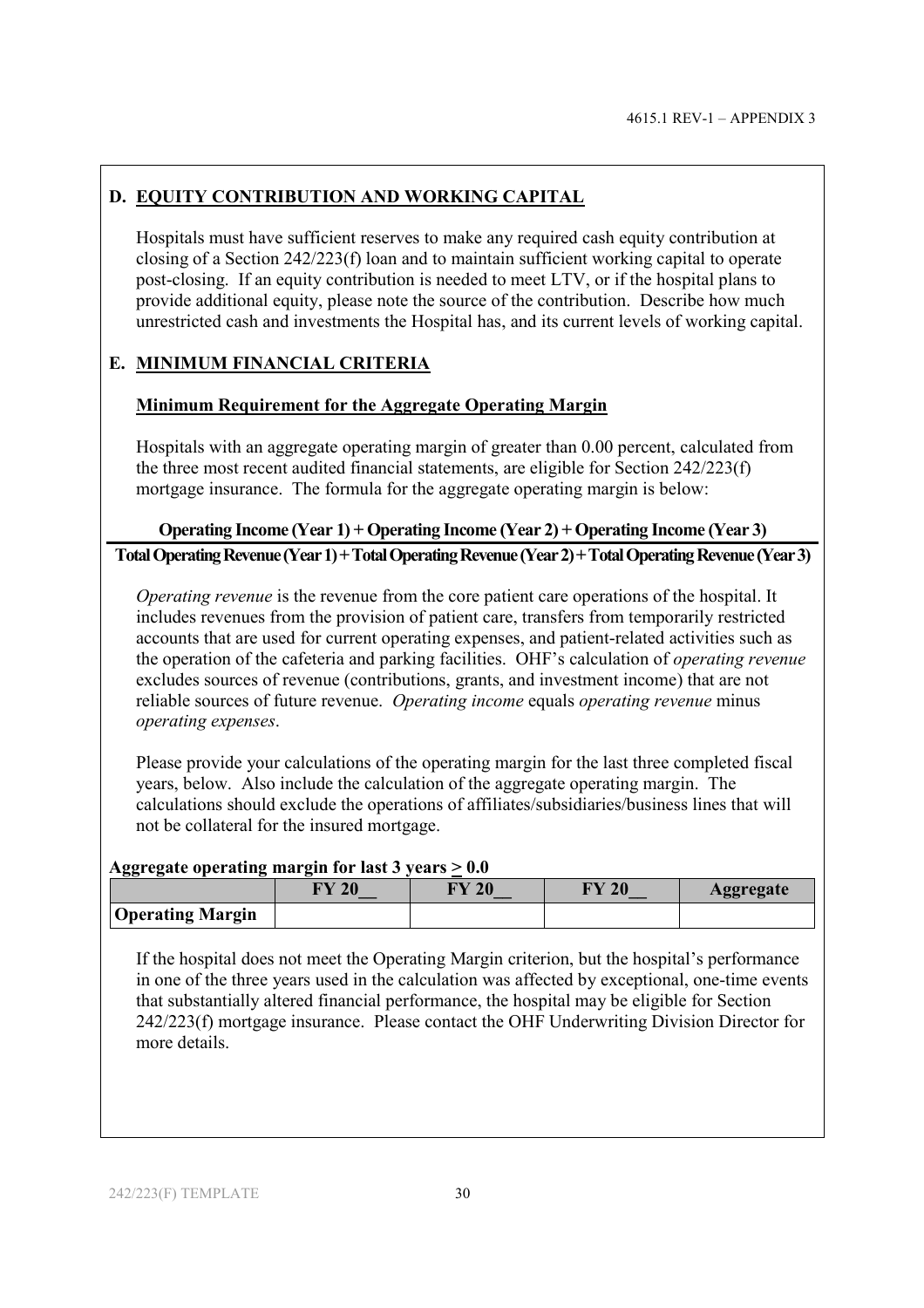# **Minimum Requirement for the Debt Service Coverage Ratio**

Hospitals with an average debt service coverage (DSC) ratio above 1.40, calculated from the three most recent audited financial statements, are eligible for Section 242/223(f) mortgage insurance. The formula for the DSC ratio is below:

#### **(Excess of Revenues Over Expenses) + Interest Expense+ DepreciationExpense + Amortization Expense Current Portion of Long-Term Debt (Prior Year, Including Capital Leases) + Interest Expense**

The DSC ratio is based upon the hospital's "excess of revenues over expenses" (or in the case of for-profit organizations, "net income") as it appears in the hospital's audited financial statements. Please provide the average DSC ratio for the last three completed fiscal years in the space provided.

#### **Average DSC for last 3 years > 1.40**

|                      | EVZ 90<br>ZU | <b>FY 20</b> | <b>FY 20</b> | <b>Average</b> |
|----------------------|--------------|--------------|--------------|----------------|
| $\mathbf{nc}$<br>Dəc |              |              |              |                |

If the hospital does not meet the DSC criterion, but the hospital's performance in one of the three years used in the calculation was affected by exceptional, one-time events that substantially altered financial performance, the hospital may be eligible for Section 242/223(f) mortgage insurance. Please contact the OHF Underwriting Division Director for more details.

Note:

1) If the operating margin and DSC criteria are not met, OHF will recast these ratios for prior periods by applying its estimate of the projected interest rate at the time the mortgage is expected to close in lieu of the historical rate(s).

# **State and Local Government Support / Tax Support**

If the hospital is the recipient of tax revenues, revenues from state-wide hospital assessments, or appropriations (common for critical access hospitals and safety net facilities), please describe the nature, authority, and future reliability of the support. Identify and describe the statutes, legislation, or referenda that created the support.

If the revenue is provided by an assessment program or appropriation, please list historical net receipts (last five years) and future anticipated receipts. Is the revenue guaranteed to be delivered to the hospital by state law? If the support is set to expire, or is expected to be renewed, please indicate so. Please describe the future reliability of the revenue source.

If the revenue is tax support, under what circumstances could the tax support be revoked? What action would be required to revoke or diminish the support? What entity collects the tax? Are there restrictions on the use of tax proceeds? Please describe community support for the tax including (if appropriate) election results. Has the tax support recently been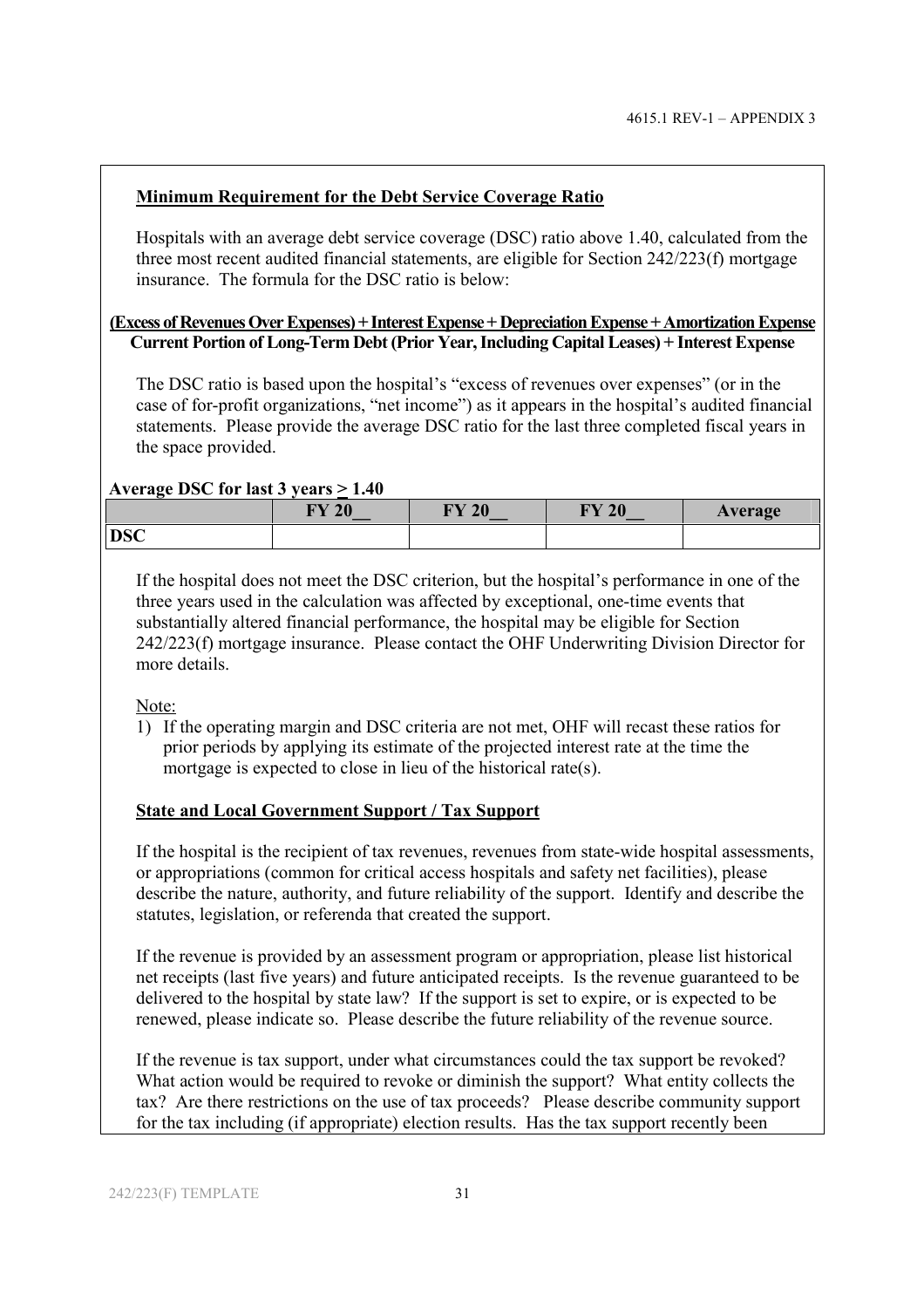renewed, or will it be renewed, by referendum, contract, resolution, or other action by the hospital or local agency? Will the tax automatically "sunset"? Is there any indication that the support may be reduced or discontinued?

### **F. COMPLIANCE WITH STATE AND FEDERAL STATUTES AND REGULATIONS**

In order to be eligible for financing, the hospital must be in compliance with federal and state regulations governing the operation and reimbursement of hospitals. Is the Hospital under investigation by any state or federal agency for statutory or regulatory violations?

### **G. REFINANCING COMPONENT**

#### **Purpose and Nature of the Debt**

Please answer the following questions and provide the information requested about each debt issue that will be refinanced with mortgage proceeds:

- 1) Indicate the unpaid principal balance of each issue to be refinanced and the interest rate(s) on the existing debt. Include the total outstanding balance of the debt in Section D, Line 2 (Refinanced Capital Debt) of Form 92013.
- 2) What is the estimated interest rate and term of the proposed loan?
- 3) Please describe the nature of the debt (i.e. variable or fixed rate, taxable or tax-exempt, maturity date, prepayment or termination costs). Please describe any special characteristics of the debt (for example, the use of swaps).
- 4) Please provide the Official Statement(s) for the debt issue(s) (or other information that documents the sources and uses of funds, and the project description) to be refinanced. If the issue(s) included a refinancing component as a use of funds, please provide the Official Statement (or other documentation) for the original issue that was refinanced. In order to refinance debt with mortgage proceeds, the original issuance of the debt must be tied to the acquisition, construction, or rehabilitation of a capital asset.
- 5) When was construction on the capital project(s) funded with proceeds from the debt issuance completed? Debt associated with structures completed less than two years prior to submission of the Section 242/223(f) application may not be eligible to be refinanced.

#### **Limit on Construction**

Loans insured under Section 242/223(f) may include a construction component (hard costs). However, if there are hard costs, such costs must total less than 20 percent of the loan amount. That is, Section C, Line 11 of the Form 92013 must be less than 20 percent of Section D, Line 8 of the 92013.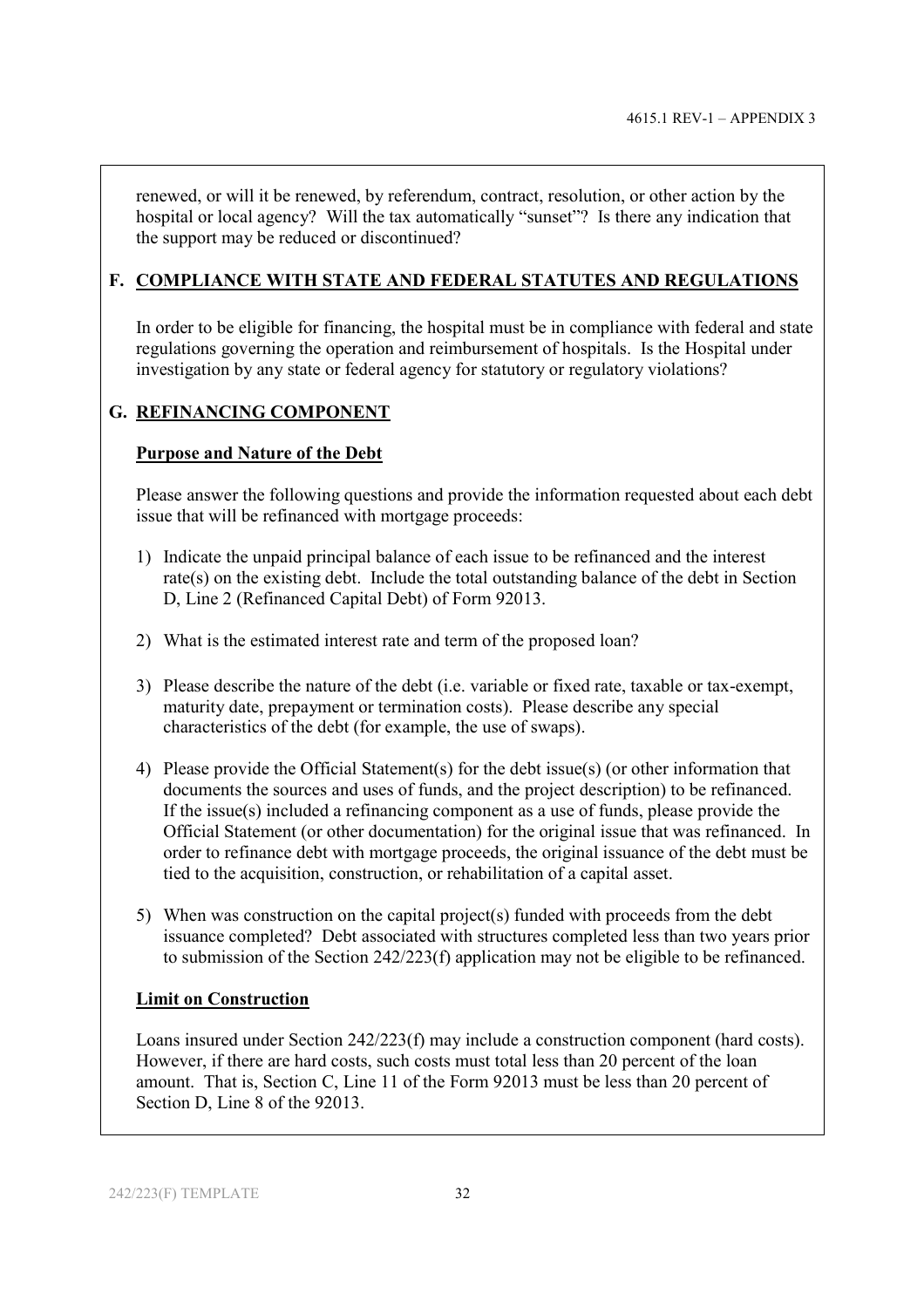# **H. IS THERE A NEED FOR THE REFINANCING?**

The hospital must demonstrate that it has a need to refinance so that it can continue to provide needed healthcare services to its community. Please see the Section 242/223(f) Preliminary Review Supplement for more information.

# **I. PHYSICIAN OWNERSHIP**

If physician ownership is present, please describe. Physician-owned facilities must comply with the Federal Physician Self-Referral Prohibition laws and anti-kickback prohibitions (including updated rules concerning physician ownership in the Patient Protection and Affordable Care Act). Experienced hospital counsel will be required to provide an acceptable legal opinion as to compliance with the aforementioned rules. In addition, investor-owned hospitals are reviewed for their impact on existing healthcare providers, particularly those providing uncompensated care.

# **J. FIRST LIEN**

Is the hospital able to grant a first lien on hospital property, plant, equipment, and receivables to its FHA lender? OHF requires that the lender have a first lien position on property, plant, equipment, receivables, and revenues.

Please address the following four questions:

- 1) Is all of the hospital's real estate owned in fee simple? If the hospital is only able to grant a mortgage on a leasehold interest, OHF discounts the value of the property when calculating LTV. Please see Section C.
- 2) Does local government allow the lender to have a first mortgage lien on the property?
- 3) Does the hospital have a current or planned receivables financing program?
- 4) Are there other challenges that prevent the lender from having a first lien on the hospital's property, plant, equipment, receivables and/or revenue?

# **K. COMMENCEMENT OF CONSTRUCTION**

OHF limits the amount of site preparation performed prior to submission of a Section 242/223(f) application. If there is a construction component to the project, indicate whether site preparation or other construction has begun, or is planned to begin, prior to application submission.

# **L. STATE CERTIFICATE OF NEED APPLICATION STATUS**

In order to be eligible for Section 242/223(f) mortgage insurance, state Certificate of Need (CON) requirements must be met. Does the project require a CON? If so, has the application process begun? Describe the current status of the process and indicate the expected date of CON approval.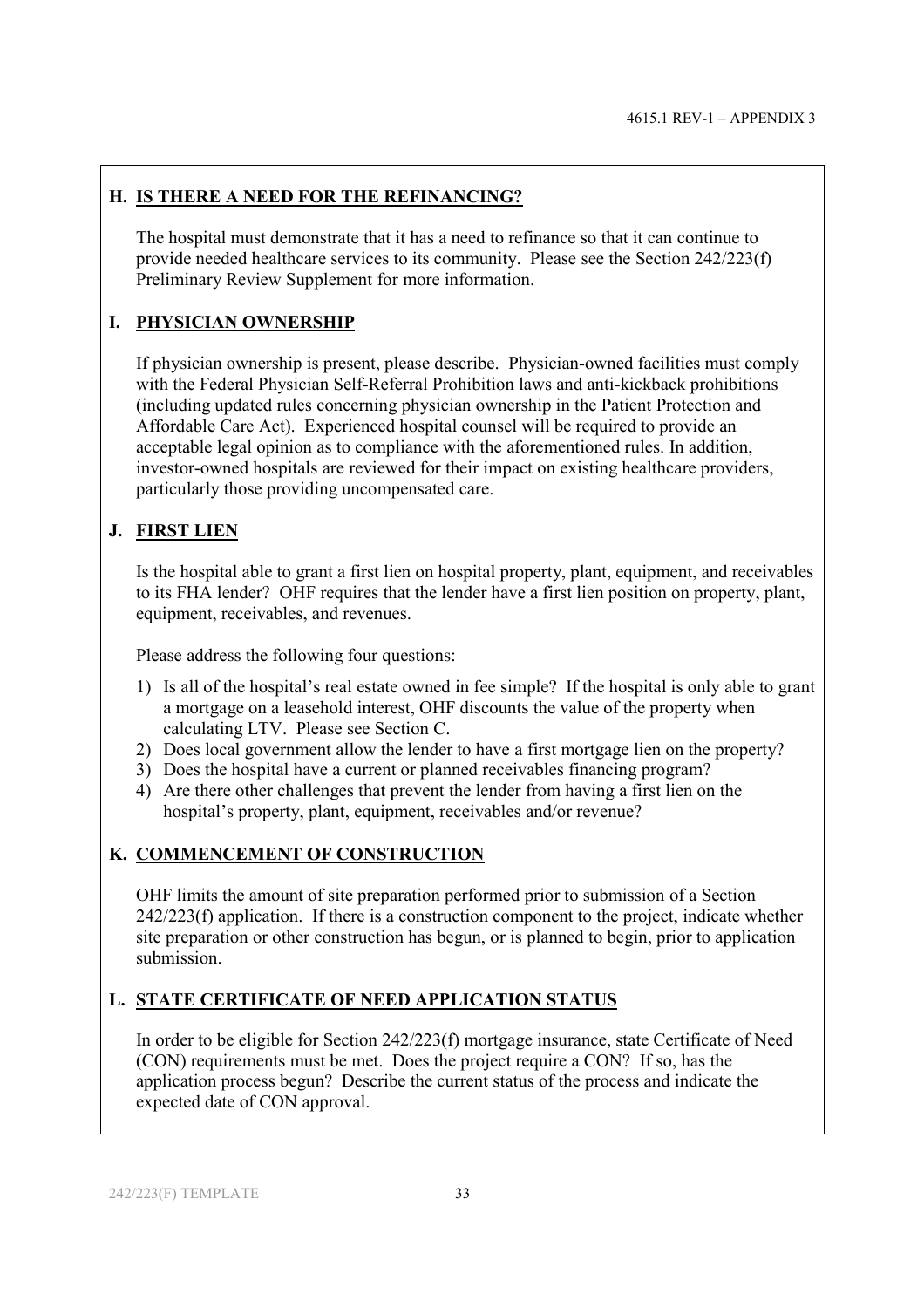## **M. MORTGAGE ORIGINATOR**

Please identify the mortgage originator and note the experience of the firm and individual representing the firm with the Section 242 program. Please note attendance at Section 242 Training sessions and the number of applications submitted within the past three years. If the hospital has not selected a firm, OHF can provide a list of originators who are active in the program.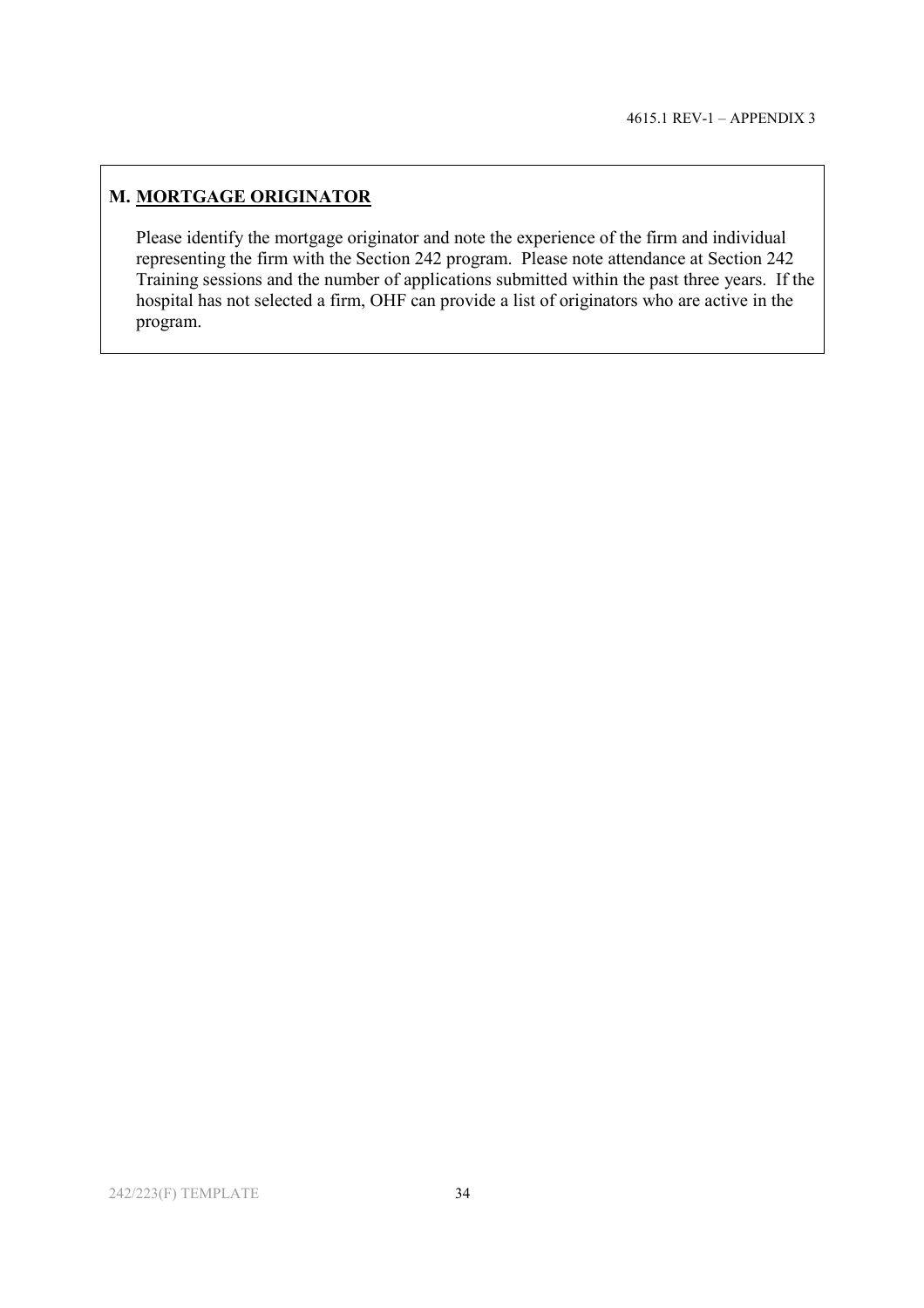#### **LIST OF ATTACHMENTS**

Please include the following attachments with the submission:

- **Attachment 1:** Provide a draft HUD Form 92013.
- **Attachment 2:** Include a chart showing the organizational structure (include the hospital, all affiliates, subsidiaries, and parent organizations). On the chart, note what real estate, operations, and organizations will and will not be included as collateral for the proposed mortgage.
- **Attachment 3:** Provide the hospital's utilization statistics for the three most recent, completed fiscal years, and the interim period for the current fiscal year. Using the data for the most recently completed fiscal year, include a worksheet showing a detailed breakdown of patient days, and the calculations of the patient day rule.
- **Attachment 4:** Provide a worksheet showing the calculation of LTV. Please provide a separate schedule listing the assets (and corresponding book values) of the property, plant, and equipment that will be secured under the proposed mortgage. These values should be entered in Section C, Lines 30 and 31 of Form 92013. When providing an estimate for Net PPE, please exclude property, plant or equipment not included as collateral in the proposed mortgage, such as equipment secured by other lenders (e.g., equipment under lease).
- **Attachment 5:** Provide copies of the audited financial statements for the last five years, and interim financial statements for the most recent interim period (as well as data for the prior year's interim period, for comparative purposes). Provide both consolidated and consolidating financial statements, if applicable. If the hospital is the recipient of tax revenues, please provide the legal documents (statutes, referenda, etc.) authorizing or describing the tax.
- **Attachment 6:** Provide in a separate worksheet the calculation of the historical aggregate operating margin and the historical average DSC ratio. Provide details of calculations. Please include on a separate schedule a breakdown of "other operating revenue" for each of the last three complete fiscal years (and for the most recent interim period). "Other operating revenue" is typically reported following Net Patient Service Revenue in the audited financial statements.
- **Attachment 7:** Provide the Official Statements or other information that documents the sources/uses of funds and project descriptions for the debt issues to be refinanced through Section 242/223(f).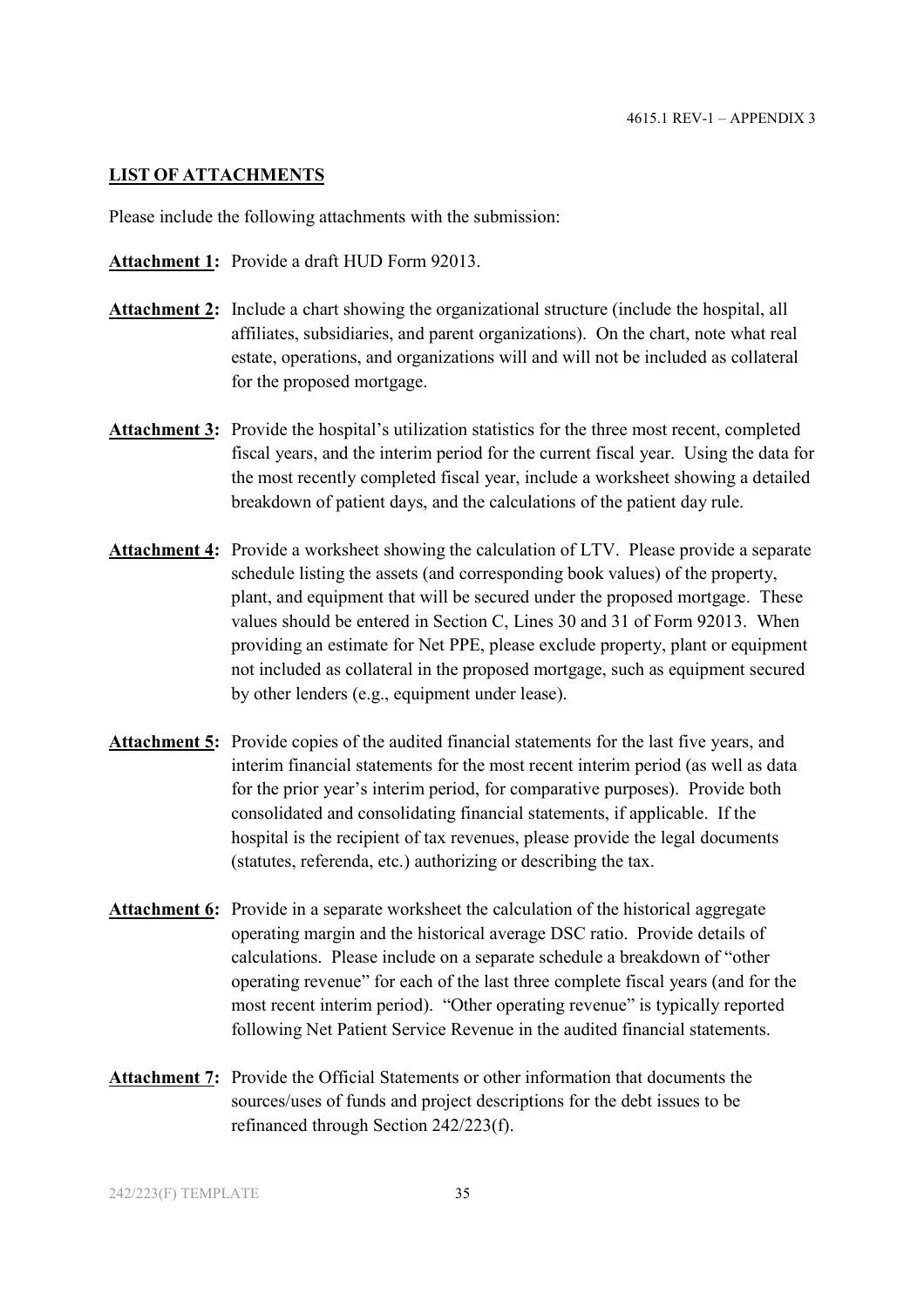**Attachment 8:** Provide an electronic copy of the completed Applicant Data Request. Please carefully review the instructions and submit a complete response. The Applicant Data Request (an excel document) may be found on the OHF website.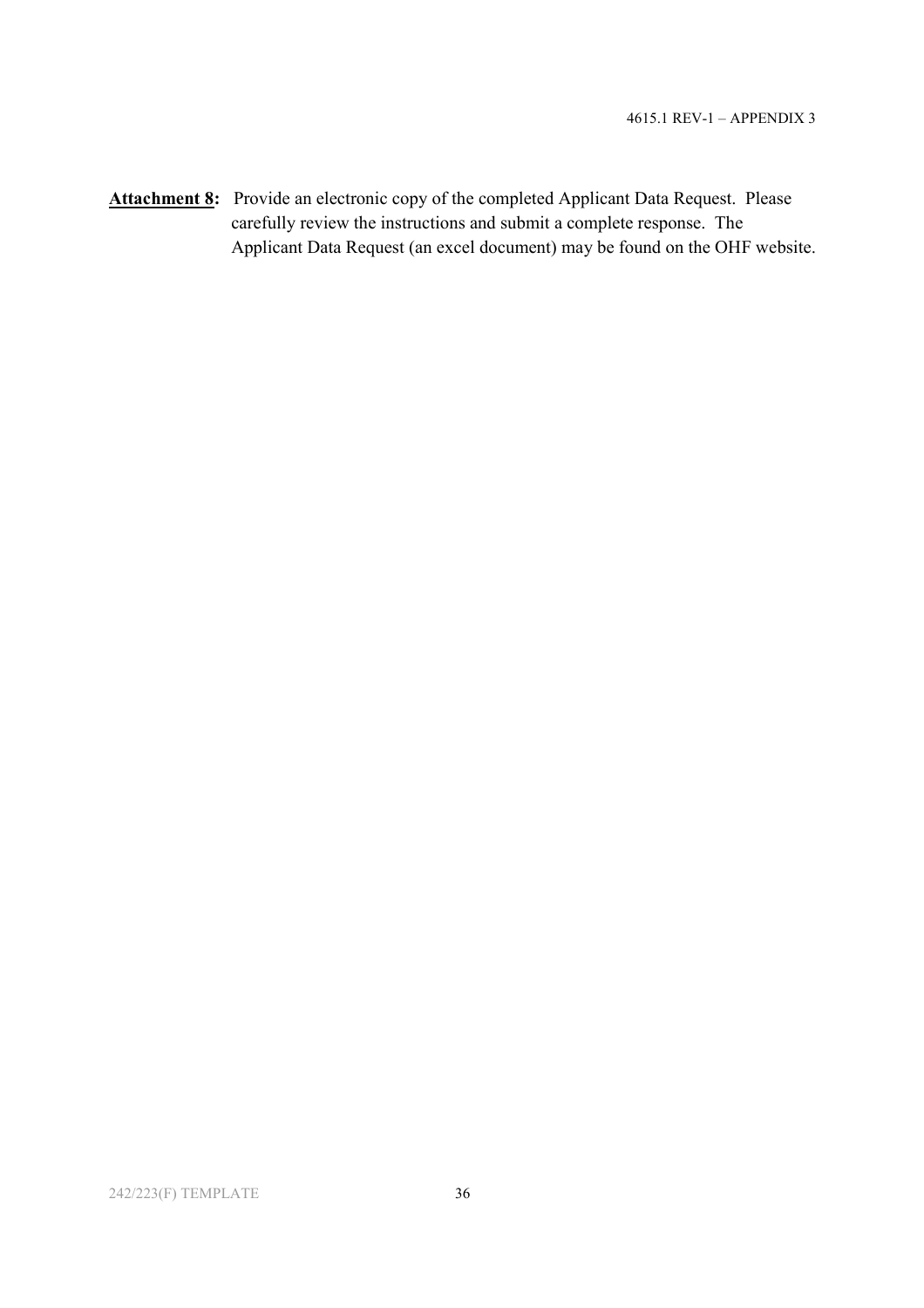4615.1 REV-1 – APPENDIX 3 CHG-1, 2/7/14

## **PRELIMINARY REVIEW REPORT -START-UP HOSPITAL SUPPLEMENT [INSERT DATE]**

**HOSPITAL: Name: Address:**

**FHA APPROVED Name: LENDER: Firm: Address: Email: Telephone Number:**

#### **DOCUMENTS PROVIDED**:

- \_\_\_ Any available draft cash flow statements
- \_\_\_ Any available draft forecast income statements and balance sheets
- \_\_\_ Any available demand statistics (admissions, outpatient visit, and surgeries), payor mix, bad debt/charity assumptions, and medical staff recruiting budget
- \_\_\_ 2% of mortgage in lieu of AMPO on HUD Form 92013 Hospitals, line D.5 (for-profit hospitals only)
- \_\_\_ Initial operating capital defined on HUD Form 92013 Hospitals, line D.6
- Resumes of key management personnel
- \_\_\_ Business Plan including draft Medical Staff recruiting plan

#### **ARE MINIMUM FINANCIAL CRITERIA MET?**

#### Average operating margin for first  $3 \text{ years} \geq 0.00$

|                         | $\overline{\phantom{a}}^{\text{st}}$ Year | $\sim$ <sup>nd</sup> Year | $\overline{\phantom{a}}^{\text{1}}$ Year | Average |
|-------------------------|-------------------------------------------|---------------------------|------------------------------------------|---------|
| <b>Operating Margin</b> |                                           |                           |                                          |         |

#### **Average Debt Service Coverage (DSC) for first 3 years > 1.4**

|            | 1 St $\mathbf{v}$<br>∟ear | $\mathbf{a}$ <sup>nd</sup> Year | $\overline{\phantom{a}}$ <sup>rd</sup> Year | Average |
|------------|---------------------------|---------------------------------|---------------------------------------------|---------|
| <b>DSC</b> |                           |                                 |                                             |         |

#### **Initial Operating Capital = to HUD requirements?**

In the case of a new hospital or a hospital expansion, HUD shall establish, on a case-by-case basis, the amount of initial operating capital, if any, that must be deposited in cash or a letter of credit (or combination) to be available to the new hospital upon commencement of operations. \*If a letter of credit is used, it cannot be backed by the mortgagor or the mortgagor's property and it must be irrevocable. The letter of credit must be issued by, or the liquid assets escrow must be placed with, a financial institution that: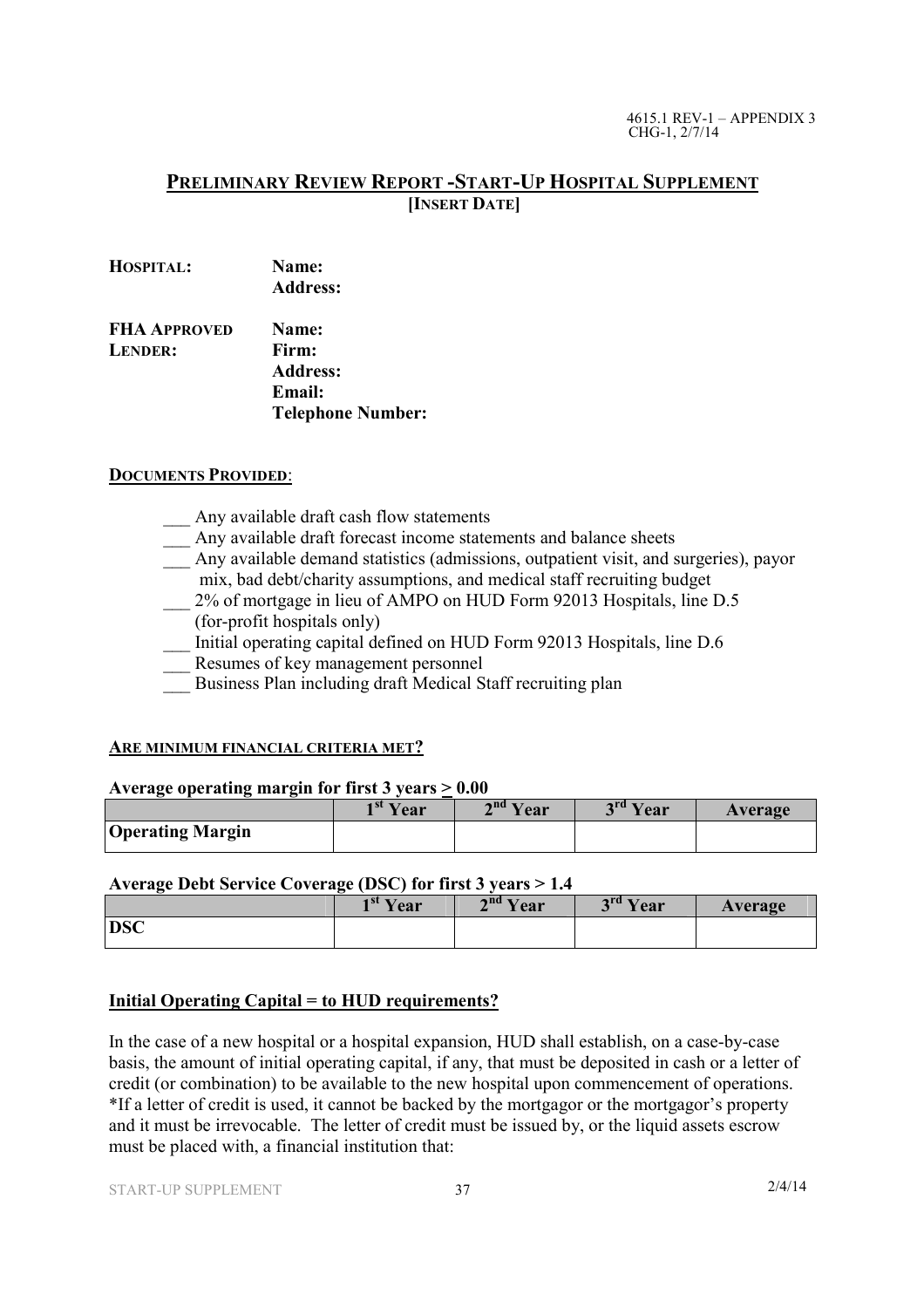- Has assets of not less than  $$1,000,000,000;$
- Is organized under the laws of the United States or a state thereof and is regulated and examined by the Comptroller of the Currency, the Federal Deposit Insurance Corporation, or the Federal Reserve Board; and
- Has a long-term bank deposit rating of A-1 or better by Moody's Investor Service or A+ or better by Standard and Poor's.\*

Generally, the initial operating capital other than AMPO (not-for-profit only) shall not be borrowed funds unless HUD determines that there are offsetting financial strengths to compensate for the risk associated with borrowing. What initial operating capital is available for this project?

|                  | <b>Pre-Opening</b> | <b>First Day</b>   | First 6         | First 6         | 2% of Mortgage Total Initial                          |         |
|------------------|--------------------|--------------------|-----------------|-----------------|-------------------------------------------------------|---------|
|                  | <b>Expenses</b>    | Inventory $\&$     |                 |                 | Months of   Months of   Amount in lieu of   Operating |         |
|                  |                    | <b>Non-Capital</b> | Cash            | <b>Debt</b>     | <b>AMPO</b>                                           | Capital |
|                  |                    | <b>Items</b>       | <b>Expenses</b> | <b>Payments</b> | (Project Capital)                                     |         |
| <b>Initial</b>   |                    |                    |                 |                 |                                                       |         |
| <b>Operating</b> |                    |                    |                 |                 |                                                       |         |
| Capital          |                    |                    |                 |                 |                                                       |         |

### **IS THE HOSPITAL NEEDED?**

Revisions to the Hospital Mortgage insurance Program Final Rule published in the Federal Register on November 28, 2007 (77 FR 67524, the 2008 Final Rule) provide guidance concerning the definition of market need. Generally, Section 242 insurance may support start-up hospitals only if existing hospital capacity or services are clearly not adequate to meet the needs of the population in the service area. The Market Need approval process entails a determination of the market need of the proposal and stresses the impact of the proposed facility on, and its relationship to, other healthcare facilities and services, particularly hospitals that have a disproportionate share of Medicaid and uninsured patients or provide a substantial amount of charity care. Other factors which require review include the number and percentage of any excess beds and demographic projections. Are there any special conditions or considerations that should be taken into account concerning the need for this particular hospital?

#### **DOES HOSPITAL MANAGEMENT HAVE SUCCESSFUL PAST EXPERIENCE WITH START-UP HOSPITALS?**

Please provide a narrative describing the management team's start-up hospital experience and, if possible, the financial performance of the hospitals they started.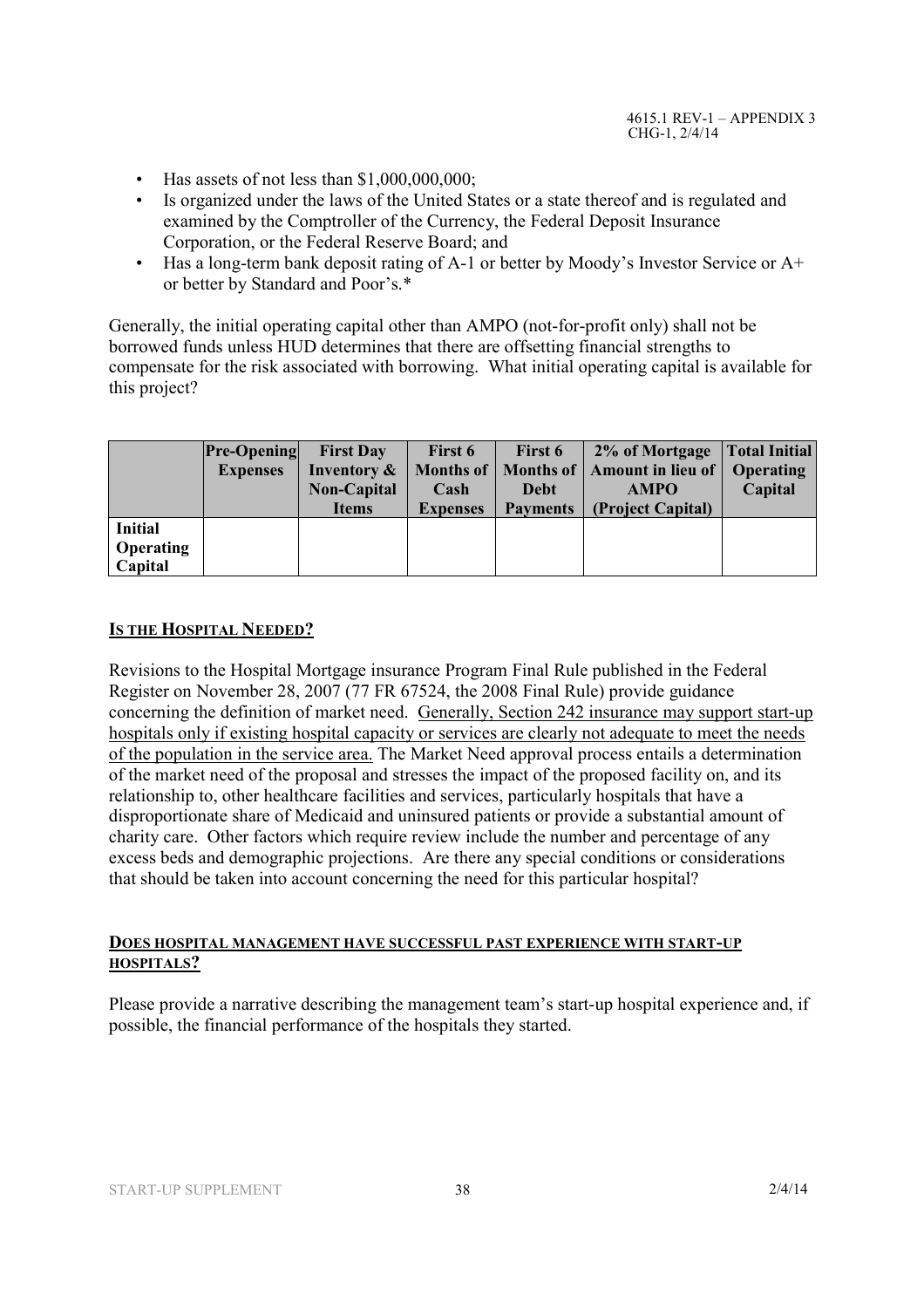#### **IS THE ORGANIZATION THAT PROPOSES THE START-UP HOSPITAL NEW AND/OR DEPENDENT ON ONE OR A FEW INDIVIDUALS FOR CONTINUITY AND SUCCESS?**

Section 242.10 of title 24 of the Code of Federal Regulations requires all hospitals to demonstrate continuity of organization commensurate with the 25 year term of the mortgage loan and makes particular note of new organizations, or those whose continuity is necessarily dependent upon an individual or individuals because of the increased risk the program has experienced with such owner/operators. If the answer to the above question is yes, please provide a narrative explaining what steps have been taken to ensure continuity or organization for the life of the loan and the degree to which the community has participated in and is solidly behind the project.

#### **WILL THE HOSPITAL BE ABLE TO RECRUIT ENOUGH MOTIVATED PHYSICIANS TO ACHIEVE BUSINESS PLAN DEMAND STATISTICS AND POSITIVE CASH FLOW FOR THE FIRST YEAR OF OPERATION?**

Please describe how the medical staff recruiting plan and recruiting budget support the business plan in terms of defining and funding searches for the types and numbers of physicians to be recruited and providing the lead time necessary to recruit each physician.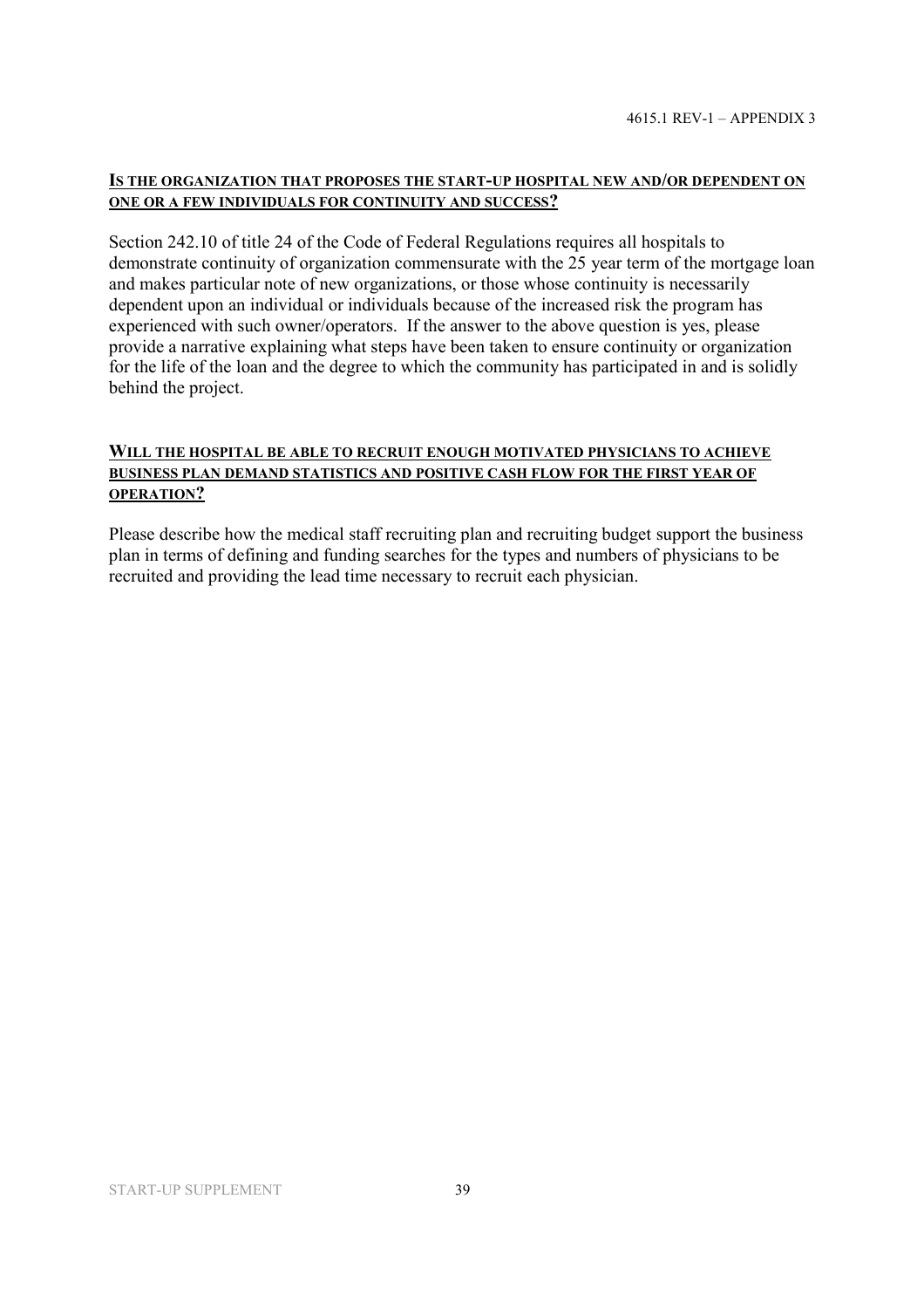#### 4615.1 REV-1 – APPENDIX 3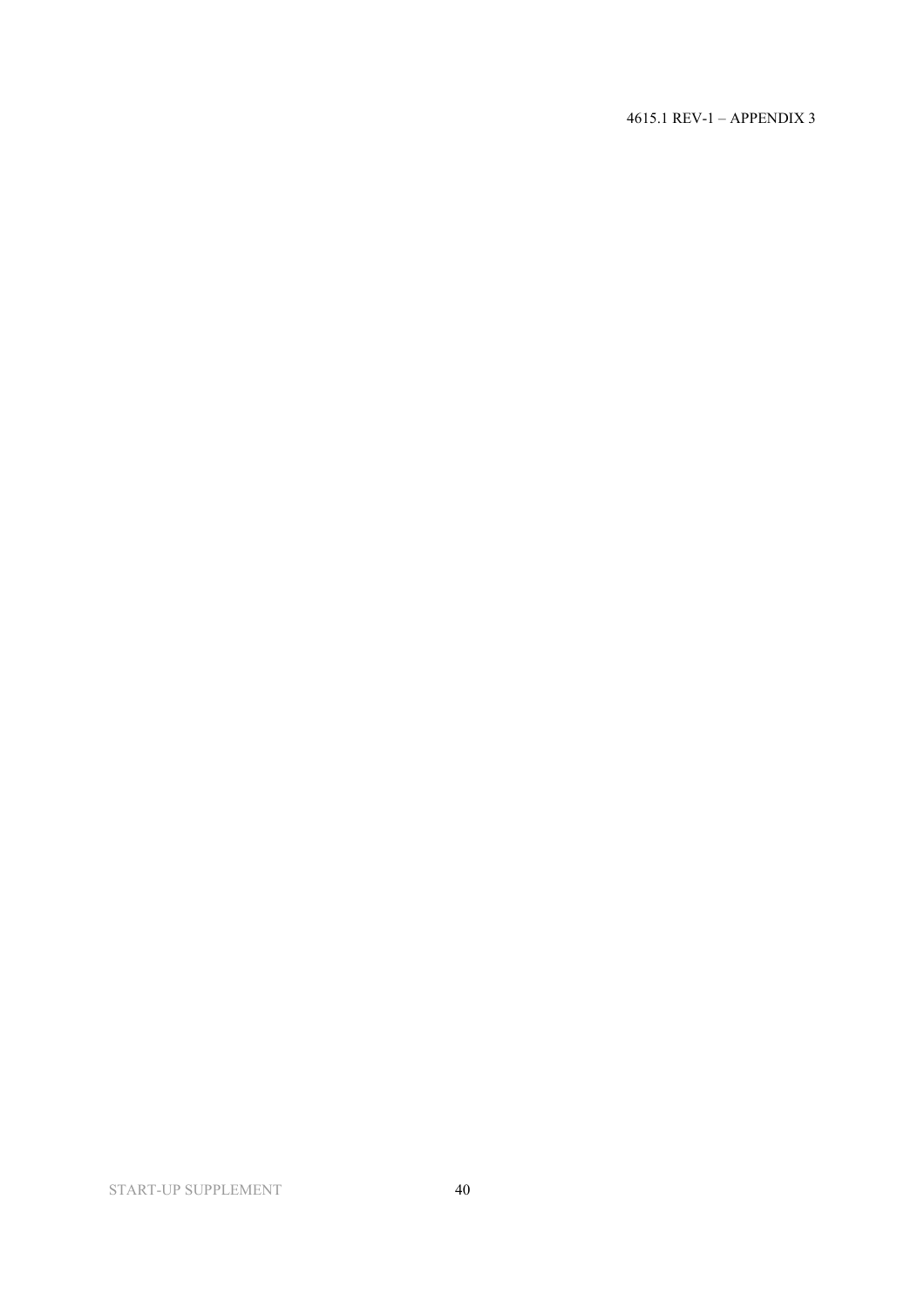# **PRELIMINARY REVIEW REPORT -223(F) REFINANCING SUPPLEMENT**

| <b>HOSPITAL:</b>    | Name:                    |
|---------------------|--------------------------|
|                     | <b>Address:</b>          |
| <b>FHA APPROVED</b> | Name:                    |
| LENDER:             | Firm:                    |
|                     | <b>Address:</b>          |
|                     | <b>Email:</b>            |
|                     | <b>Telephone Number:</b> |

This Preliminary Review Supplement has been prepared for use by hospitals and mortgage lenders interested in applying for Section 242/223(f) mortgage insurance. This document supplements the Section 242/223(f) Preliminary Review Template. Both documents must be submitted in order for the Office of Hospital Facilities (OHF) to complete a Preliminary Review for a proposed Section 242/223(f) transaction.

Completion of this Supplement requires that the Lender certify circumstances related to the Hospital and its proposed financing, and provide documentation supporting those certifications.

Eight separate certifications are included on the following pages. To meet the minimum eligibility requirements, the Lender must sign the first (1) certification (**§242.16(A)(3)(VI)(A))** and three of the remaining seven  $(3 \text{ of } 7)$  certifications  $(\$242.16(A)(3)(\text{VI})(B)(1-7))$ .

OHF will rely primarily on the Lender's certification as evidence that the criteria are met. However, supporting documentation must be included with each certification and will be reviewed by OHF for reasonableness.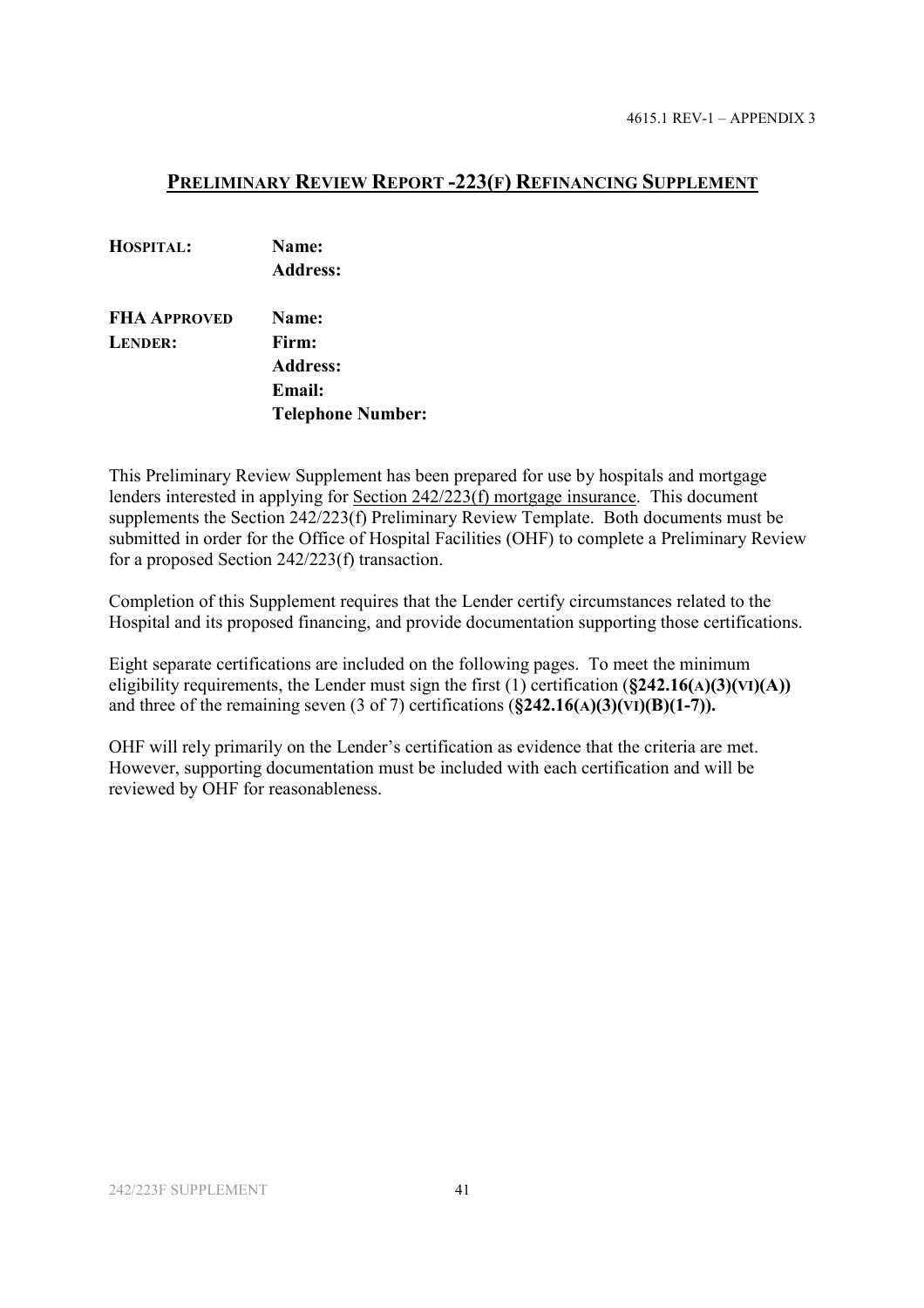4615.1 REV-1 – APPENDIX 3

#### **§ 242.16(A)(3)(VI)(A) CERTIFICATION: THERE ARE LIMITED COMPARABLE AFFORDABLE REFINANCING VEHICLES AVAILABLE TO THE HOSPITAL**

#### **Hospital Name and Location Letters Letters Letters Letters Letters**

#### Instructions:

Please attach to this certification a statement that includes a brief description of alternatives to the Section 242/223(f) program that were considered, and explain why those alternatives are not appropriate for the Hospital. Attach to this statement any data that further supports or confirms the representations made in the statement (collectively, the "Statement").

#### Certification:

As demonstrated in the attached Statement, and relying upon information (such as audited financial statements and supporting schedules) provided by the Hospital, Lender hereby certifies that there are limited comparable affordable financing vehicles available to the above Hospital.

| <b>Certified by (Lender Signature)</b> | Date |
|----------------------------------------|------|
| <b>Name/Title (Print)</b>              |      |
| Company                                |      |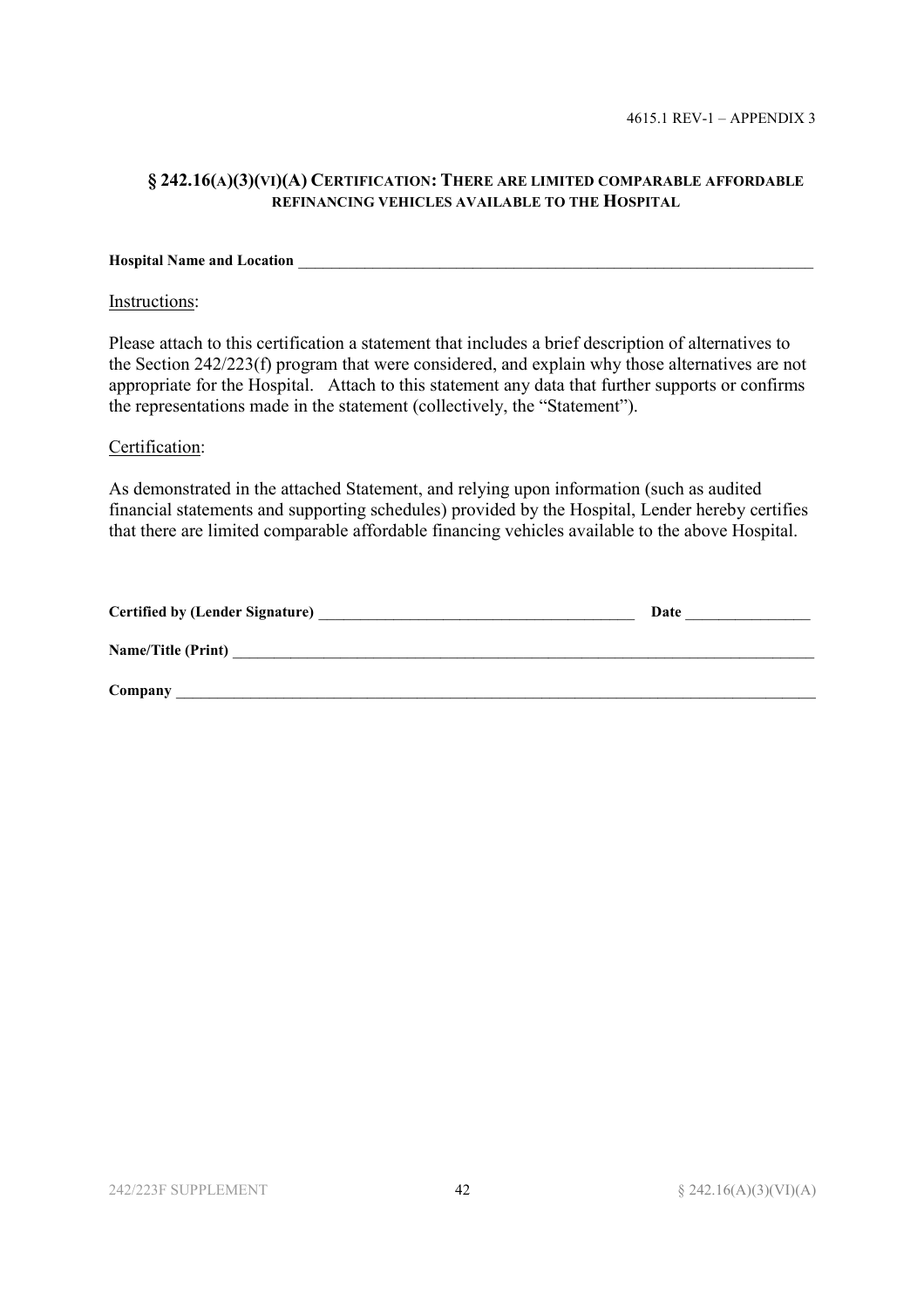#### **§ 242.16(A)(3)(VI)(B)(1) CERTIFICATION: THE PROPOSED REFINANCING WOULD REDUCE THE HOSPITAL'S TOTAL OPERATING EXPENSES BY AT LEAST 0.25 PERCENT**

#### **Hospital Name and Location**

#### Instructions:

In the event that the Hospital is refinancing from a fixed rate issue, the Lender must use "total operating expenses" from the Hospital's most recent audited financial statement. When calculating the projected reduction in total operating expenses, the Lender must adjust the interest expense line item in the audit.

In the event that the Hospital is refinancing from a variable rate, the Lender may recast the interest expense line item in the most recent audit to reflect future changes in interest rates over the next 10 years, to arrive at an average interest expense. This recast is allowed in order to accommodate those hospitals that currently have low variable interest rates but would like to obtain a fixed interest rate through the Section 242/223(f) program.

Whether the current financing has a variable or fixed rate, the HUD mortgage insurance premium and expenses associated with the current financing as well as fees related to the refinancing portion of the transaction (such as pre-payment penalties) must be considered when calculating the reduction in total operating expenses, in addition to the interest expense. The Lender may, however, exclude the portion of the proposed loan related to the construction project (if one is proposed as part of the financing), including the associated financing expenses and fees, when projecting future total operating expenses.

In order to document that the criterion is met, the Lender must provide calculations of the existing and projected total operating expenses with the Preliminary Review submission. The Lender must also describe the information and sources (such as audits and supporting schedules) upon which the certification is based.

#### Certification:

Lender hereby certifies that, using estimates of current and future interest rates that it considers reasonable and justifiable, and relying upon information (such as audited financial statements and supporting schedules) provided by the Hospital, the proposed financing will reduce the Hospital's total operating expenses by at least 0.25%.

| <b>Certified by (Lender Signature)</b> | Date |
|----------------------------------------|------|
| <b>Name/Title (Print)</b>              |      |
| Company                                |      |
|                                        |      |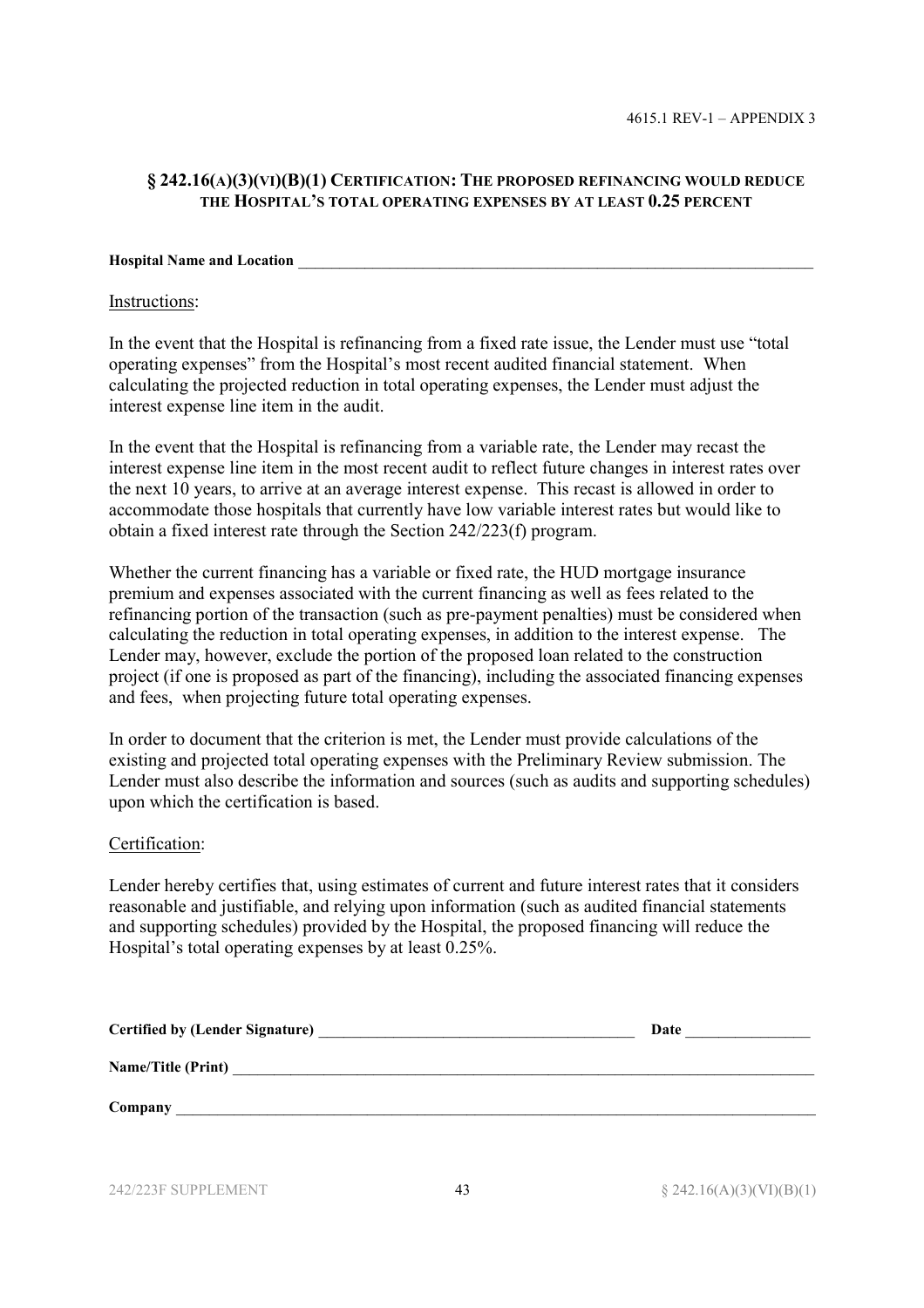4615.1 REV-1 – APPENDIX 3

#### **§ 242.16(A)(3)(VI)(B)(2) CERTIFICATION: THE INTEREST RATE OF THE PROPOSED REFINANCING WOULD BE AT LEAST 0.5 PERCENTAGE POINTS LESS THAN THE INTEREST RATE ON THE DEBT TO BE REFINANCED**

#### **Hospital Name and Location**

Instructions:

If the Hospital seeks to refinance multiple debt instruments at varying interest rates, a weighted average of all debt interest rates must be used to establish an overall current interest rate.

To document the criterion is met, the Lender must include calculations of the average interest rate (if necessary) with the Preliminary Review submission, and provide an estimate for the projected interest rate within the Preliminary Review Template. The Lender must also describe the information and sources upon which the certification is based.

#### Certification:

Lender hereby certifies that, using estimates of current and future interest rates that it considers reasonable and justifiable, and relying upon information on the current financing provided by the Hospital, the interest rate on the proposed financing will be at least 0.5 percentage points less than the interest rate on the debt to be refinanced.

| <b>Certified by (Lender Signature)</b> | Date |  |
|----------------------------------------|------|--|
| <b>Name/Title (Print)</b>              |      |  |
| Company                                |      |  |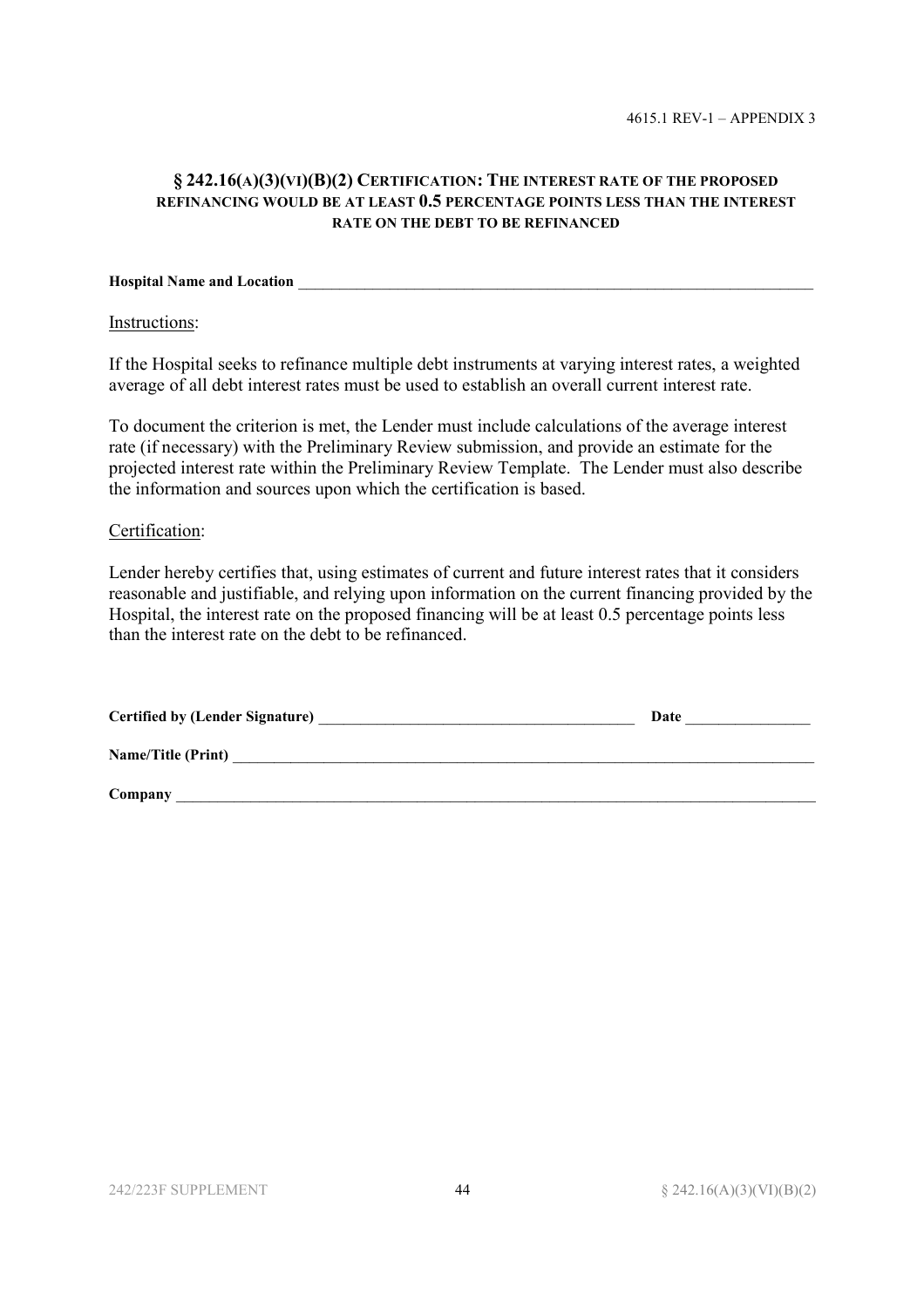#### **§ 242.16(A)(3)(VI)(B)(3) CERTIFICATION: THE INTEREST RATE ON THE DEBT THAT THE HOSPITAL PROPOSES TO REFINANCE HAS INCREASED BY AT LEAST ONE PERCENTAGE POINT AT ANY TIME SINCE JANUARY 1, 2008, OR IS VERY LIKELY TO INCREASE BY AT LEAST ONE PERCENTAGE POINT WITHIN ONE YEAR OF THE DATE OF APPLICATION**

#### **Hospital Name and Location Letters Letters Letters Letters Letters Letters**

#### Instructions:

In order to demonstrate that the interest rate is very likely to increase by at least one percentage point a year after the date of application, the Lender must include a reference to a specific event (such as an expiration of a credit facility or downgrade of a credit enhancement facility) that is very likely to take place.

If the increase has occurred, the Lender must provide documentation of that increase.

#### Note:

If reliance on this certification is necessary for the Hospital to be eligible for Section 242/223f, and the increase in interest rate has not occurred, then HUD will not consider issuing a commitment for the proposed project until the applicant provides compelling evidence that the rate will increase.

#### Certification:

The Lender hereby certifies that, relying upon information and evidence provided by the Hospital, the interest rate on the debt that the Hospital proposes to refinance has increased by at least one percentage point at any time since January 1, 2008, or is very likely to increase by at least one percentage point within one year of the date of application.

| <b>Certified by (Lender Signature)</b> | Date |
|----------------------------------------|------|
| <b>Name/Title (Print)</b>              |      |
| Company                                |      |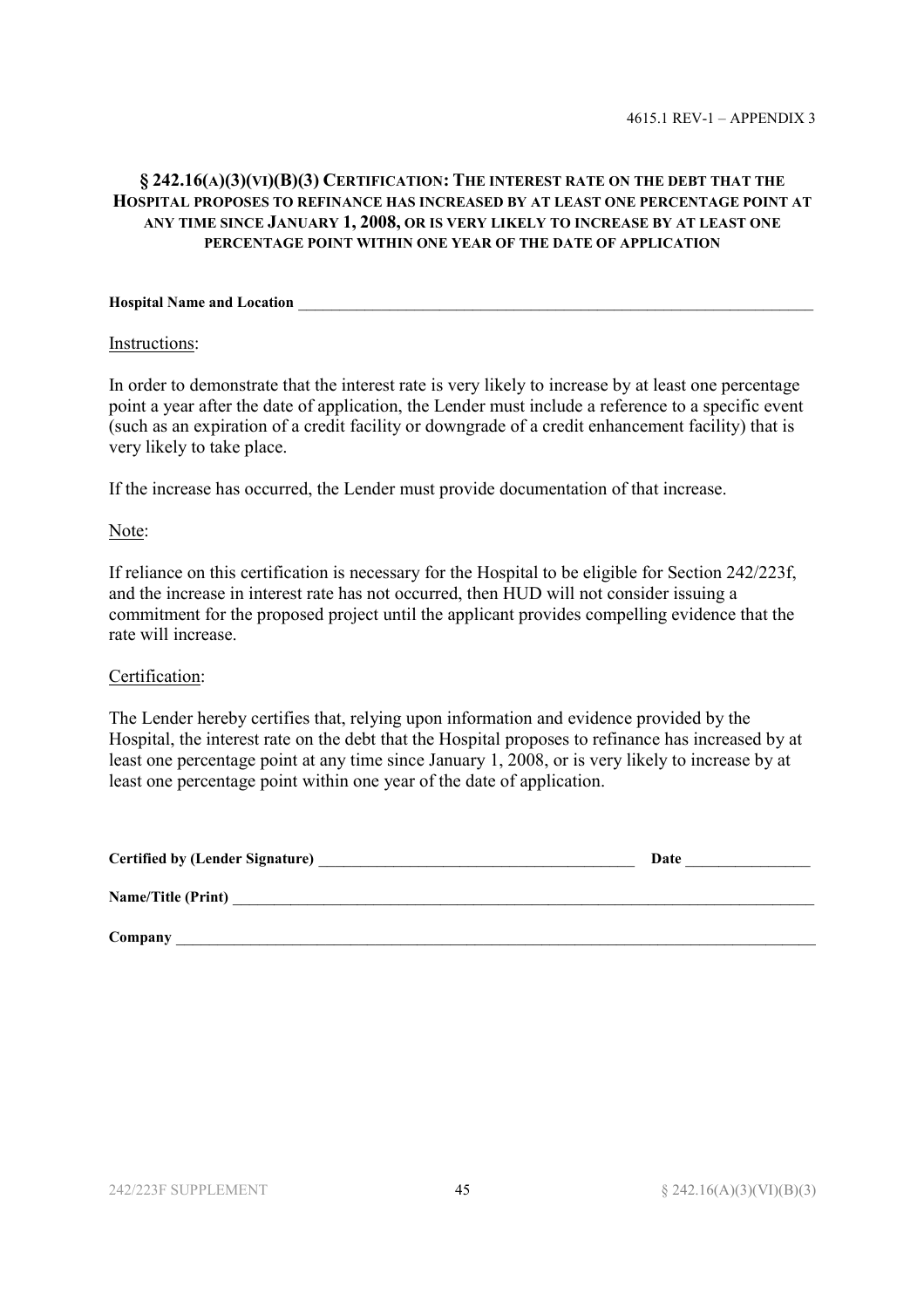4615.1 REV-1 – APPENDIX 3

#### **§ 242.16(A)(3)(VI)(B)(4) CERTIFICATION: THE HOSPITAL'S ANNUAL TOTAL DEBT SERVICE IS IN EXCESS OF 3.4 PERCENT OF TOTAL OPERATING REVENUES, BASED ON ITS MOST RECENT AUDITED FINANCIAL STATEMENT**

#### **Hospital Name and Location**

Instructions:

In order to document that the Hospital meets this criterion, the Lender must base the calculation of annual total debt service on the average interest expense and principal payments on all of the proposed mortgagor's long-term debt during the last three completed (audited) fiscal years, and provide those calculations as part of the Preliminary Review submission. The Lender must also describe the information and sources upon which the certification is based.

#### Certification:

The Lender hereby certifies that, relying upon the most recent audited financial statements and other information provided by the Hospital, the Hospital's annual total debt service is in excess of 3.4 percent of total operating revenues.

| <b>Certified by (Lender Signature)</b> | Date |
|----------------------------------------|------|
| <b>Name/Title (Print)</b>              |      |
| Company                                |      |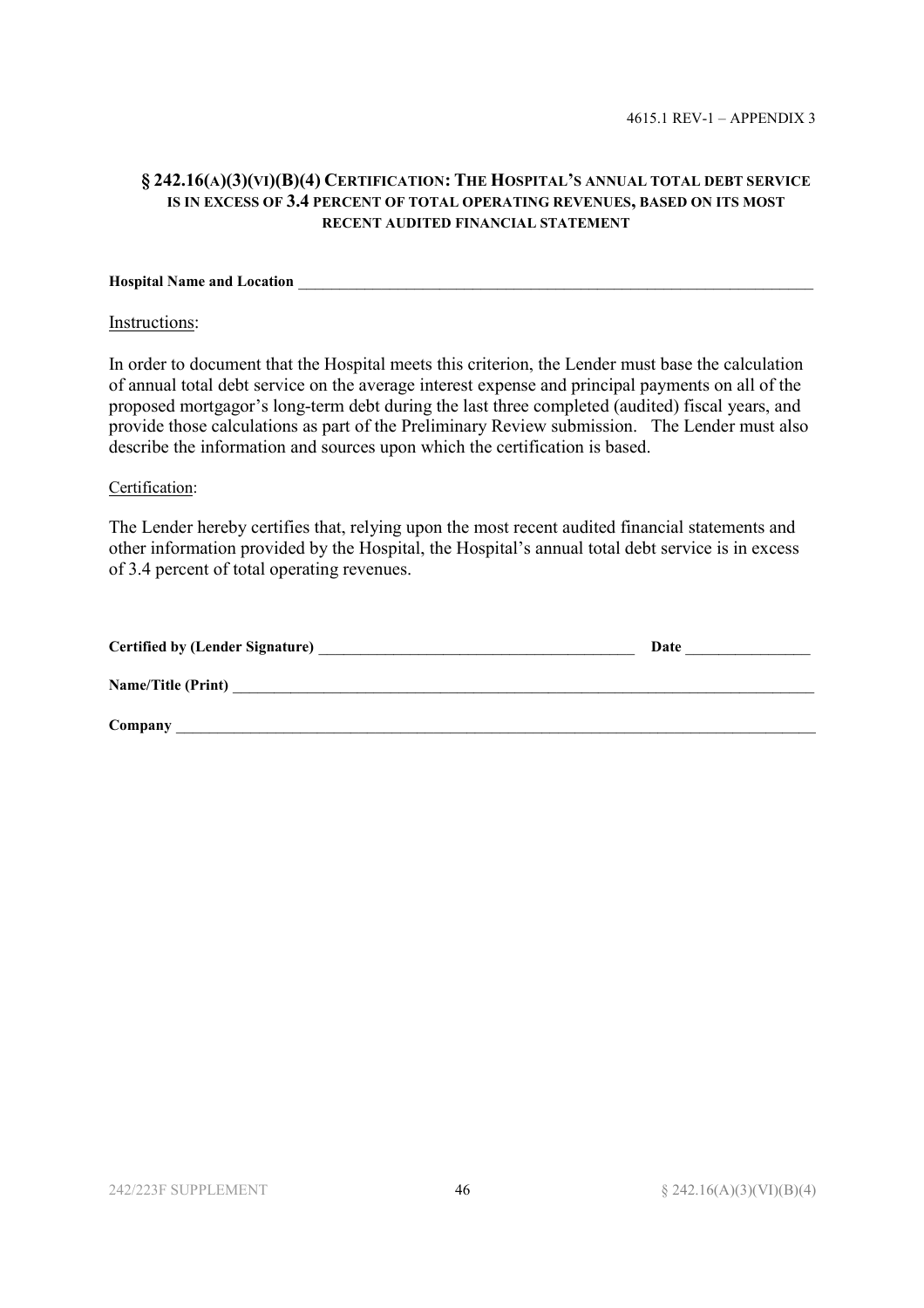#### **§ 242.16(A)(3)(VI)(B)(5) CERTIFICATION: THE HOSPITAL HAS EXPERIENCED A WITHDRAWAL OR EXPIRATION OF ITS CREDIT ENHANCEMENT FACILITY, OR THE LENDER PROVIDING ITS CREDIT ENHANCEMENT FACILITY HAS BEEN DOWNGRADED, OR THE HOSPITAL CAN DEMONSTRATE THAT ONE OF THESE EVENTS IS IMMINENT**

#### **Hospital Name and Location Letters**  $\mathbf{L}$

#### Instructions:

In order to meet this criterion, the Lender must provide documentation showing that one of these events (or a similarly detrimental event) has occurred, or is imminent. If the Lender provides this certification based upon the occurrence of a similarly detrimental event, the Lender must provide documentation of that event.

#### Note:

In any event, if reliance on this certification is necessary for the Hospital to be eligible for Section 242/223f, HUD will not consider issuing a commitment for the proposed project until the applicant provides date-certain evidence of the past or future occurrence of such an event.

#### Certification:

The Lender hereby certifies that, relying upon information and evidence provided by the Hospital:



the Hospital has experienced a withdrawal or expiration of its credit enhancement facility;

the Lender providing its credit enhancement facility has been downgraded;



the Hospital can demonstrate that one of these events is imminent; or



. a similarly detrimental event has occurred or is imminent:

| <b>Certified by (Lender Signature)</b> | Date |
|----------------------------------------|------|
| <b>Name/Title (Print)</b>              |      |
| Company                                |      |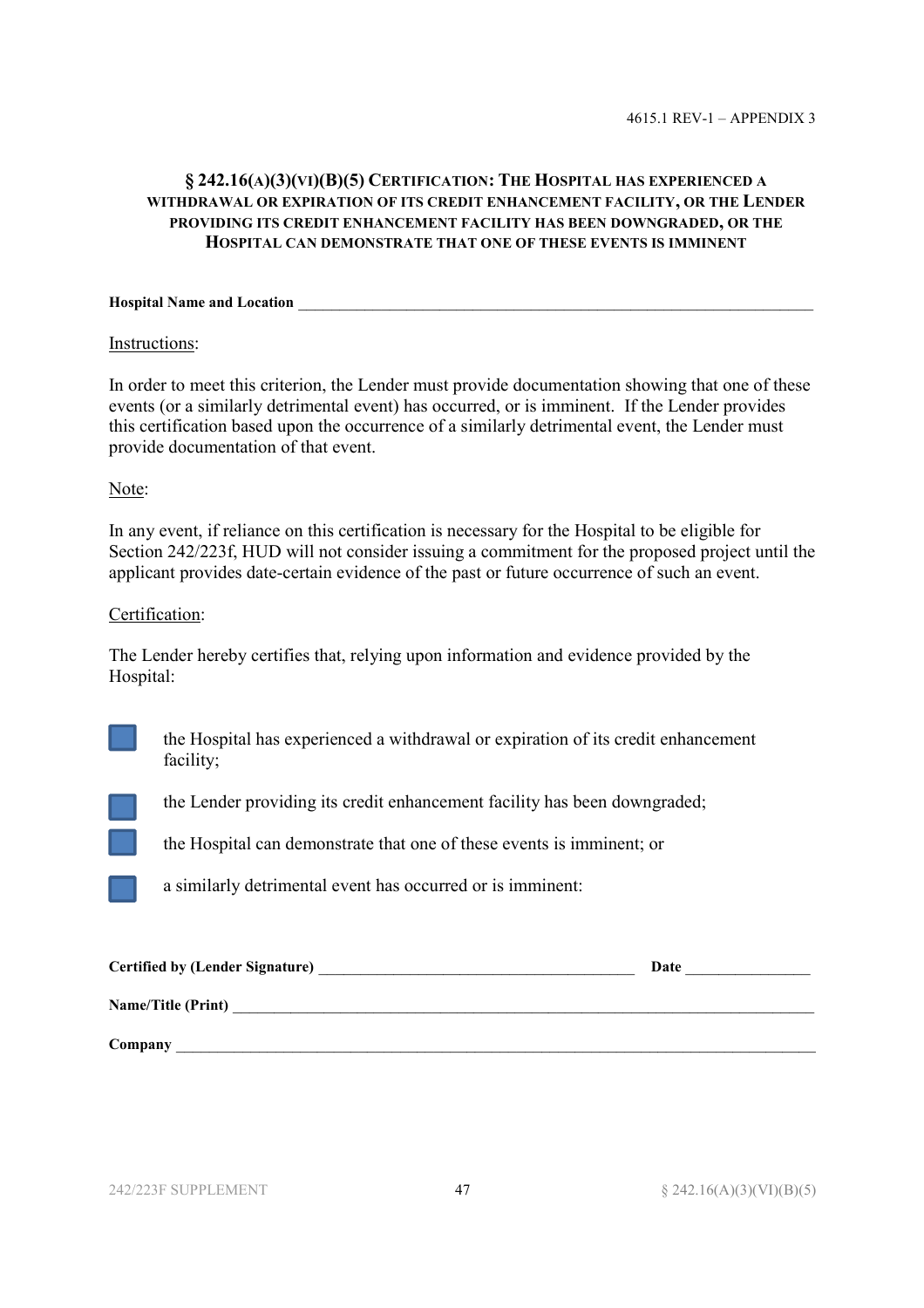4615.1 REV-1 – APPENDIX 3

#### **§ 242.16(A)(3)(VI)(B)(6) CERTIFICATION: THE HOSPITAL IS PARTY TO COVENANTS ON ITS EXISTING FINANCING THAT ARE SUBSTANTIALLY MORE RESTRICTIVE THAN THE SECTION 242 MORTGAGE COVENANTS**

#### **Hospital Name and Location**

#### Instructions:

In order to demonstrate that this criterion is met, the Lender must attach a statement that includes the text of the relevant existing covenants and describes with specificity how those covenants are more restrictive than HUD's current standard covenants.

#### Certification:

The Lender hereby certifies that, after review of covenants (of the current financing(s)) provided by the Hospital, the Hospital is party to the attached described covenants on its existing financing(s) that are substantially more restrictive than HUD's standard covenants for the Hospital Mortgage Insurance Program.

| <b>Certified by (Lender Signature)</b> | Date |
|----------------------------------------|------|
| <b>Name/Title (Print)</b>              |      |
| Company                                |      |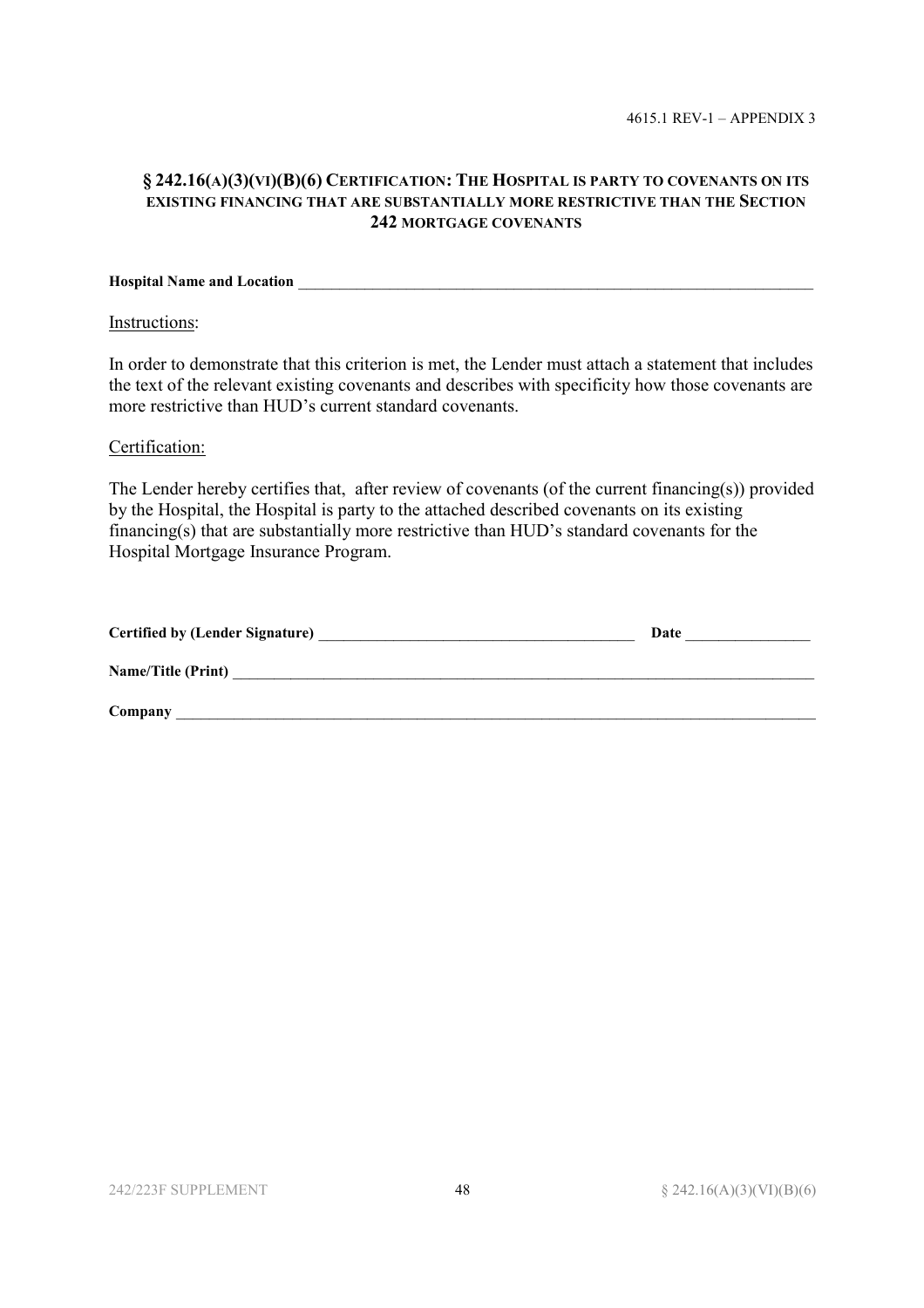4615.1 REV-1 – APPENDIX 3

#### **242.16(A)(3)(VI)(B)(7) CERTIFICATION: THERE ARE OTHER CIRCUMSTANCES THAT DEMONSTRATE THAT THE HOSPITAL'S FINANCIAL PERFORMANCE WOULD BE MATERIALLY IMPROVED BY REFINANCING ITS EXISTING CAPITAL DEBT**

#### **Hospital Name and Location** \_\_\_\_\_\_\_\_\_\_\_\_\_\_\_\_\_\_\_\_\_\_\_\_\_\_\_\_\_\_\_\_\_\_\_\_\_\_\_\_\_\_\_\_\_\_\_\_\_\_\_\_\_\_\_\_\_\_\_\_\_\_

#### Requirements:

In order to meet this criterion, documentation must be provided that demonstrates:

- 1) The refinancing will improve the Hospital's three year aggregate operating margin (based on the audited financial statements for the last three years) by at least 0.25 percentage points or greater, or
- 2) The refinancing will improve the Hospital's operating income (based on the most recent year's audited financial statements) by \$500,000 or greater, or
- 3) Annual debt service (based on the average interest expense and principal payments on the debt during the last three completed (audited) fiscal years) will be reduced by 10% or more, or
- 4) The Hospital would benefit from refinancing a variable rate issue into the safety of a fixed rate issue.

#### Instructions:

In the event that the Hospital is refinancing from a fixed rate issue, the Lender must calculate the projected metrics (operating margin, operating income, and annual debt service) using methods consistent with guidance provided by HUD.

The Lender may exclude the portion of the loan related to the construction project and the financing expenses and fees related to that construction project (if one is proposed as part of the financing) when projecting the metrics.

The HUD mortgage insurance premium and expenses associated with the current financing, as well as fees related to the refinancing portion of the transaction (such as pre-payment penalties), must be considered when calculating the metrics.

In order to document that the Hospital meets this criterion, the Lender must provide calculations of the metrics described above. The Lender must also describe the information and sources upon which the certification is based.

HUD may accept other evidence that the financing will materially improve the Hospital's financial performance in the event that it does not meet the three metrics above. In this event, please contact the Office of Hospital Facilities' Underwriting Director for details.